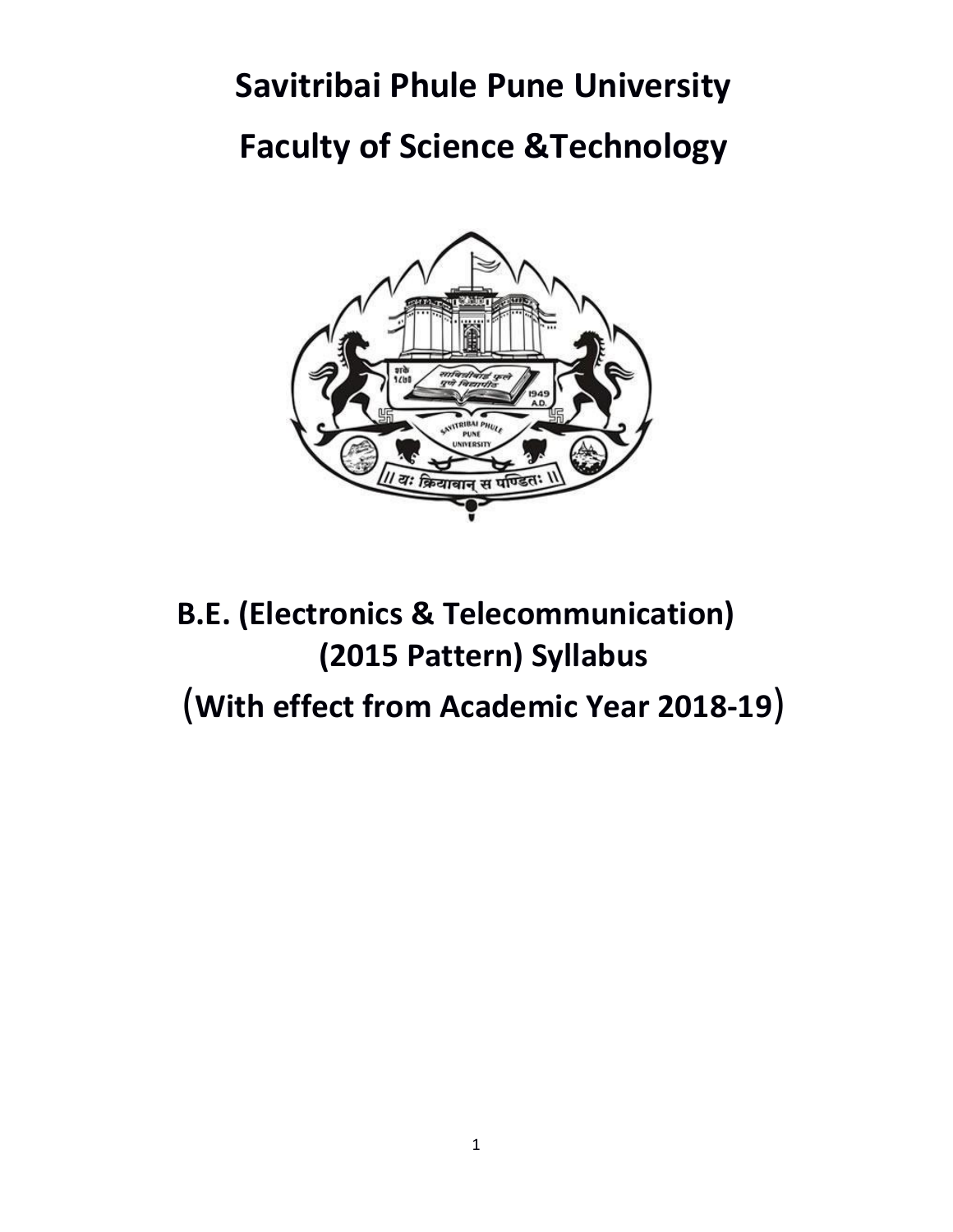# **Savitribai PhulePune University Final Year E&TC Engineering (2015 Course)**

**(With effect from Academic Year 2018-19)**

|                                  |                                           |                                               |                               |                  | <b>Semester I</b>                                     |                    |                          |           |                       |                   |                |                |
|----------------------------------|-------------------------------------------|-----------------------------------------------|-------------------------------|------------------|-------------------------------------------------------|--------------------|--------------------------|-----------|-----------------------|-------------------|----------------|----------------|
| Course                           | <b>Course</b>                             | <b>Teaching Scheme</b><br><b>Hours / Week</b> |                               |                  | <b>Semester Examination Scheme of</b><br><b>Marks</b> |                    |                          |           | <b>Credits</b>        |                   |                |                |
| Code                             |                                           | <b>Theor</b><br>y                             |                               | <b>Tut Pract</b> | In-<br><b>Sem</b>                                     | End-<br><b>Sem</b> | TW                       | <b>PR</b> | <b>OR</b>             | <b>Total</b>      | <b>TH/TW</b>   | $PR+OR$        |
| 404181                           | VLSI Design&<br>Technology                | 3                                             |                               |                  | 30                                                    | 70                 |                          |           | --                    | 100               | 3              |                |
| 404182                           | <b>Computer Networks</b><br>& Security    | $\overline{4}$                                | --                            | $-$              | 30                                                    | 70                 | $-1$                     | --        | --                    | 100               | $\overline{4}$ |                |
| 404183                           | Radiation &<br>Microwave<br>Techniques    | 3                                             | --                            | $-$              | 30                                                    | 70                 | $-$                      | --        | --                    | 100               | 3              |                |
| 404184                           | Elective I                                | $\overline{3}$                                | $-$                           | $-$              | 30                                                    | 70                 | $-$                      | --        | --                    | 100               | $\overline{3}$ | $-$            |
| 404185                           | Elective II                               | $\overline{3}$                                |                               |                  | 30                                                    | 70                 | $-$                      | $-$       | $-$                   | 100               | $\overline{3}$ | $-$            |
| 404186                           | Lab Practice -I<br>$(CNS+RMT)$            | $-1$                                          | $-$                           | $\overline{4}$   | $-$                                                   | $-$                | 50                       | $-$       | 50                    | 100               |                | $\overline{2}$ |
| 404187                           | Lab Practice -II<br>$(VLSI + Electric I)$ | $-$                                           | --                            | $\overline{4}$   | $- -$                                                 | $-$                | 50                       | 50        |                       | 100               |                | $\overline{2}$ |
| 404188                           | Project Stage I                           | $\overline{a}$                                | $\overline{2}$                | $-$              | $-$                                                   | $-$                | $\overline{\phantom{a}}$ | $-$       | 50                    | 50                | $-$            | $\overline{2}$ |
|                                  | <b>Audit Course 5</b>                     | $-$                                           | $-$                           | $-$              | $-$                                                   | $-$                | $-$                      | $-$       | $-$                   | $\qquad \qquad -$ |                |                |
|                                  | <b>Total</b>                              | 16                                            | $\overline{2}$                | 8                | 150                                                   | 350                | 100                      | 50        | 100                   | 750               | 16             | 6              |
| <b>Total Credits</b>             |                                           |                                               |                               |                  |                                                       |                    |                          |           |                       |                   | 22             |                |
| <b>Elective I</b>                |                                           |                                               |                               |                  |                                                       |                    |                          |           |                       |                   |                |                |
| 1 Digital Image and Video        |                                           |                                               | <b>Elective II</b>            |                  |                                                       |                    |                          |           | <b>Audit Course 5</b> |                   |                |                |
| Processing                       |                                           |                                               | 1. Wavelets                   |                  |                                                       |                    |                          |           | 1. Green Energy       |                   |                |                |
| 2. Industrial Drives and Control |                                           |                                               | 2. Electronics Product Design |                  |                                                       |                    |                          |           | 2. Human Behaviour    |                   |                |                |
|                                  | 3. Embedded Systems & RTOS                |                                               | 3. Optimization Techniques    |                  |                                                       |                    |                          |           |                       |                   |                |                |
|                                  | 4. Internet of Things                     |                                               | 4. Artificial Intelligence    |                  |                                                       |                    |                          |           |                       |                   |                |                |
|                                  |                                           |                                               | 5. Electronics in agriculture |                  |                                                       |                    |                          |           |                       |                   |                |                |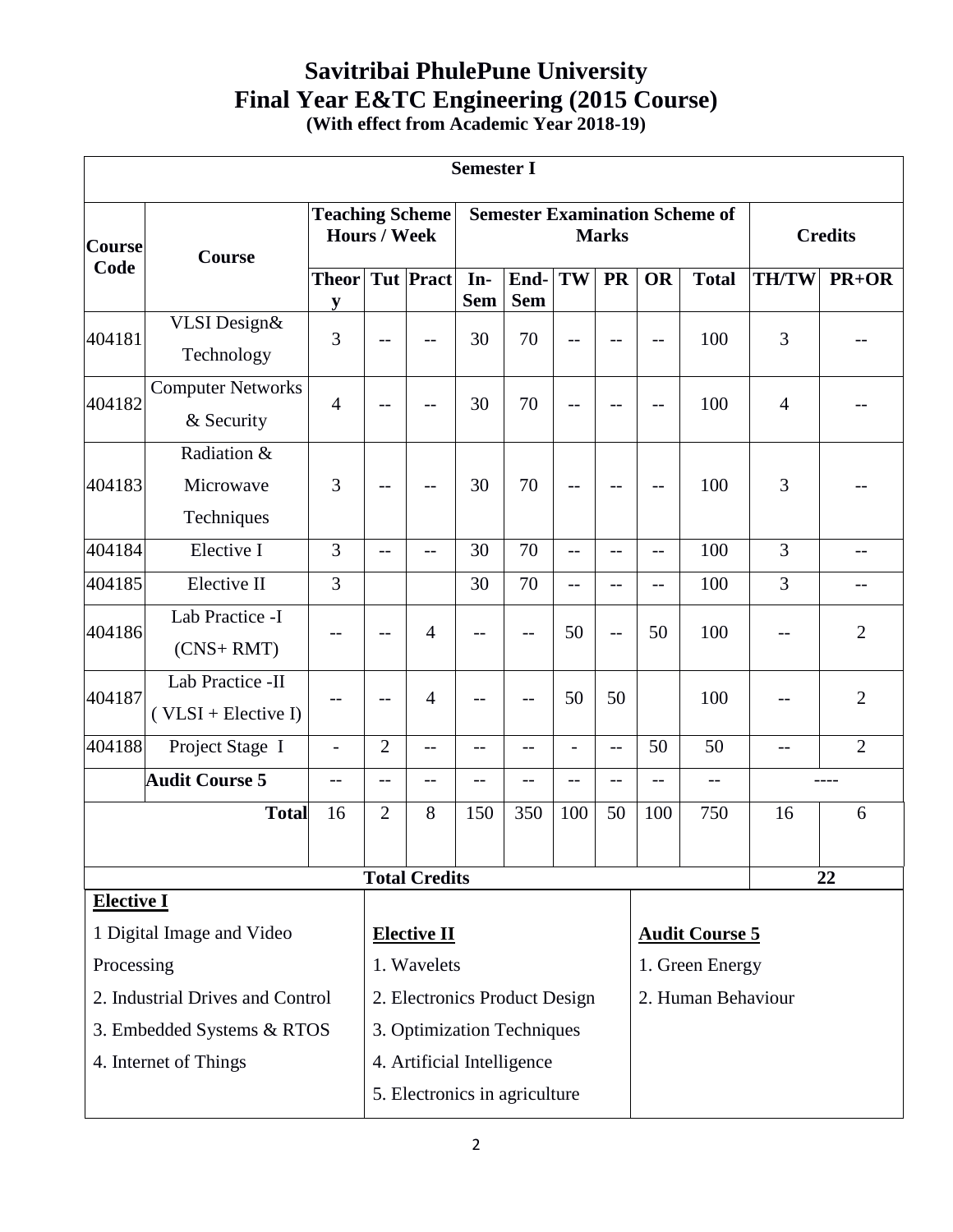### **Final Year E&TC Engineering (2015 Course) (With effect from Academic Year 2018-19)**

|                                                                                                                                                                    | <b>Semester II</b>                                  |                                            |                                                                                                                                                                                                                                                                                 |                                       |      |         |         |              |           |                      |                |                |
|--------------------------------------------------------------------------------------------------------------------------------------------------------------------|-----------------------------------------------------|--------------------------------------------|---------------------------------------------------------------------------------------------------------------------------------------------------------------------------------------------------------------------------------------------------------------------------------|---------------------------------------|------|---------|---------|--------------|-----------|----------------------|----------------|----------------|
|                                                                                                                                                                    | <b>Teaching Scheme</b>                              |                                            |                                                                                                                                                                                                                                                                                 | <b>Semester Examination Scheme of</b> |      |         |         |              |           |                      |                |                |
|                                                                                                                                                                    |                                                     |                                            | <b>Hours / Week</b>                                                                                                                                                                                                                                                             |                                       |      |         |         | <b>Marks</b> |           |                      |                | <b>Credit</b>  |
| Course<br>Code                                                                                                                                                     | Course                                              | Theory   Tut   Pract   In-   End-  TW   PR |                                                                                                                                                                                                                                                                                 |                                       |      | Sem Sem |         |              | <b>OR</b> | <b>Total</b>         | <b>TH/TW</b>   | $PR+OR$        |
| 404189                                                                                                                                                             | Mobile<br>Communication                             | 3                                          |                                                                                                                                                                                                                                                                                 |                                       | 30   | 70      | $-$     |              | $-$       | 100                  | 3              |                |
| 404190                                                                                                                                                             | <b>Broadband</b><br>Communication<br><b>Systems</b> | $\overline{4}$                             |                                                                                                                                                                                                                                                                                 |                                       | 30   | 70      | $-$     | $-$          | $-$       | 100                  | $\overline{4}$ |                |
| 404191                                                                                                                                                             | Elective III                                        | 3                                          | $-$                                                                                                                                                                                                                                                                             | $-$                                   | 30   | 70      | $-$     | $-$          | $-$       | 100                  | 3              |                |
| 404192                                                                                                                                                             | <b>Elective IV</b>                                  | 3                                          | $-$                                                                                                                                                                                                                                                                             | $- -$                                 | 30   | 70      | $-$     | $-$          | $-$       | 100                  | 3              | $-$            |
| 404193                                                                                                                                                             | Lab Practice -III<br>$(MC+BCS)$                     |                                            |                                                                                                                                                                                                                                                                                 | $\overline{4}$                        | $-1$ |         | 50      | 50           | $-$       | 100                  |                | $\overline{2}$ |
| 404194                                                                                                                                                             | Lab Practice - IV<br>(Elective III)                 |                                            | $-$                                                                                                                                                                                                                                                                             | $\overline{2}$                        |      |         | $-$     | $-$          | 50        | 50                   |                | $\mathbf{1}$   |
| 404195                                                                                                                                                             | Project Stage II                                    | $-$                                        | 6                                                                                                                                                                                                                                                                               |                                       | $-$  | $-$     | 150     | $-$          | 50        | 200                  | $-$            | 6              |
|                                                                                                                                                                    | <b>Audit Course 6</b>                               | $-$                                        |                                                                                                                                                                                                                                                                                 |                                       |      |         | $-$     | $-$          | --        | --                   |                |                |
|                                                                                                                                                                    | <b>Total</b>                                        | 13                                         | 6                                                                                                                                                                                                                                                                               | 6                                     | 120  |         | 280 200 | 50           | 100       | 750                  | 13             | 9              |
|                                                                                                                                                                    |                                                     |                                            |                                                                                                                                                                                                                                                                                 |                                       |      |         |         |              |           | <b>Total Credits</b> |                | 22             |
| <b>Elective III</b><br>1. Machine Learning<br>2. PLC s and Automation<br>3. Audio and Speech Processing<br>4. Software Defined Radio<br>5. Audio Video Engineering |                                                     |                                            | Elective-IV<br><b>Audit Course 6</b><br>1. Robotics<br>1. Team Building, Leadership and<br>2. Biomedical Electronics<br>Fitness<br>3. Wireless Sensor Networks<br>2. Environmental issues and<br><b>Disaster Management</b><br>4. Renewable Energy Systems<br>5. Open Elective* |                                       |      |         |         |              |           |                      |                |                |

\*Any one course from the list of Elective IV of computer/IT/Electrical/Instrumentation or Institute can offer elective IV based on any industry need with prior approval from BoS(Electronics & Telecommunication). Repetition of course or topics should be avoided.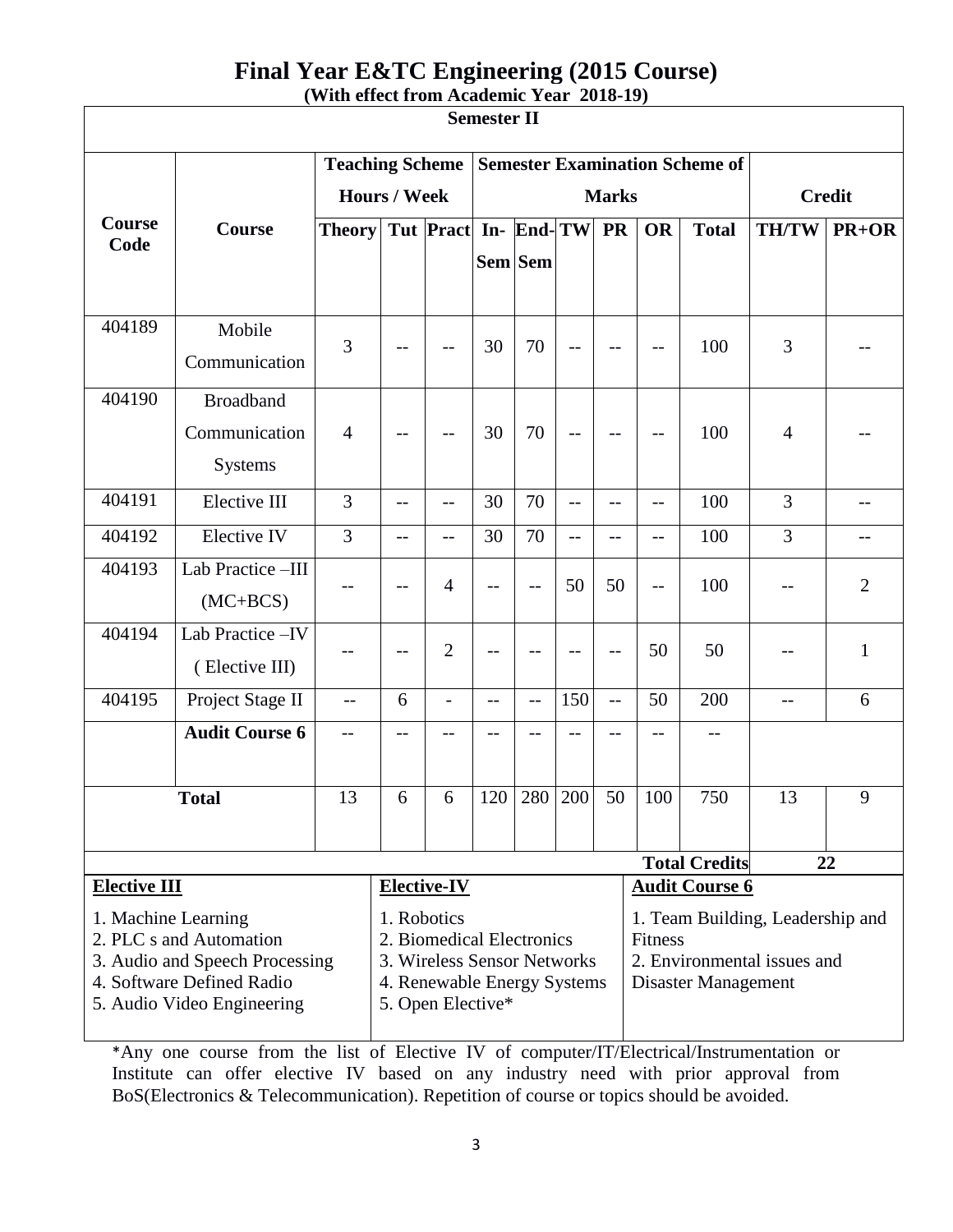| 404181                                                            |   | <b>VLSI Design &amp; Technology</b>                                                                 |                                 |
|-------------------------------------------------------------------|---|-----------------------------------------------------------------------------------------------------|---------------------------------|
|                                                                   |   | <b>Credits: 03</b>                                                                                  |                                 |
| <b>Teaching Scheme:</b>                                           |   | <b>Examination Scheme:</b>                                                                          |                                 |
| Lecture: 03 Hr/Week                                               |   | In-Sem                                                                                              | : 30 Marks<br>End-Sem: 70 Marks |
| <b>Course Objectives:</b>                                         |   |                                                                                                     |                                 |
| To explore HDL and related design approach.                       |   |                                                                                                     |                                 |
| To nurture students with CMOS circuit designs.                    |   |                                                                                                     |                                 |
|                                                                   |   | To realize importance of testability in logic circuit design.                                       |                                 |
|                                                                   |   | To overview ASIC issues and understand PLD architectures with advanced features.                    |                                 |
| <b>Course Outcomes:</b>                                           |   |                                                                                                     |                                 |
| On completion of the course, student will be able to              |   |                                                                                                     |                                 |
| 1. Write effective HDL coding for digital design.                 |   |                                                                                                     |                                 |
| Apply knowledge of real time issues in digital design.<br>2.      |   |                                                                                                     |                                 |
| 3.                                                                |   | Model digital circuit with HDL, simulate, synthesis and prototype in PLDs.                          |                                 |
| Design CMOS circuits for specified applications.<br>4.            |   |                                                                                                     |                                 |
| Analyze various issues and constraints in design of an ASIC<br>5. |   |                                                                                                     |                                 |
| 6.                                                                |   | Apply knowledge of testability in design and build self test circuit.                               |                                 |
|                                                                   |   |                                                                                                     |                                 |
| <b>Unit I: HDL Design</b>                                         |   |                                                                                                     | 7 Hrs                           |
|                                                                   |   | Design Flow, Language constructs, Data objects, Data types, Entity, Architecture & types of         |                                 |
|                                                                   |   | modeling, Sequential statements, Concurrent statements, Packages, Sub programs, Attributes, HDL     |                                 |
|                                                                   |   | modeling of Combinational, Sequential circuits and FSM. Simulations, Synthesis, Efficient coding    |                                 |
|                                                                   |   | styles, Hierarchical and flat designs, Partitioning for synthesis, Pipelining, Resource sharing.    |                                 |
| <b>Unit II: Digital design and Issues</b>                         |   |                                                                                                     | <b>6 Hrs</b>                    |
|                                                                   |   | Sequential synchronous machine design, Moore and Mealy machines, HDL code for Machines,             |                                 |
|                                                                   |   | FIFO. Metastability and solutions, Noise margin, Fan-out, Skew, Timing considerations, Hazards,     |                                 |
|                                                                   |   | Clock distribution, Clock jitter, Supply and ground bounce, Power distribution techniques, Power    |                                 |
|                                                                   |   | optimization, Interconnect routing techniques; Wire parasitic, Signal integrity issues. I/O         |                                 |
| architecture.                                                     |   |                                                                                                     |                                 |
| Unit III : PLD Architectures and applications                     |   |                                                                                                     | <b>6 Hrs</b>                    |
|                                                                   |   | Design Flow. CPLD Architecture, Features, Specifications, Applications. FPGA Architecture,          |                                 |
|                                                                   |   | Features, Specifications, Applications. The Simulation and Synthesis Tools, FPGA synthesis and      |                                 |
| implementation.                                                   |   |                                                                                                     |                                 |
| <b>Unit IV: Digital CMOS circuits</b>                             |   |                                                                                                     | 7 Hrs                           |
|                                                                   |   | N-MOS, P-MOS and CMOS, MOSFET parasitic, Technology scaling, Channel length modulation,             |                                 |
|                                                                   |   | Hot electron effect, Velocity saturation, CMOS Inverter, Device sizing, CMOS combinational logic    |                                 |
|                                                                   |   | design, Power dissipations, Power delay product, Body Effect, Rise and fall times, Latch Up effect, |                                 |
| transmission gates.                                               |   |                                                                                                     |                                 |
| <b>Unit V: Application Specific Integrated Circuit</b>            |   |                                                                                                     | 7 Hrs                           |
|                                                                   |   | Design Flow, Cell design specifications, Spice simulation, AC and DC analysis, Transfer             |                                 |
|                                                                   |   | Characteristics, Transient responses, Noise analysis, Lambda rules, Design rule check, Fabrication  |                                 |
|                                                                   |   | methods of circuit elements, Layout of cell, Library cell designing for NAND & NOR, Circuit         |                                 |
|                                                                   |   | Extraction, Electrical rule check, Layout Vs. Schematic, Post-layout Simulation and Parasitic       |                                 |
|                                                                   |   | extraction, Design Issues like Antenna effect, Electro migration effect, Cross talk and Drain punch |                                 |
| through, Timing analysis.                                         |   |                                                                                                     |                                 |
|                                                                   | Λ |                                                                                                     |                                 |

 $\mathbf{r}$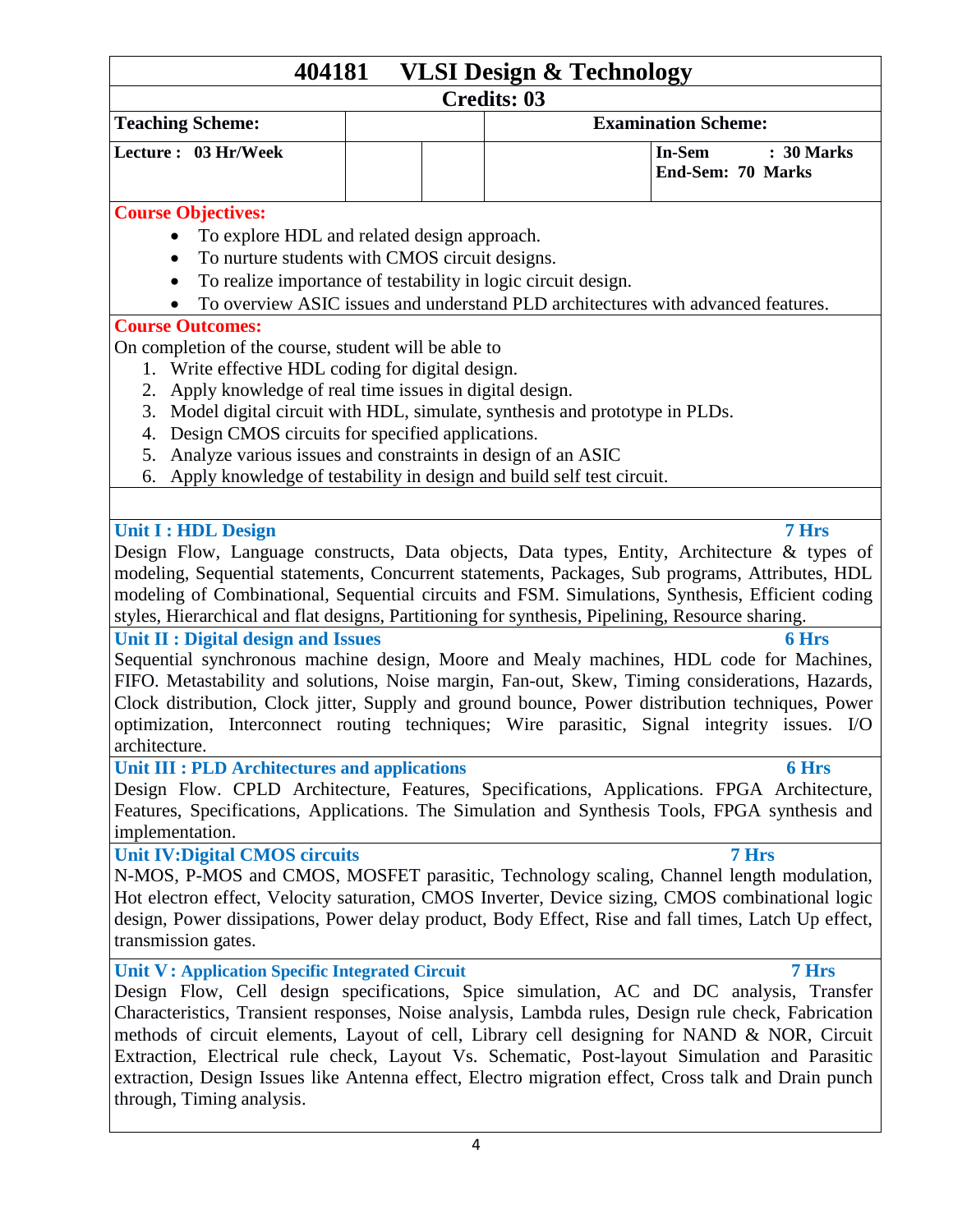**Unit VI : VLSI Testing and Analysis 6 Hrs**

Types of fault, Need of Design for Testability (DFT), DFT Guideline, Testability, Fault models, Path sensitizing, Test pattern generation,Sequential circuit test, Built-in Self Test, JTAG & Boundary scan, TAP Controller.

### **Text Books:**

- 1. Charles H. Roth, "Digital systems design using VHDL", PWS.
- 2. Wyane Wolf, "Modern VLSI Design (IP-Based Design)", 4E, Prentice Hall.
- 3. Steve Kilts "Advanced FPGA Design Architecture, Implementation and Optimization", Wiley.

#### **Reference Books:**

- 1. E. Weste, David Money Harris, "CMOS VLSI Design: A Circuit & System Perspective", Pearson Publication.
- 2. [R. Jacob Baker,](http://cmosedu.com/jbaker/jbaker.htm) "CMOS Circuit Design, Layout, and Simulation", 3E, Wiley-IEEE Press
- 3. John F. Wakerly, "Digital Design Principles and Practices", 3E, Prentice Hall
- 4. M. Morris Mano, "Digital Design", 3E, Pearson
- 5. CemUnsalan, Bora Tar, "Digital System Design with FPGA: Implementation Using Verilog and VHDL", McGraw-Hill

|           | 404182Computer Networks & Security                                                                                                           |  |                    |                                                                                   |  |  |  |  |
|-----------|----------------------------------------------------------------------------------------------------------------------------------------------|--|--------------------|-----------------------------------------------------------------------------------|--|--|--|--|
|           |                                                                                                                                              |  | <b>Credits: 04</b> |                                                                                   |  |  |  |  |
|           | <b>Teaching Scheme:</b>                                                                                                                      |  |                    | <b>Examination Scheme:</b>                                                        |  |  |  |  |
|           | Lecture: 04 Hrs/Week                                                                                                                         |  |                    | In-Sem: 30 Marks<br><b>End-Sem: 70 Marks</b>                                      |  |  |  |  |
|           | <b>Course Objectives:</b>                                                                                                                    |  |                    |                                                                                   |  |  |  |  |
|           | To understand state-of-the-art in network protocols, architectures, and applications                                                         |  |                    |                                                                                   |  |  |  |  |
| $\bullet$ | To provide students with a theoretical and practical base in computer networks issues                                                        |  |                    |                                                                                   |  |  |  |  |
| ٠         | To outline the basic network configurations                                                                                                  |  |                    |                                                                                   |  |  |  |  |
| $\bullet$ | To understand the transmission methods underlying LAN and WAN technologies.                                                                  |  |                    |                                                                                   |  |  |  |  |
|           | To understand security issues involved in LAN and Internet.                                                                                  |  |                    |                                                                                   |  |  |  |  |
|           | <b>Course Outcomes:</b>                                                                                                                      |  |                    |                                                                                   |  |  |  |  |
|           | On completion of the course, student will be able to                                                                                         |  |                    |                                                                                   |  |  |  |  |
|           | 1. Understand fundamental underlying principles of computer networking                                                                       |  |                    |                                                                                   |  |  |  |  |
|           | interrelations.                                                                                                                              |  |                    | 2. Describe and analyze the hardware, software, components of a network and their |  |  |  |  |
|           | 3. Analyze the requirements for a given organizational structure and select the most appropriate<br>networking architecture and technologies |  |                    |                                                                                   |  |  |  |  |
| 4.        | Have a basic knowledge of installing and configuring networking applications.                                                                |  |                    |                                                                                   |  |  |  |  |
| 5.        | Specify and identify deficiencies in existing protocols, and then go onto select new and better<br>protocols.                                |  |                    |                                                                                   |  |  |  |  |
|           | 6. Have a basic knowledge of the use of cryptography and network security.                                                                   |  |                    |                                                                                   |  |  |  |  |
| 7.        |                                                                                                                                              |  |                    |                                                                                   |  |  |  |  |
|           |                                                                                                                                              |  |                    |                                                                                   |  |  |  |  |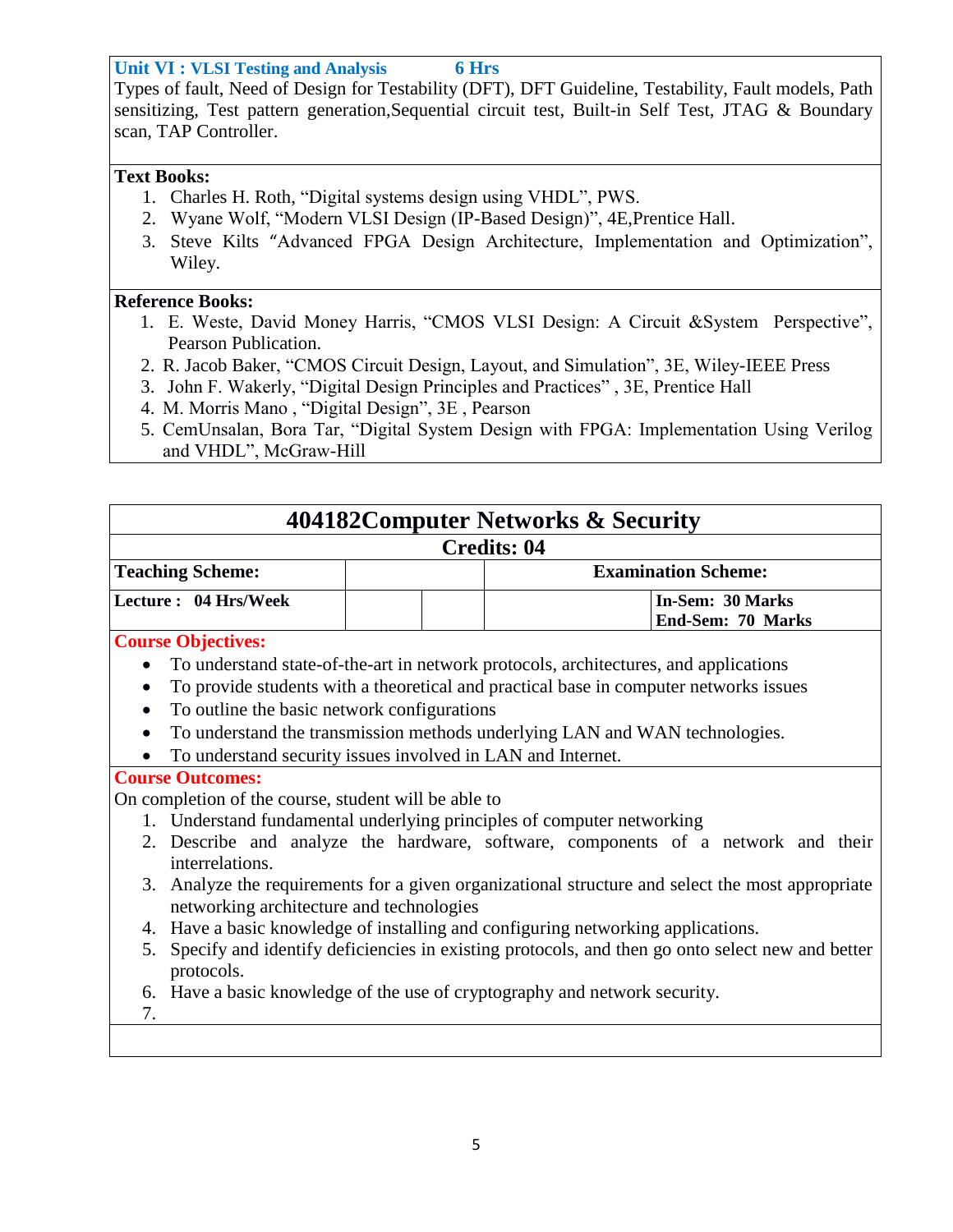| <b>6Hrs</b><br><b>Unit I: Introduction to Local Area Networks</b>                                  |       |
|----------------------------------------------------------------------------------------------------|-------|
| TCP/IP Protocol Suit, Media Access Control: Random Access, Controlled Access- Reservation,         |       |
| Channelization. Wired LAN: Ethernet Protocol, Standard Ethernet, Fast Ethernet (100 MBPS),         |       |
| Gigabit Ethernet, 10 Gigabit Ethernet. Wireless LAN : Introduction, IEEE 802.11 Project, Bluetooth |       |
| <b>Unit II: Network Layer Part I</b><br><b>7Hrs</b>                                                |       |
| Introduction to Network Layer: Network-Layer Services, Packet Switching, Network-Layer             |       |
| Performance, IPv4 Addresses, Forwarding Of IPPackets, Network Layer Protocols: Internet Protocol   |       |
| (IP), ICMPv4, Mobile IP                                                                            |       |
| <b>Unit III : Network Layer Part II</b><br><b>6 Hrs</b>                                            |       |
| Unicast and Multicast Routing: Introduction, Routing Algorithms, Unicast Routing Protocols,        |       |
| Introduction, Multicasting Basics, Intra-domain Multicast Protocols, Inter-domain Multicast        |       |
| Protocols, IGMP. Next Generation IP:IPv6 Addressing, The Ipv6 Protocol, TheICMPv6 Protocol,        |       |
| Transition From IPv4 toIPv6.                                                                       |       |
| 6 Hrs<br><b>Unit IV: Transport Layer</b>                                                           |       |
| Layer:Introduction, Transport-Layer Protocols,Transport<br>Introduction<br>Transport<br>to         | Layer |
| Protocols: Introduction, User Datagram Protocol, Transmission Control Protocol, SCTP.              |       |
| <b>Unit V: Application Layer 7 Hrs</b>                                                             |       |
| Introduction to Application Layer, Standard Client Server Protocols: World Wide Web and HTTP,      |       |
| FTP, Electronic Mail, Telenet, SSH, DNS.Network Management: Introduction, SNMP.                    |       |
| <b>Unit VI : Network Security</b><br>7Hrs                                                          |       |
| Cryptography & Network Security: Introduction Confidentiality, Other Aspects Of Security.          |       |
| Internet Security:N etwork-Layer Security, Transport-Layer Security, Application-Layer Security,   |       |
| Firewalls.                                                                                         |       |
| <b>Text Books:</b>                                                                                 |       |
| 1. Behrouz A. Forouzan, "Data Communications and Networking" MacGraw Hill, 5 <sup>th</sup> edition |       |
| 2. James F. Kurouse& W. Rouse, "Computer Networking: A Top down Approach", 6th Edition, Pearson    |       |
| Education.                                                                                         |       |
| <b>Reference Books:</b>                                                                            |       |
| 1. Andrew S. Tannenbaum, "Computer Networks", Pearson Education, Fourth Edition, 2003              |       |
| 2. Wayne Tomasi, "Introduction to Data Communication and Networking", 1/e, Pearson Education       |       |
| 3. Natalia Olifer, Victor Olifer, "Computer Networks" Wiley Student Edition                        |       |
|                                                                                                    |       |

| 404183                  | <b>Radiation and Microwave Techniques</b> |                                                     |  |  |  |
|-------------------------|-------------------------------------------|-----------------------------------------------------|--|--|--|
|                         |                                           | <b>Credits: 03</b>                                  |  |  |  |
| <b>Teaching Scheme:</b> |                                           | <b>Examination Scheme:</b>                          |  |  |  |
| Lecture : 03 Hr/Week    |                                           | In-Sem<br>: 30 Marks<br><b>End-Sem:</b><br>70 Marks |  |  |  |
| Course Objectives:      |                                           |                                                     |  |  |  |

#### **Course Objectives:**

- To introduce fundamental theory of radiation and microwaves.
- To understand design principles of various radiating elements.
- To understand theory of passive and active components of microwave systems.
- To learn microwave measurement techniques.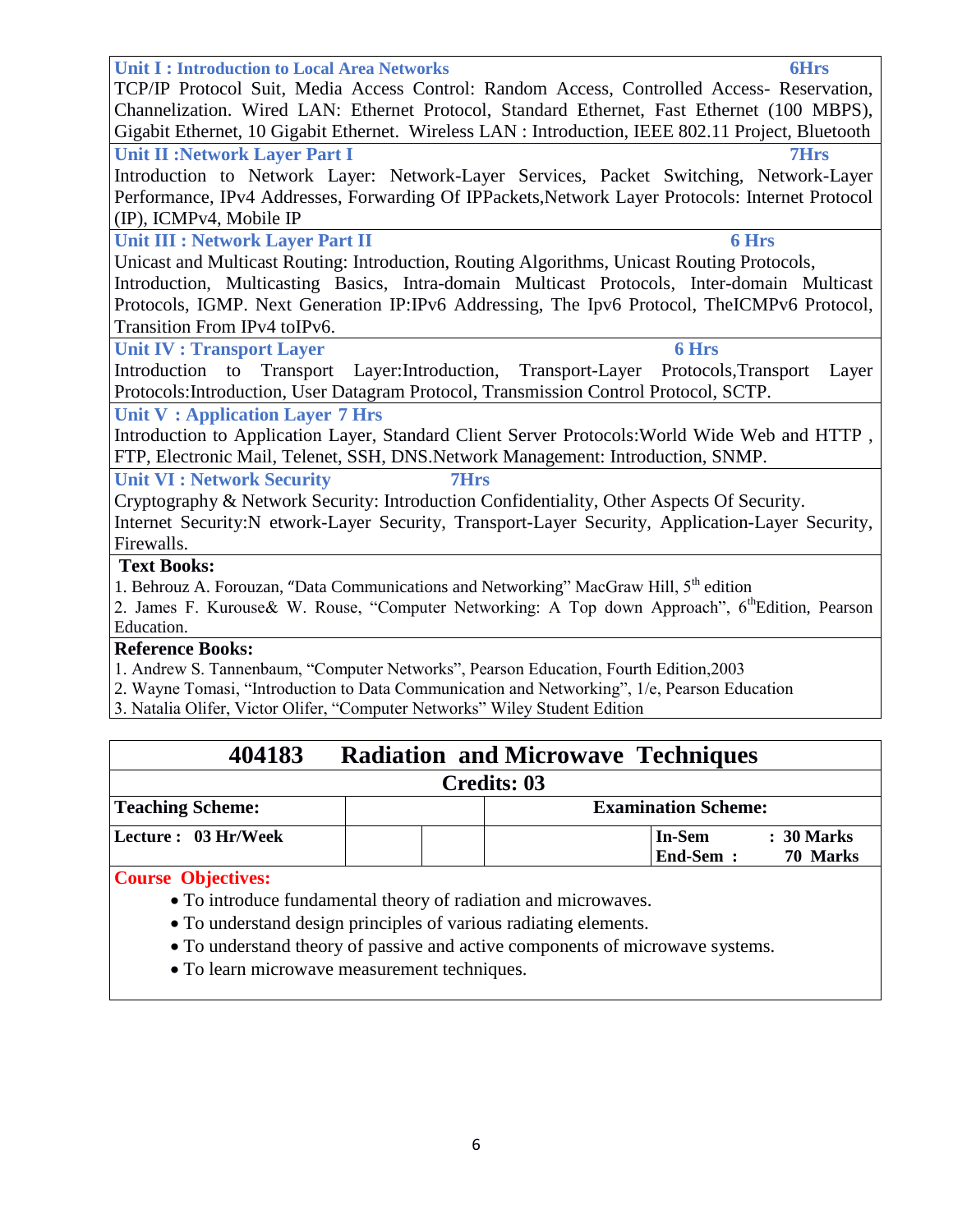#### **Course Outcomes:**

On completion of the course, student will be able to

- 1. Differentiate various performance parameters of radiating elements.
- 2. Analyze various radiating elements and arrays.
- 3. Apply the knowledge of waveguide fundamentals in design of transmission lines.
- 4. Design and set up a system consisting of various passive microwave components.
- 5. Analyze tube based and solid state active devices along with their applications.
- 6. Measure various performance parameters of microwave components.

**Unit I : Fundamental Theory of Radiation and Radiating Elements 8Hrs**

Fundamental equations for free space propagation, Friis transmission equation, Definition of antenna, radiation mechanism and types of antenna, performance parameters such as radiation pattern, directivity, gain, efficiency, half power beam width, bandwidth, polarization, input impedance, radiation efficiency, effective length, effective area, radiation sphere.

**Unit II : Radiating elements and arrays7 Hrs**

Comparison of various radiating elements such as infinitesimal dipole, small dipole, finite length dipole and half wave length dipole, analytical treatment of these elements. Planar, log periodic and YagiUda antenna. Types of arrays, two element array, N-element array, uniform amplitude uniformly spaced linear broad side and end-fire array.

Unit III : Transmission lines and Waveguides 6Hrs

General solution for TEM, TE and TM waves.Analysis of coaxial line and rectangular waveguides. Analysis of rectangular cavity resonators and their applications, Striplines: Structural details, types and applications.

**Unit IV : Passive Microwave Components** 6Hrs

Construction, working principle and scattering analysis of passive microwave components such as Eplane, H-plane and magic tee. Ferrite composition, characteristics and Faraday rotation principle. Construction, working principle and scattering analysis of isolator, circulator and directional coupler. Construction and operation of gyrator.

**Unit V: Active Microwave Components 6Hrs**

Limitations of conventional tubes, O and M type classification of microwave tubes, re-entrant cavity, velocity modulation.Construction, operation, performance analysis and applications of -Single cavity and two cavity klystron,Cylindrical wave magnetronandHelix traveling wave. Construction, working principle and applications of two terminal microwave devices such as tunnel diode, Gunn Diode, PIN Diode, Schottky Barrier Diode and Varactor.

**Unit VI : Microwave Systems and Microwave Measurement Techniques 6Hrs**

Microwave terrestrial and satellite communication system and industrial applications of microwaves such as microwave heating, thickness and moisture measurement, medical application such as microwave diathermy.Microwave measurement devices such as slotted line, tunable detector, VSWR meter, power meter, and their working principles. Microwave measurement techniques to measure Sparameters, frequency, power, attenuation, phase shift, VSWR, impedance.

Radiation hazards and protection.

#### **Text Books:**

- 1. C.A. Balanis, "Antenna Theory Analysis and Design", John Wiley.
- 2. Samuel Y. Liao, "Microwave Devices and Circuits", 3rd edition, Pearson
- 3. Annapurna Das and Sisir K. Das, "Microwave Engineering", Second edition, Tata McGraw Hill.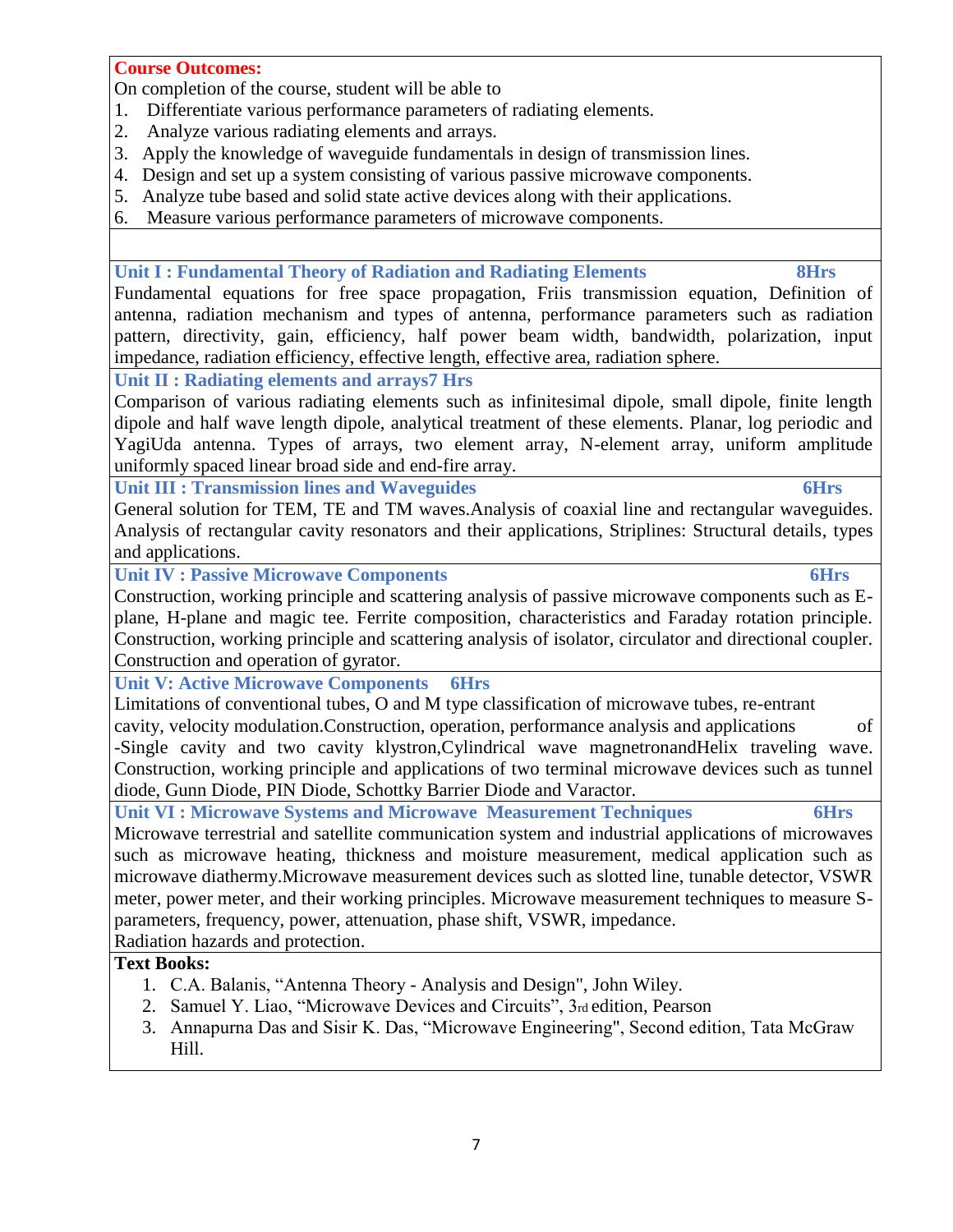#### **Reference Books:**

- 1. David M. Pozar, "Microwave Engineering", Fourth edition, Wiley.
- 2. Ahmad Shahid Khan, "Microwave Engineering : Concepts and Fundamentals
- 3. K. D. Prasad, "Antenna &Wave Propagation", SatyaPrakashan, New Delhi.
- 4. M. Kulkarni, "Microwave and Radar engineering", 3rd edition, Umesh Publication
- 5. E.C. Jordon and E.G. Balman, "Electromagnetic Waves and Radiation Systems", Prentice Hall India.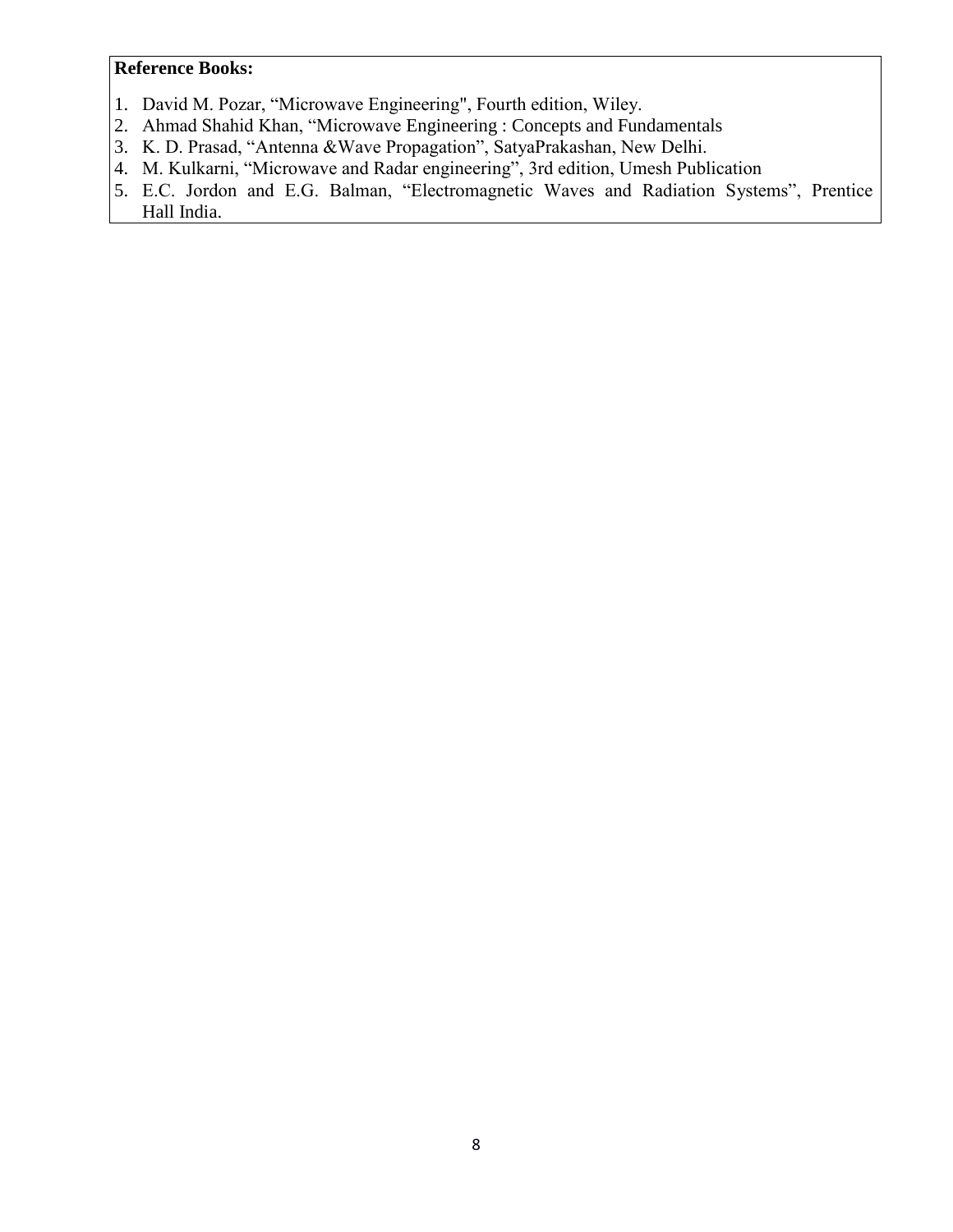### **404184 Digital Image and Video Processing (Elective-I) Credits: 03 Teaching Scheme: Examination Scheme: Lecture : 03 Hr/Week In-Sem: 30 Marks End-Sem: 70 Marks Course Objectives:** Understand the fundamental concepts of Digital Image Processing with basic relationship of pixels and mathematical operations on 2-D data. Learn design and integrate image enhancement and image restoration techniques Understand object segmentation and image analysis techniques Learn the need for effective use of resources such as storage and bandwidth and ways to provide effective use of them by data compression techniques • Learn basic concepts of video processing **Course Outcomes:** On completion of the course, student will be able to 1. Develop and implement basic mathematical operations on digital images. 2. Analyze and solve image enhancement and image restoration problems. 3. Identify and design image processing techniques for object segmentation and recognition. 4. Represent objects and region of the image with appropriate method. 5. Apply 2-D data compression techniques for digital images. 6. Explore video signal representation and different algorithm for video processing. Unit I : Fundamentals of Image Processing 5 Hrs Steps in Image processing, Human visual system, Sampling & quantization, Representing digital images, spatial and gray level resolution, Image file formats, Basic relationships between pixels, Distance Measures, Basic operations on images – image addition, subtraction, logical operations, scaling translation, rotation. Color fundamentals and models – RGB, HIS, YIQ **Unit II : Image Enhancement and Restoration 8 Hrs** Point – Log transformation, Power law transformation, Piecewise linear transformation, Image histogram, histogram equalization, Mask processing of images, filtering operations- Image smoothing, image sharpening, frequency domains image enhancement: 2D DFT, smoothing and sharpening in frequency domein, Pseudo coloring. Image Restoration: Noise models, restoration using Inverse filtering and Wiener filtering **Unit III : Image Compression 6 Hrs** Types of redundancy, Fidelity criteria, Compression models - Information theoretic perspective – Fundamental coding theorem, Lossless Compression: Huffman Coding- Arithmetic coding. Introduction to DCT, Lossy compression: DCT based compression, Wavelet based compression, Image compression standards JPEG and JPEG 2000. **Unit III : Image Segmentation 8 Hrs** Pixel classification, Bi-level thresholding, Multi-level thresholding, Adaptive thresholding, Otsu's method, Edge detection – First order derivative Prewitt and Sobel, Second order derivative – LoG, DoG, Canny. Edge linking, Hough transform, Region growing and region merging. Morphological operators: Dilation, Erosion, Opening, Closing, Hit or Miss transform, Boundary detection, Thinning, Thicking, Skelton.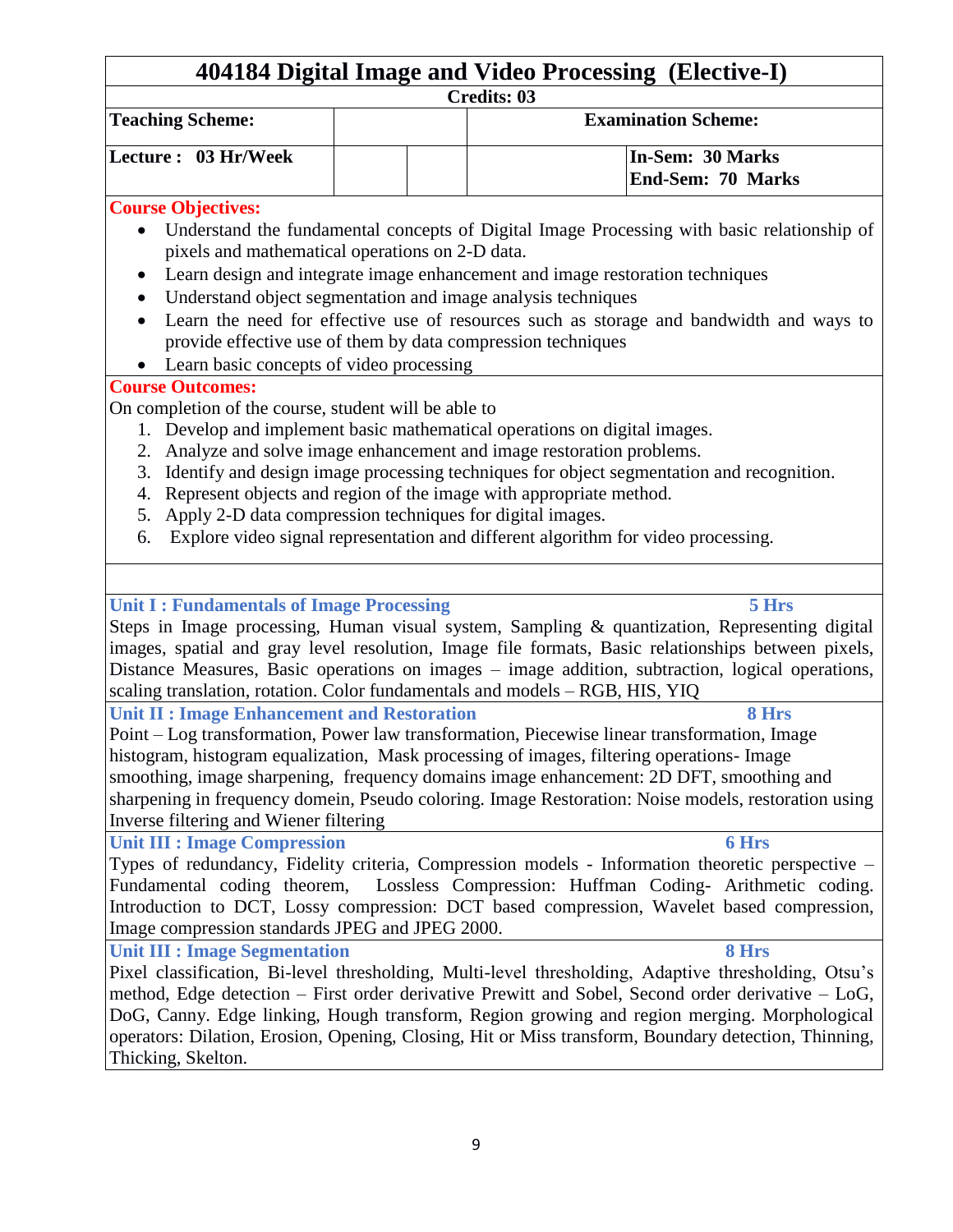**Unit V : Representation and Description 5 Hrs**

Representation – Chain codes, Polygonal approximation, Signatures, Boundary descriptors, Shape numbers, Fourier descriptors, Stastical moments, Regional descriptors – Topological, texture, Principal components for description

**Unit VI : Video Processing 6 Hrs**

Fundamental Concepts in Video – Types of video signals, Analog video, Digital video, Color models in video, Motion Estimation; Video Filtering; Video Compression, Video coding standards MPEG.

#### **Text Books:**

1. Gonzalez and Woods, "Digital Image Processing", Pearson Education,  $3<sup>rd</sup>$  edition

2. Iain E. G. Richardson, "H.264 and MPEG

3. Video Compression: Video Coding for Next Generation Multimedia", John Wiley and Son's Publication, 3<sup>rd</sup> Edition.

#### **Reference Books:**

1. A. K. Jain, Fundamentals of digital image processing, Prentice Hall of India, 1989.

2. Pratt William K. "Digital Image Processing", John Wiley & sons

3. A. Bovik, Handbook of Image & Video Processing, Academic Press, 2000

|                                                       | 404184 Industrial Drives and Control (Elective-I)                                               |  |  |  |  |  |
|-------------------------------------------------------|-------------------------------------------------------------------------------------------------|--|--|--|--|--|
|                                                       | <b>Credits: 03</b>                                                                              |  |  |  |  |  |
| <b>Teaching Scheme:</b><br><b>Examination Scheme:</b> |                                                                                                 |  |  |  |  |  |
| Lecture: 3Hours / Week                                | $: 30$ Marks<br><b>In-Sem</b><br>End-Sem: 70 Marks                                              |  |  |  |  |  |
| <b>Course Objectives:</b><br>$\bullet$                | Describe the structure of Electric Drive systems and their role in various applications such as |  |  |  |  |  |

flexible production systems, energy conservation, renewable energy, transportation etc., making Electric Drives an enabling technology

 Study and understand the operation of electric motor drives controlled from a power electronic converter and to introduce the design concepts of controllers for closed loop operation

• Study DC, AC, special machines like stepper motor, servo motor and brushless motor and their control.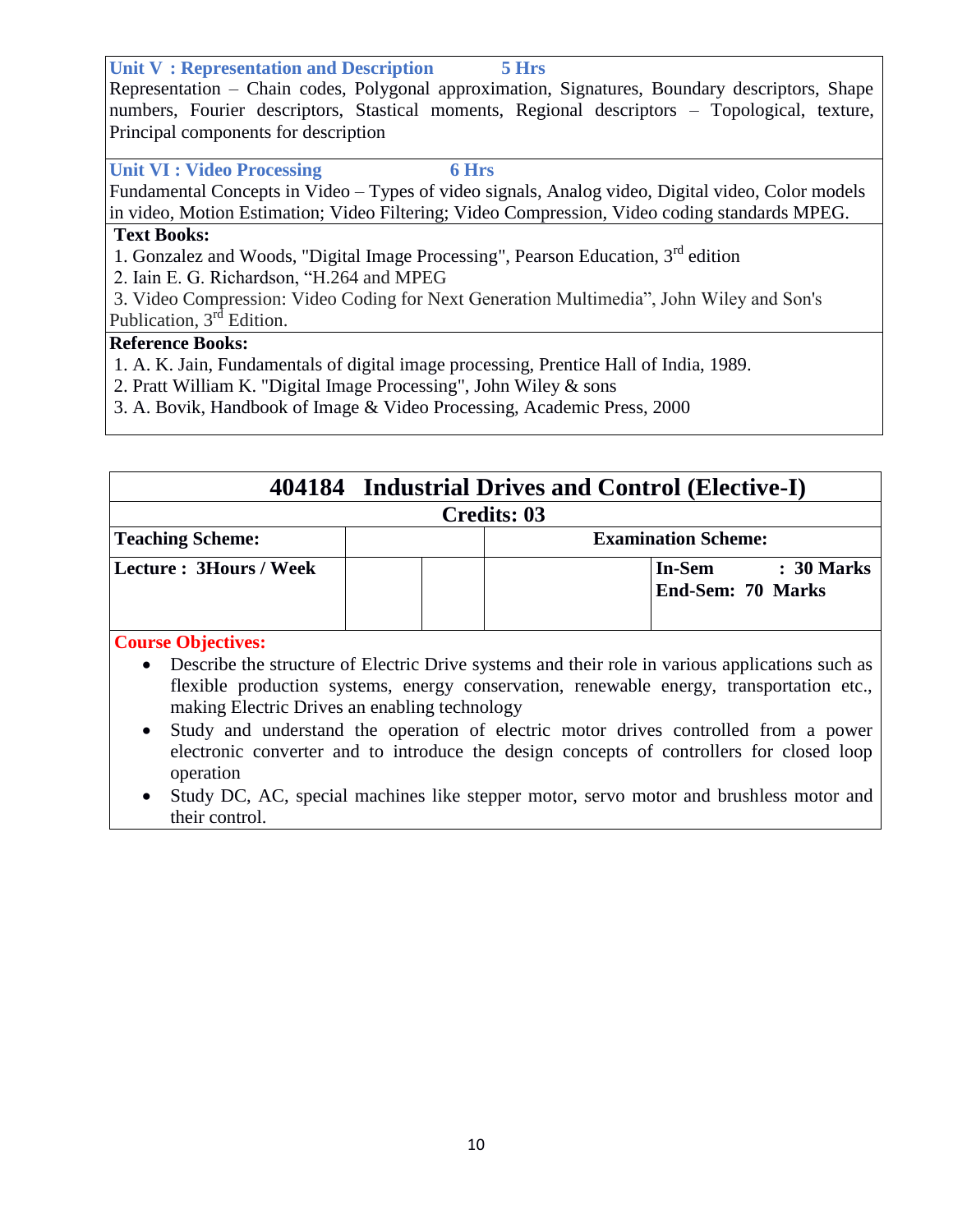#### **Course Outcomes:**

On completion of the course, student will be able to

- 1. Understand the basic principles of power electronics in drives and its control, types of drives and basic requirements placed by mechanical systems on electric drives for various applications
- 2. Understand the operation of  $1\phi \& 3\phi$  converter drives for separately excited & series DC motors, dual converter drives, 2 quadrant and 4 quadrant DC chopper drives, Open-loop  $\&$ closed-loop control of DC drives with transfer function, Dynamic and regenerative braking. Protection circuits for DC drives.
- 3. Learn speed control of induction motor drives in an energy efficient manner using power electronics. To study and understand the operation of both classical and modern induction motor drives like FOC or Vector control.
- 4. Learn and understand working of various types of synchronous motors and their drive systems
- 5. Learn stepper motors & drives, BLDC and SRM motors and drives
- 6. Understand modern control techniques of Fuzzy logic and ANN in motor drive application

#### **Unit I :Motor Drive as system 5 Hrs**

Electrical drive as system, Parts of Electrical drives AC / DC drives, Components, nature and classification of load torques. Four quadrant operation of a motor drive. Control of Electrical drives, steady state stability Closed loop control, Selection of motor power rating

**Unit II : DC Motors and drives6Hrs**

Basic characteristics of DC motors, Operating modes, Motor performance parameters, 1ф & 3ф converter drives for separately excited  $\&$  series DC motors for continuous  $\&$  discontinuous operations. Chopper fed DC drives, Comparison of converter fed drive & chopper fed drive. Open loop & closed loop control of dc drives with transfer function PLL control, Microprocessor based control of dc drives, Dynamic and regenerative braking of DC motors

**Unit III :Induction Motors and Drives 8Hrs**

Induction motor characteristics, Control strategies like stator voltage control, v/f control, rotor resistance control, Variable frequency Square wave VSI Drives, Variable frequency PWM VSI Drives, Variable frequency CSI Drives, Closed loop control of Induction motors, v/f control of three phase IM using PWM inverter, Vector Control (Field oriented Control): Basic principle of vector control, Direct vector control & indirect vector control, DQ Transformation, Braking of induction motor, soft acceleration and deceleration, various protections.

**Unit IV :AC and DC synchronous Motors and drives6Hrs**

Cylindrical rotor motor Drive, Salient pole motor Drive, Switched reluctance motor (SRM) drive, Synchronous Reluctance motor drive, self-controlled synchronous motor drives Permanent magnet Brushless DC motor drive, Permanent magnet AC synchronous motor drive, Variable reluctance & permanent magnet stepper motor and drive. Servo motor Drives.

**Unit V:Power Electronics applications inRenewable Energy 6Hrs**

Wind power system: System component, Turbine rating, Electrical load matching, fixed speed and variable speed operation, System design features, Maximum power operations and System control requirement WECS: Principle of WECS, role of power electronics in WECS, Drive selection criteria for fixed speed and variable speed WECS, Stand-alone PV systems, Grid connected PV systems. Power Electronics for Photovoltaic Power Systems Basics of Photovoltaic: The PV cell, Module and array, I-V and P-V curves, PV system component, Stand-alone PV systems, Grid connected PV systems.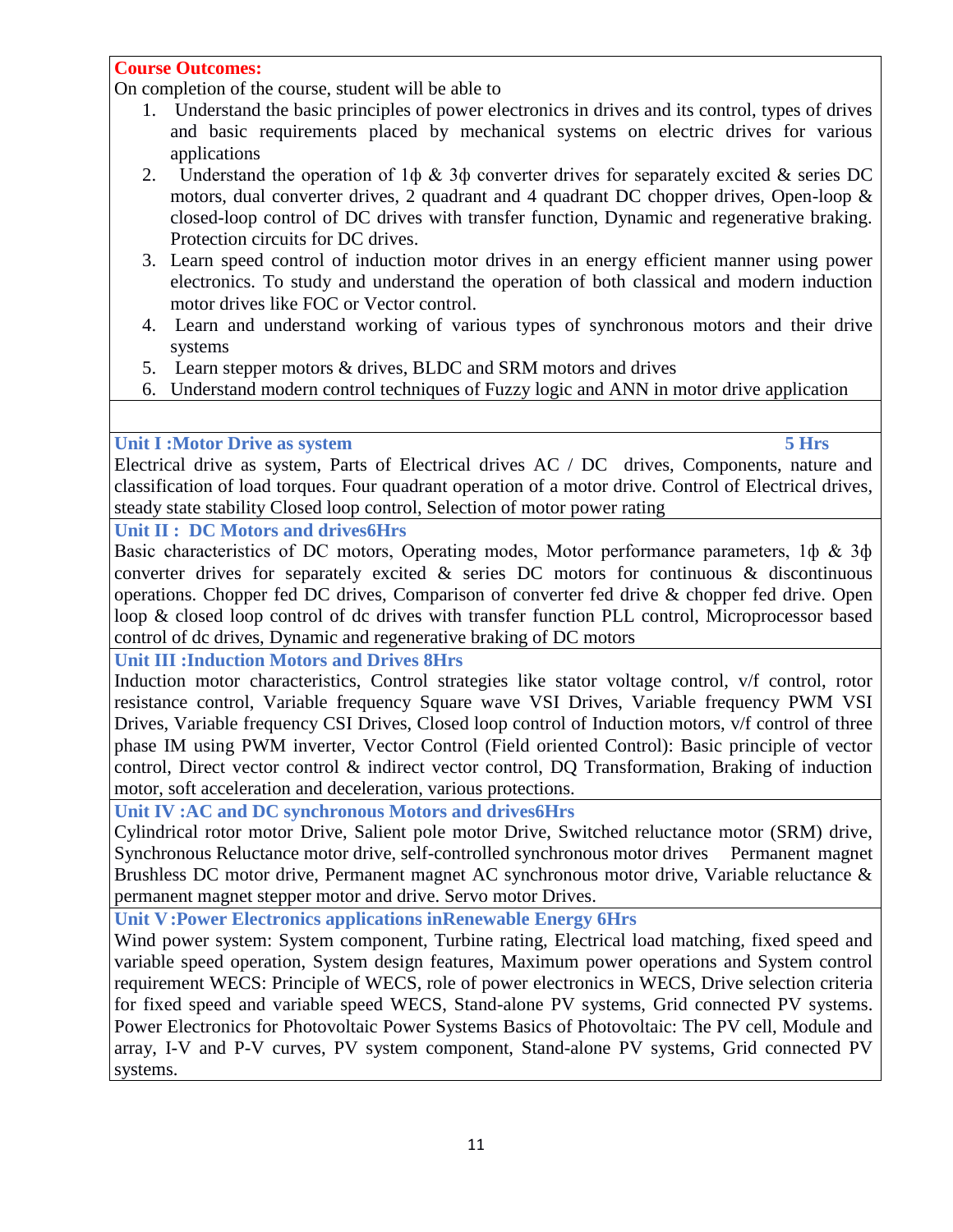**Unit VI :Artificial Intelligence in Motor Drives5Hrs**

Fuzzy logic principle and applications: Introduction, Fuzzy sets, Fuzzy system, Fuzzy control, Fuzzy logic based induction motor speed control. Neural network principle and applications: Introduction, Neural network in identification and control, AI Applications in electrical machines and drives, Neural network based PWM controller.

### **Text Books:**

- 1. Fundamental of Electrical Drives, Gopal K. Dubey, Narosa Publishing House .
- 2. Power Electronics, circuits, devises and applications by Muhammad Rashid, Pearson
- 3. Modern Power Electronics and AC Drives, Bimal K. Bose, Pearson

### **Reference Books:**

1. Wind & Solar Power system, Mukund Patel , CRC Press

2. Thyristor DC drives, P. C Sen, John Wiley.

3. Power Electronics, Converters, Applications and Design, N. Mohan, T. M. Undeland

&W. P. Robbins, John Wiley and Sons, 3rd Edition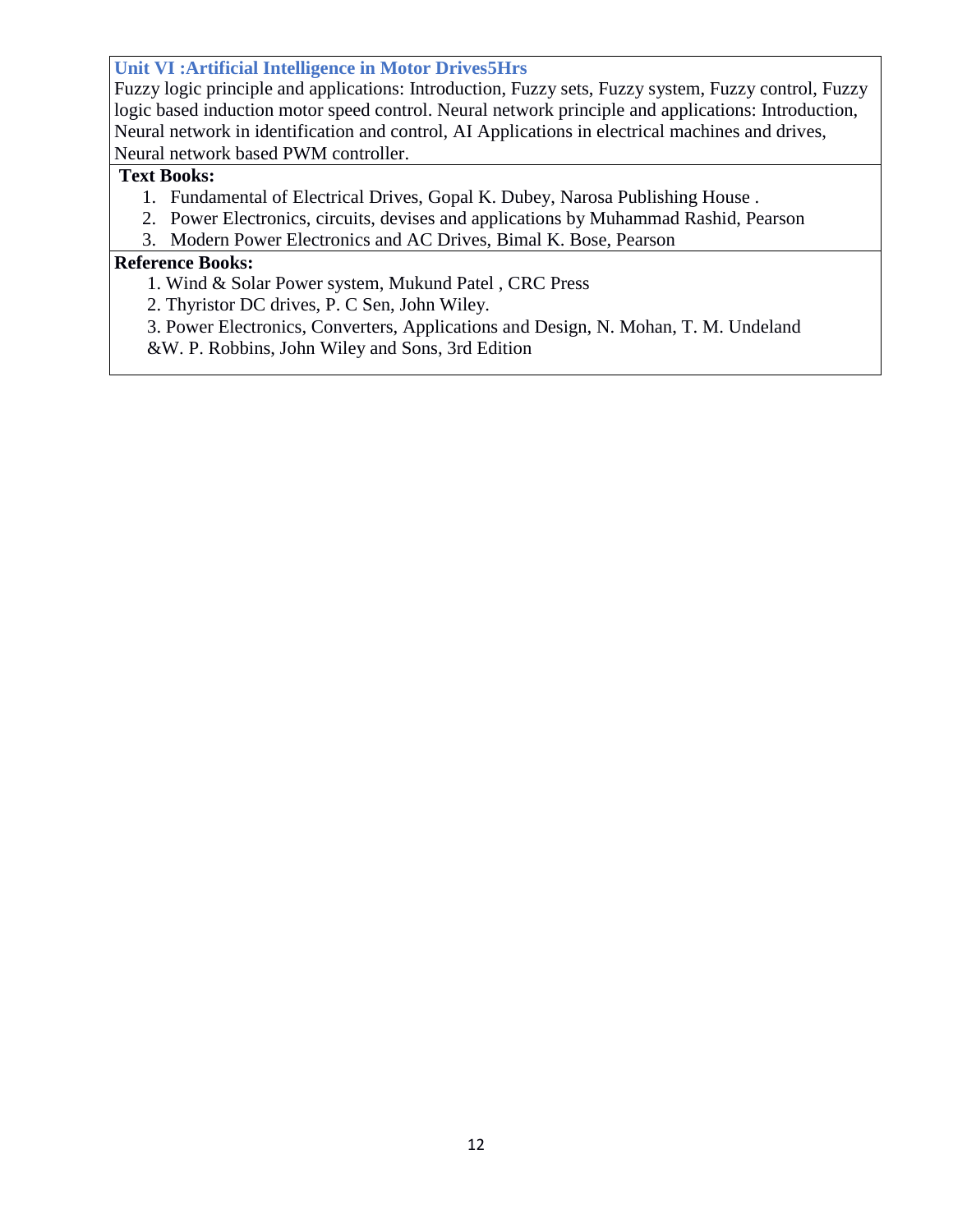# **404184 Embedded Systems and RTOS(Elective-I)**

#### **Credits: 03**

| <b>Teaching Scheme:</b> | <b>Examination Scheme:</b>      |
|-------------------------|---------------------------------|
| Lecture: 03Hr/Week      | $\therefore$ 30 Marks<br>In-Sem |
|                         | <b>End-Sem: 70 Marks</b>        |

#### **Course Objectives:**

- To understand and able to design an application specific systems.
- To develop implementation skill for application specific systems.
- To understand design and implementation of real time system using RTOS.
- To understand open source platform for embedded system

#### **Course Outcomes:**

On completion of the course, student will be able to

- 1. Understand design of embedded system
- 2. Use RTOS in embedded application
- 3. Use modern architecture for embedded system
- 4. Use Linux for embedded system development
- 5. Use open platform for embedded system development

**Unit I : Embedded System Overview 6 Hrs**

Embedded System Introduction, Hardware and software architectures of ES, Design metrics(technical and techno- economical), Prototyping models, Development tool chain insights(GNU), guidelines for Selection of hardware and memory architecture, embedded C programming, embedded system design challenges, standard programming practices in embedded system.

#### **Unit II :Real time system and RTOS 7 Hrs**

Real time system, types, design approaches and considerations, Usage ofSharedresourcesand related issues**,** Concept of RTOS, Types of RTOS, differences from GPOS (Multitasking, Inter-process communication, Timers, Device drivers, protection mechanism etc.), real time scheduling algorithms, commercial RTOS , survey of RTOS.

**Unit III :μcos-II –RTOS8 Hrs**

μcos-II features, kernel structure, data structure, μcos-II services as task management, time management, inter-process communication (mailbox, queue,events,pipesetc.), memory management.μcos-II porting on ARM7/Cortex (M3/M4) architecture.

**Unit IV : Advanced embedded architectures (Cortex-M3/M4)8 Hrs**

Introduction to ARM CORTEX series, Design Philosophy, processors series, versions, features and applications. CMSIS standard for ARM Cortex. Survey of CORTEX M3/M4 based controllers. ARM-CM3 Based Microcontroller LPC1768: Features, Architecture (Block Diagram &itsDescription), System Control, Clock & Power Control, GPIO, Pin Connect Block, interfacing with RGB LED, Seven Segment, TFT Display, MOTOR control using PWM.

**Unit V : Embedded Linux 8 Hrs**

Linux for embedded systems, embedded Linux development system, kernel architecture and configuration, file systems, porting Linux on ARM architecture, boot loaders, tool utilities such as Minicomp, Busybox, Redboot, Libc, Device drivers- concept, architecture, types, sample character device driver.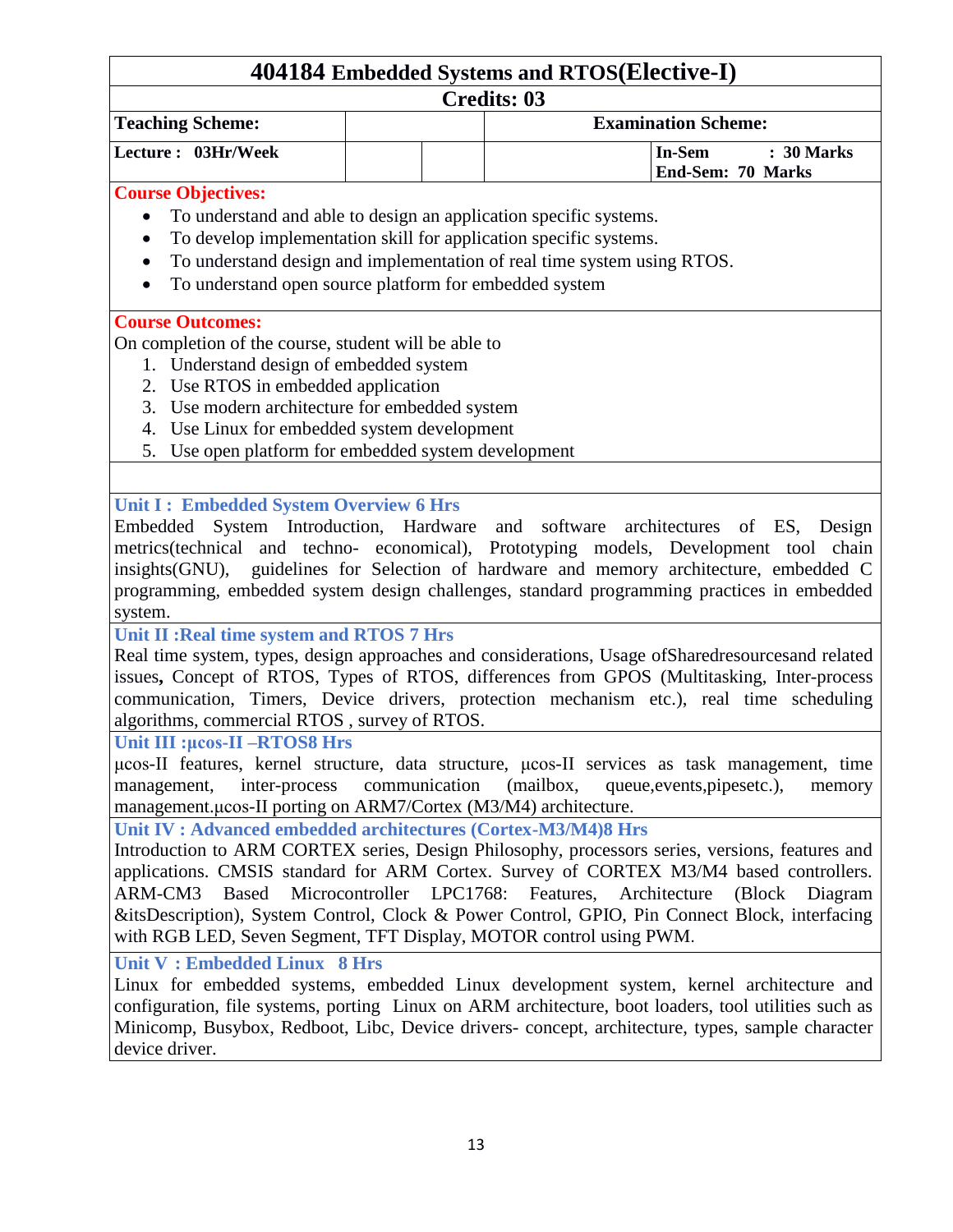**Unit VI :Open hardware /development systems and Case study7 Hrs**

Arduino open platform (IDE), development using ATMega328p based Uno board, structure of Arduino programs, introduction to Arduino library, sample GPIO program.

Case study of implementation with control, compute and communication modules using Arduino platform.

#### **Text Books:**

1. Jean J.Labrosse, "MicroC OS II, The Real-Time Kernel", 2nd edition, CMP Books.

2. Christopher Hallinan, "Embedded Linux Primer -A Practical, Real-World Approach "2nd edition, Prentice Hall.

3. Parag H Dave, Himanshu .H.Dave," Embedded systems" Concepts, design and programming, Pearson India

#### **Reference Books:**

1. Frank Vahid and Tony Givargis, "Embedded System Design – A Unified hardware/ Software introduction "3rd edition, Wiley

2. David Simon, "Embedded system primer"

- 3. Raj Kamal, "Embedded Systems Architecture, Programming and Design" 2nd edition,
- 4.<http://www.ti.com/lit/an/slaa207/slaa207.pdf>
- 5. MSP430x5xx:<http://www.ti.com/product/msp430f5529>

6. MSP430x4xx :<http://www.ti.com/product/msp430f438>

7. MSP430x2xx:<http://www.ti.com/product/msp430g2302-ep>

| 404184                                                                                 |  | <b>Internet of Things (Elective-I)</b>                                                              |  |  |  |
|----------------------------------------------------------------------------------------|--|-----------------------------------------------------------------------------------------------------|--|--|--|
| <b>Credits: 03</b>                                                                     |  |                                                                                                     |  |  |  |
| <b>Teaching Scheme:</b>                                                                |  | <b>Examination Scheme:</b>                                                                          |  |  |  |
| Lecture: 03 Hr/Week                                                                    |  | <b>In-Sem: 30 Marks</b><br>End-Sem: 70 Marks                                                        |  |  |  |
| <b>Course Objectives:</b>                                                              |  |                                                                                                     |  |  |  |
| To study fundamental concepts of IoT                                                   |  |                                                                                                     |  |  |  |
| To understand roles of sensors in IoT                                                  |  |                                                                                                     |  |  |  |
| To Learn different protocols used for IoT design                                       |  |                                                                                                     |  |  |  |
| To be familiar with data handling and analytics tools in IoT                           |  |                                                                                                     |  |  |  |
| <b>Course Outcomes:</b>                                                                |  |                                                                                                     |  |  |  |
| On completion of the course, student will be able to                                   |  |                                                                                                     |  |  |  |
| 2.                                                                                     |  | Understand the various concepts, terminologies and architecture of IoT systems.                     |  |  |  |
| Use sensors and actuators for design of IoT.<br>3.                                     |  |                                                                                                     |  |  |  |
| 4.                                                                                     |  | Understand and apply various protocols for design of IoT systems                                    |  |  |  |
| Use various techniques of data storage and analytics in IoT<br>5.                      |  |                                                                                                     |  |  |  |
| Understand various applications of IoT<br>6.                                           |  |                                                                                                     |  |  |  |
|                                                                                        |  |                                                                                                     |  |  |  |
| <b>Unit I: Fundamentals of IoT</b>                                                     |  | <b>6Hrs</b>                                                                                         |  |  |  |
|                                                                                        |  | Introduction, Definitions & Characteristics of IoT, IoT Architectures, Physical & Logical Design of |  |  |  |
|                                                                                        |  | IoT, Enabling Technologies in IoT, History of IoT, About Things in IoT, The Identifiers in IoT,     |  |  |  |
| About the Internet in IoT, IoT frameworks, IoT and M2M.                                |  |                                                                                                     |  |  |  |
| <b>Unit II: Sensors Networks</b><br>7Hrs                                               |  |                                                                                                     |  |  |  |
|                                                                                        |  | Definition, Types of Sensors, Types of Actuators, Examples and Working, RFID Principles and         |  |  |  |
| components, Wireless Sensor Networks: History and Context, The node, Connecting nodes, |  |                                                                                                     |  |  |  |

Networking Nodes, WSN and IoT.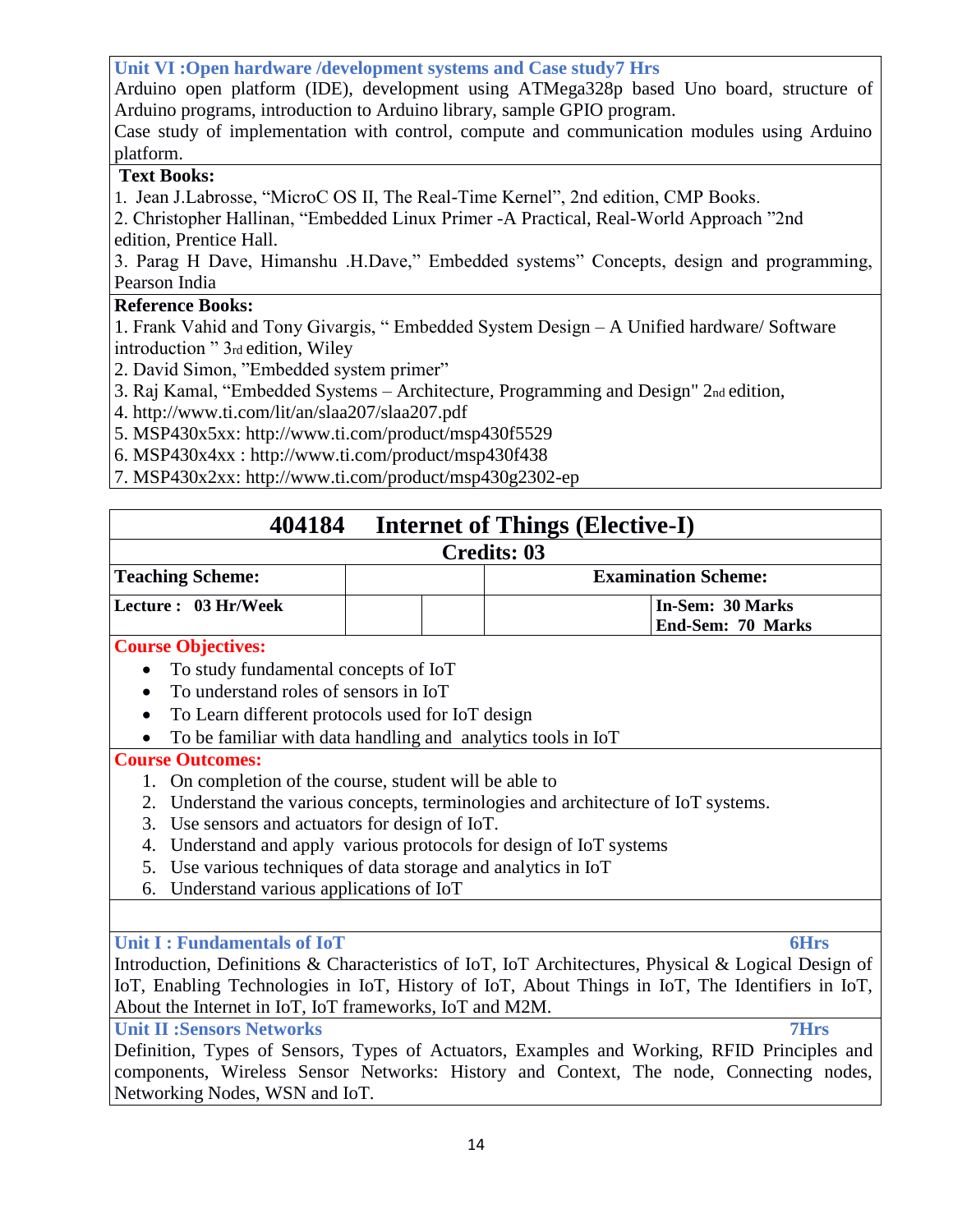**Unit III :Wireless Technologies for IoT 6 Hrs**

WPAN Technologies for IoT: IEEE 802.15.4, Zigbee, HART, NFC, Z-Wave, BLE, Bacnet, Modbus. **Unit IV :IP Based Protocols for IoT 6 Hrs**

IPv6, 6LowPAN, RPL, REST, AMPQ, CoAP, MQTT.

**Unit V :Data Handling& Analytics6Hrs**

Introduction, Bigdata, Types of data, Characteristics of Big data, Data handling Technologies, Flow of data, Data acquisition, Data Storage, Introduction to Hadoop. Introduction to data Analytics, Types of Data analytics, Statistical Models, Analysis of Variance, Data Dispersion, Contingence and Correlation, Regression Analysis, Precision and Error limits.

**Unit VI :Applications of IoT 7Hrs**

Home Automation, Smart Cities, Energy, Retail Management, Logistics, Agriculture, Health and Lifestyle, Industrial IoT, IoT design Ethics, IoT in Environmental Protection.

#### **Text Books:**

1. Hakima Chaouchi, "The Internet of Things Connecting Objects to the Web" ISBN : 978-1-84821-140-7, Wiley Publications

2. Olivier Hersent, David Boswarthick, and Omar Elloumi, "The Internet of Things: Key Applications and Protocols", WileyPublications

3. Vijay Madisetti and ArshdeepBahga, "Internet of Things (A Hands-on-Approach)", 1st Edition, VPT, 2014.

#### **References**

1. Daniel Minoli, "Building the Internet of Things with IPv6 and MIPv6: The Evolving World of M2M Communications", ISBN: 978-1-118-47347-4, Willy Publications

2. by Pethuru Raj and Anupama C. Raman, "The Internet of Things: Enabling Technologies, Platforms, and Use Cases", CRC Press

3. [http://www.cse.wustl.edu/~jain/cse570-15/ftp/iot\\_prot/index.html](http://www.cse.wustl.edu/~jain/cse570-15/ftp/iot_prot/index.html)

4. [https://onlinecourses.nptel.ac.in/noc17\\_cs22/course](https://onlinecourses.nptel.ac.in/noc17_cs22/course)

|                         |  | 404185 Wavelets (Elective-II) |                                       |
|-------------------------|--|-------------------------------|---------------------------------------|
|                         |  | <b>Credits: 03</b>            |                                       |
| <b>Teaching Scheme:</b> |  |                               | <b>Examination Scheme:</b>            |
| Lecture: 03 Hr/Week     |  |                               | In-Sem: 30 Marks<br>End-Sem: 70 Marks |

**Course Objectives:**

- Learn and understand basic linear algebra
- Understand the need of time frequency resolution
- Understand the basics of Discrete Wavelet transform and various wavelets available
- Learn the signal analysis using multi-resolution analysis
- Study the applications of Wavelets in compression, enhancement, noise removal etc.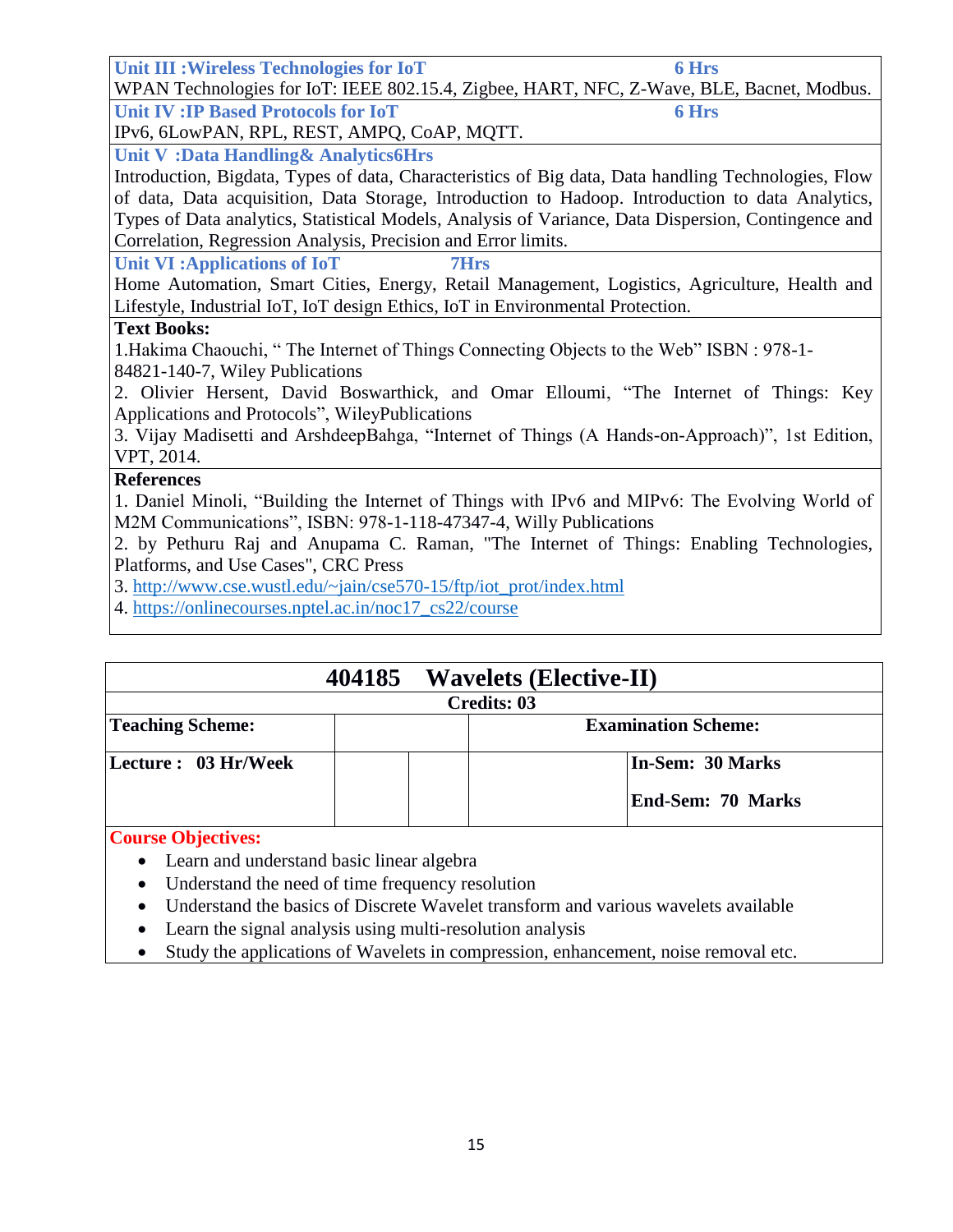**Course Outcomes:**

- 1. On completion of the course, student will be able to
- 2. Explore and learn the basics of linear algebra.
- 3. Identify the need of Wavelet transform and its properties.
- 4. Analyze the 1-D and 2-D signal using discrete wavelet transform.
- 5. Analyze the signal using Multi resolution analysis
- 6. Use wavelet transform in different applications like data compression, denoising, enhancement etc.

**Unit I : Fundamentals of Linear Algebra6 Hrs**

Vector spaces, Orthogonality, Ortho-normality, Projection, Functions and function spaces. Orthogonal basis functions. Fourier series orthogonality of complex exponential bases, mathematical preliminaries for continuous and discrete Fourier transformer. Limitations of Fourier domain signal processing, Towards wavelet signal processing, signal representation with continuous and discrete Short Time Fourier Transform.

**Unit II : Introduction to Wavelet 6 Hrs 6 Hrs** 

Concept of time-frequency resolution, Resolution problem associated with STFT, Heisenberg's uncertainty principle and time frequency tiling, why wavelet transform? The origin of wavelets, Properties of Wavelet Transform, Wavelet and other wavelet like transformer, different communities and family of wavelets, different families of wavelets within wavelet communities, Continuous and discrete wavelet transform

**Unit III : Discrete Wavelet Transform 8 Hrs**

Haar scaling function and function spaces, translation and scaling of  $\varphi(t)$ , function spaces V0 Finer Haar Scaling Functions, concept of nested vectopr spaces, Haar wavelet function, scaled and translated Haar wavelet functions, orthogonality of  $\varphi$  (t) and  $\gamma$  (t). Normalization of Haar bases at different scales, daubechies wavelets, plotting of Daubechies wavelets. 1-D and 2-D decomposition (analysis) of signals using Wavelet.

**Unit IV : Multi-resolution Analysis 6 Hrs**

Signal decomposition and its relation with filter banks, frequencies response, signal reconstruction course to fine scale, upsampling and filtering, QMF conditions, concepts of multi-Resolution analysis and multi-rate signal processing, Perfect matching filters, Vanishing moments of wavelet function and filter properties, introduction to wavelet lifting.

**Unit V : Wavelet Transform in Data Compression 6 Hrs**

Transform coding, image compression using DWT, Embedded tree image coding, comparison of JPEG and JPEG 2000, Audio masking, MPEG Coding for audio, Wavelet based audio coding, video coding using Multi-resolution technique (introduction).

**Unit VI : Applications of Wavelet Transform 4 Hrs**

Waveletdenoising, speckle removal, Edge detection and object isolation Image fusion, wavelet watermark, image enhancement. Communication application scaling functions as signaling pulses, Discrete Wavelet Multitone modulation.

#### **Text Books:**

1. K.P Soman, K I Ramchandran, N G Resmi, "Insights into Wavelets from theory to Practice", Third edition, PHI publication.

2. Raghuveer M Rao, Ajit S. Bopardikar, "Wavelet Transforms, Introduction to Theory and Applications", Seventh Indian Reprint 2005, Pearson Education.

#### **Reference Books:**

1. Jaideva C. Goswami, Andrew K. Chan, "Fundamentals of Wavelets", Wiley Student Edition 2. V. M. Gadre, A. S. Abhyankar, "Multiresolution and Multirate Signal Processing, Introduction, Principles and Applications", MGH Publication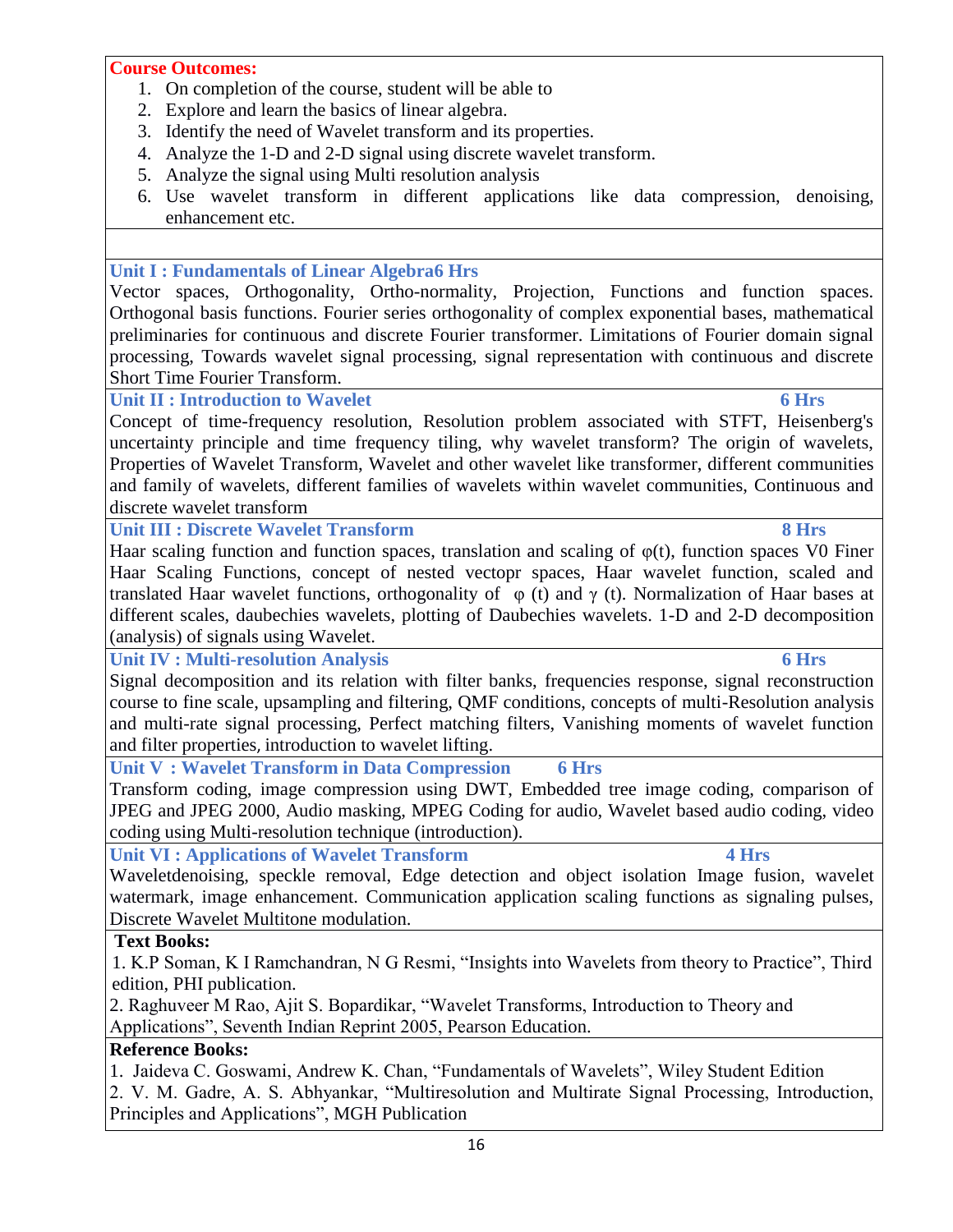# **404185 Electronic Product Design (Elective-II)**

| <b>Teaching Scheme:</b> | <b>Examination Scheme:</b> |
|-------------------------|----------------------------|
| Lectures: 3 Hrs./ Week  | In Sem: 30 Marks           |
|                         | End Sem: 70Marks           |

#### **Course Objectives:**

- To understand the stages of product (hardware/ software) design anddevelopment.
- To learn the different considerations of analog, digital and mixed circuitdesign.
- To be acquainted with methods of PCB design and different tools used for PCBDesign.
- To understand the importance of testing in product design cycle.`
- To understand the processes and importance ofdocumentation.

#### **Course Outcomes:**

After Successfully completing the course students will be able to

- Understand various stages of hardware, software and PCBdesign.
- Importance of product test &testspecifications.
- Special design considerations and importance of documentation.

#### **Unit I: Introduction to Electronic Product Design 6 Hrs**

Man machine dialog and Industrial design, user-centered design, five element of successful design, cognition, ergonomics. Packaging and factors, design for manufacture, assembly and disassembly, wiring, temperature, vibration and shock. Safety, noise, energy coupling, grounding, filtering and shielding.

#### **Unit II: Hardware Design & testing methods 6 Hrs**

Design process. Identifying the requirements, formulating specifications, design specifications, Specifications verses requirements, System partitioning, Functional design, architectural design, Functional model verses architectural model. Prototyping. Performance and Efficiency measures. Formulating a test plan, writing specifications, Test procedure and test cases, Egoless design, design reviews. Module debug and test: black box test, white box test, grey box test.

**Unit III: Software Design and Testing methods 6 Hrs**

Types of Software. Waterfall model of software development. Models, metrics andsoftware limitations. Risk abatement and failure preventions. Software bugs and testing. Good programming practice. User interface .Embedded, Real time software.

#### **Unit IV: PCB design 6 Hrs**

Fundamental Definitions, Standards. Routing Topology Configurations, Layer Stack up assignment, Grounding Methodologies, Aspect Ratio, Image Planes, Functional Partitioning, Critical frequencies, Bypassing and decoupling. Design techniques for ESD Protection,Guard Band implementation.

17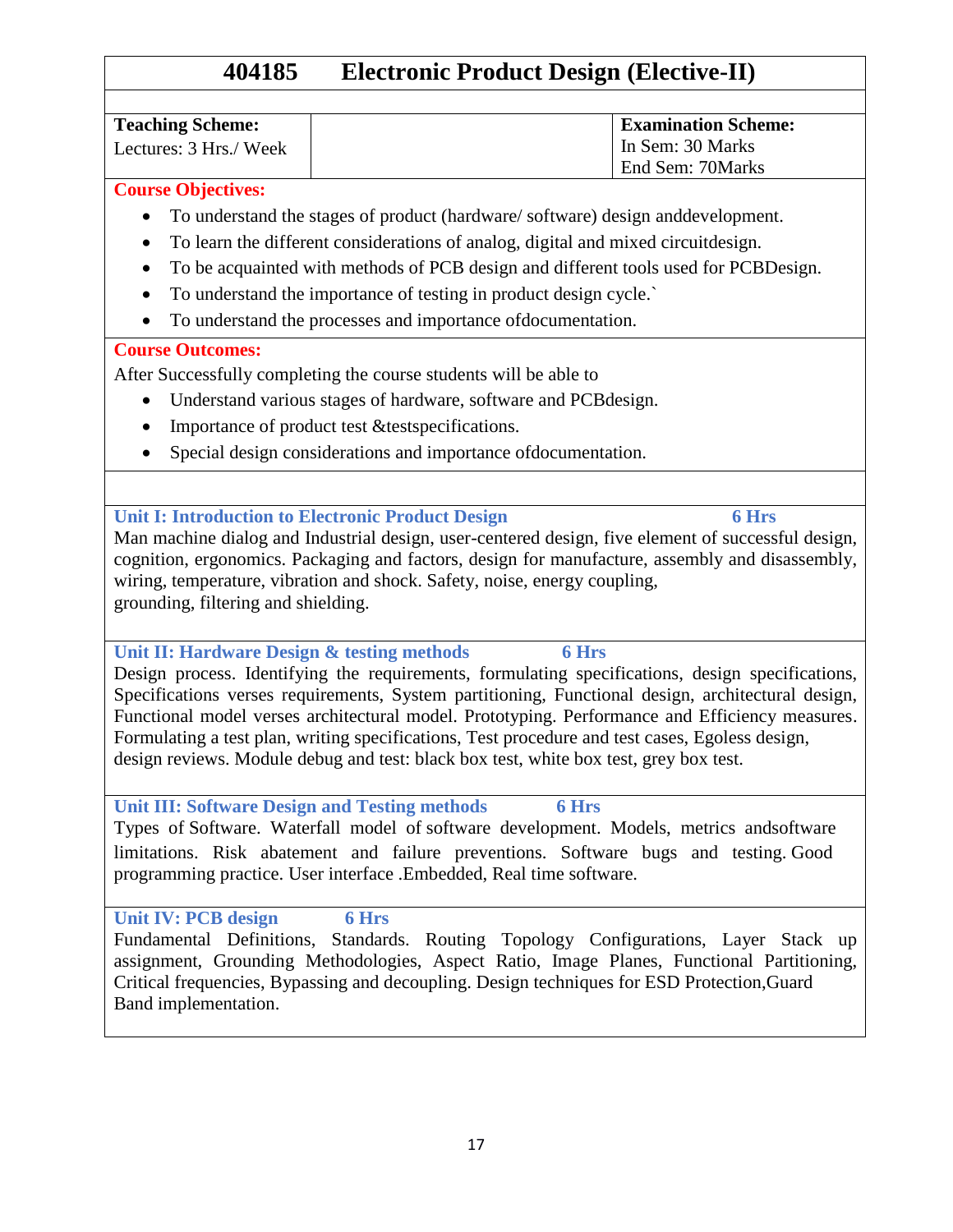### **Unit V: Product Debugging and Testing 6 Hrs**

Steps of Debugging, Techniques for troubleshooting, characterization, Electromechanical components, passive components, active components, active devices, operational amplifier, Analog-Digital Conversion, Digital Components, Inspection and test of components, Simulation, Prototyping and testing, Integration, validation and verification. EMI & EMC issues.

#### **Unit VI : Documentation** 6 Hrs

Definition, need, and types of documentation. Records, Accountability, and Liability. Audience. Preparation, Presentation, and Preservation of documents. Methods of documentation, Visual techniques, Layout of documentation, Bill of material.

#### **Text Books:**

- 1. Kim Fowler," Electronic Instrument Design" Oxford universitypress.
- 2. Robert J. Herrick, "Printed Circuit board design Techniques for EMC Compliance", Second edition, IEEE press.

### **Reference Books:**

- 1. James K. Peckol, "Embedded Systems A Contemporary Design Tool", Wiley publication
- **2.** J C Whitakar," The Electronics Handbook", CRCpress.

| 404185                                                             | <b>Artificial Intelligence (Elective II)</b>                                                  |
|--------------------------------------------------------------------|-----------------------------------------------------------------------------------------------|
|                                                                    | <b>Credits: 03</b>                                                                            |
| <b>Teaching Scheme:</b>                                            | <b>Examination Scheme:</b>                                                                    |
| Lecture: 03 hr/week                                                | : 30 Marks<br><b>In-Sem</b><br>End-Sem: 70 Marks                                              |
| <b>Course Objectives:</b>                                          |                                                                                               |
|                                                                    | To learn various types of algorithms useful in Artificial Intelligence (AI).                  |
|                                                                    | To convey the ideas in AI research and programming language related<br>to                     |
| emergingtechnology.                                                |                                                                                               |
| $\bullet$                                                          | To understand the concepts of machine learning, pattern recognition, and natural language     |
| processing.                                                        |                                                                                               |
|                                                                    | To understand the numerous applications and huge possibilities in the field of AI that        |
| gobeyond the normal human imagination.                             |                                                                                               |
| <b>Course Outcomes:</b>                                            |                                                                                               |
| On completion of the course, student will be able to               |                                                                                               |
|                                                                    | 1. Design and implement key components of intelligent agents and expert systems.              |
|                                                                    | 2. To apply knowledge representation techniques and problem solving strategies to common      |
| AI applications.                                                   |                                                                                               |
|                                                                    | 3. Applyand integrate various artificial intelligence techniques in intelligent system        |
|                                                                    | development as well as understand the importance of maintaining intelligent systems.          |
| 4. Build rule-based and other knowledge-intensive problem solvers. |                                                                                               |
|                                                                    |                                                                                               |
| <b>Unit I: Foundation</b>                                          | <b>6Hrs</b>                                                                                   |
|                                                                    | Intelligent Agents, Agents and environments, Good behavior, The nature of environments,       |
|                                                                    | structure of agents. Problem Solving, problem solving agents, example problems. Searching for |

em Solving, problem solving agents, example problems, Searching for solutions, uniformed search strategies, avoiding repeated states, searching with partial information.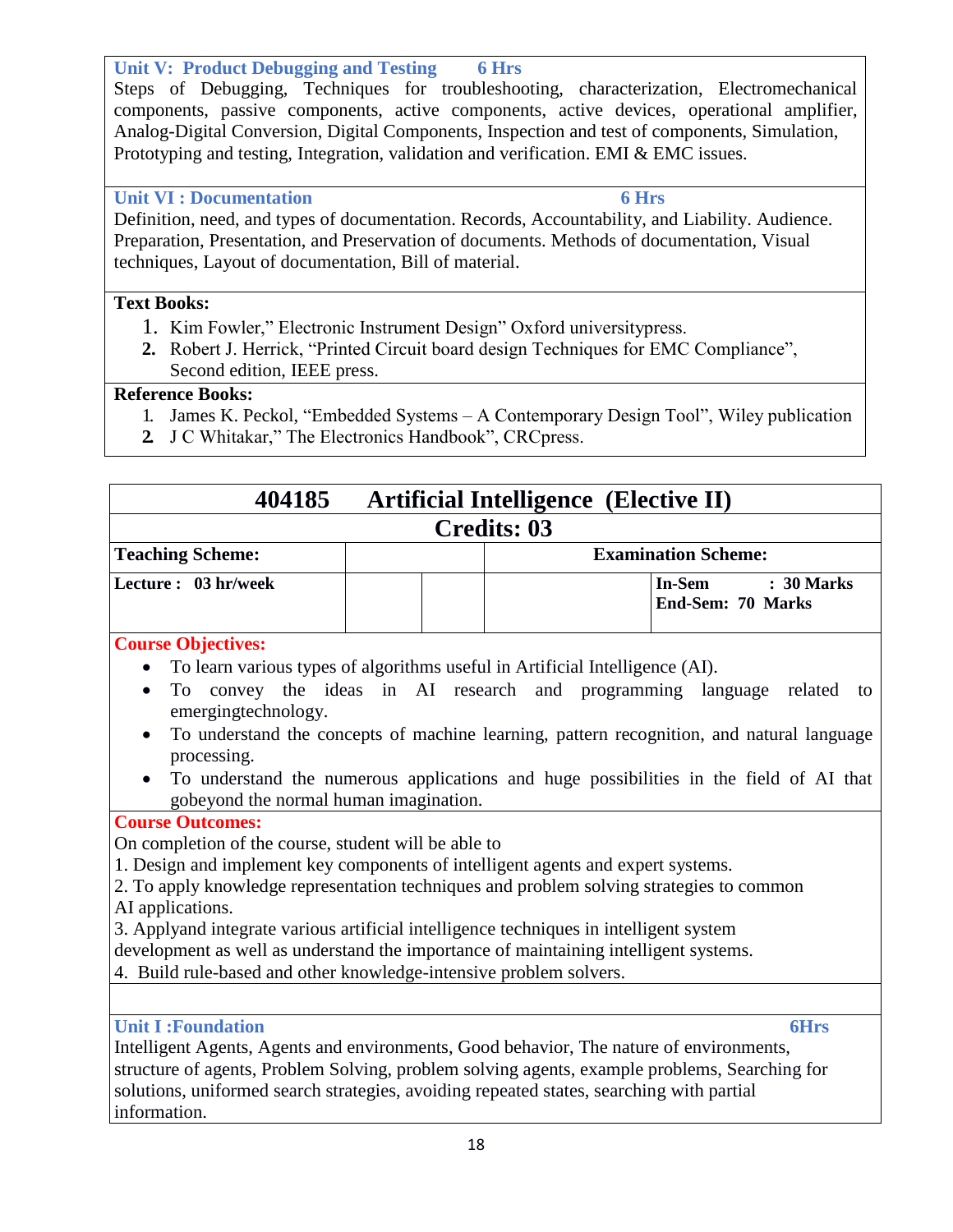#### **Unit II :Searching 6Hrs**

Search and exploration, Informed search strategies, heuristic function, local search algorithms and optimistic problems, local search in continuous spaces, online search agents and unknown environments, Constraint satisfaction problems (CSP), Backtracking search and Local search for CSP, Structure of problems, Games: Optimal decisions in games, Alpha- Beta Pruning, imperfect real-time decision, games that include an element of chance.

**Unit III :Knowledge Representation 6Hrs**

First order logic, representation revisited, Syntax and semantics for first order logic, Using first order logic, Knowledge engineering in first order logic, Inference in First order logic, prepositional versus first order logic, unification and lifting, forward chaining, backward chaining, Resolution, Knowledge representation, Uncertainty and methods,Bayesian Probability and Belief network, probabilistic Reasoning,Bayesian networks, inferences in Bayesian networks,Temporalmodels,Hidden Markov models.

#### **Unit IV :Learning 6Hrs**

Learning from observations: forms of learning, Inductive learning, Learning decision trees, Ensemble learning, Knowledge in learning, Logical formulation of learning, Explanation based learning, Learning using relevant information, Inductive logic programming, Statistical learning methods, Learning with complete data, Learning with hidden variable, EM algorithm, Instance based learning, Neural networks - Reinforcement learning, Passive reinforcement learning, Active reinforcement learning, Generalization in reinforcement learning.

**Unit V :Pattern Recognition and Expert System6 Hrs**

Basic steps of pattern recognition system, Feature Extraction- Principal Component Analysis,Linear Discriminant Analysis, Classification, Object Recognition- Template Matching theory, Prototype Matching Theory, Speech Recognition, Pattern Mining- Apriori Algorithm,

**Unit VI :Natural Language Understanding6Hrs**

Why NL, Formal grammar for a fragment of English, Syntactic analysis, Augmented grammars, Semantic interpretation, Ambiguity and disambiguation, Discourse understanding, Grammar

induction, Probabilistic language processing, Probabilistic language models

#### **Text Books:**

1. Stuart Russell, Peter Norvig, "Artificial Intelligence", A Modern Approach, Pearson Education/Prentice Hall of India.

- 2. Elaine Rich and Kevin Knight, "Artificial Intelligence", Tata McGraw-Hill.
	- Reference Books

|                         | 404185 Optimization Techniques (Elective II) |                                       |
|-------------------------|----------------------------------------------|---------------------------------------|
|                         |                                              | <b>Credits: 03</b>                    |
| <b>Teaching Scheme:</b> |                                              | <b>Examination Scheme:</b>            |
| Lecture: 03hr/week      |                                              | In-Sem: 30 Marks<br>End-Sem: 70 Marks |

#### **Course Objectives:**

- To understand the need and origin of the optimization methods.
- To get a broad picture of the various applications of optimization methods used in engineering
- To define an optimizationproblem and its various components.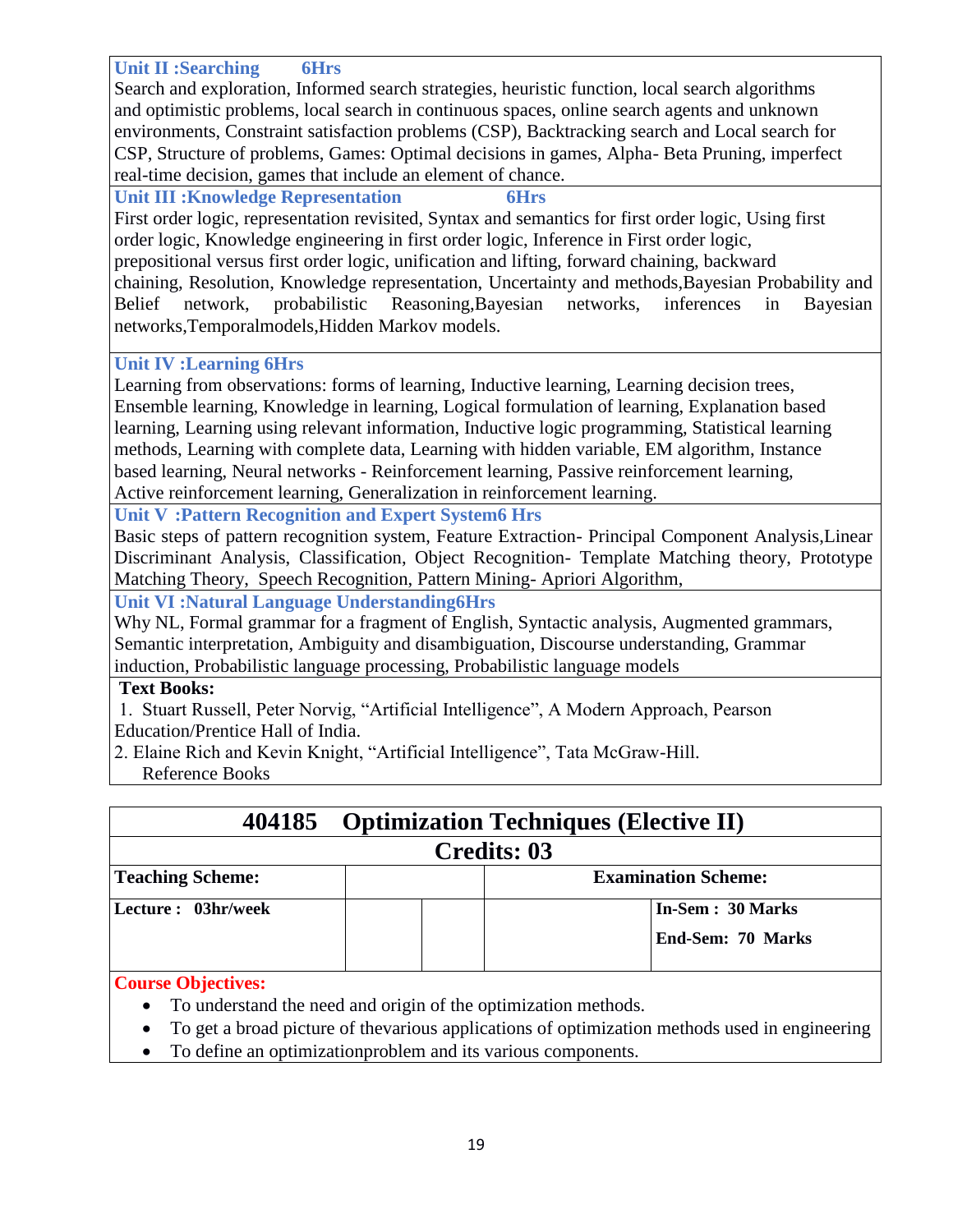**Course Outcomes:**

Upon completion of the course, students will be able to:

1. Describe clearly a problem, identify its parts and analyze the individual functions.

2. Perform mathematical translation of the verbal formulation of an optimizationproblem.

3. Design algorithms, the repetitive use of which will lead reliably to finding an approximate solution

4. Discover, study and solve optimization problems.

5. Investigate, study, develop, organize and promote innovative solutions for various applications.

**Unit I : Introduction to Optimization 6Hrs** 

Introduction: Historical Development, Engineering Applications of Optimization, Statement of an Optimization Problem, Classification of Optimization Problems, Optimization Techniques, Engineering Optimization Literature, Mathematical Background.

**Unit II :Classical Optimization Techniques 7Hrs**

Single-Variable Optimization, Multivariable Optimization with No Constraints, Multivariable Optimization with Equality Constraints, Multivariable Optimization with Inequality Constraints, Convex Programming Problem.

**Unit III : Linear Programming 6 Hrs**

Introduction, Applications of Linear Programming, Standard Form of a Linear Programming Problem, Geometry of Linear Programming Problems, Definitions and Theorems, Solution of a System of Linear Simultaneous Equations, Pivotal Reduction of a General System of Equations, Motivation of the Simplex Method, Simplex Method,Revised Simplex Method, Duality in Linear Programming, Decomposition Principle, Sensitivity or Post optimality Analysis,Transportation Problem.

**Unit IV : Nonlinear Programming -I 7Hrs**

Unimodal Function, Elimination Methods:Unrestricted Search, Unrestricted Search, Dichotomous Search, Interval Halving Method, Fibonacci Method

Interpolation Methods:Quadratic Interpolation Method, Cubic Interpolation Method, Direct Root Methods, Practical Considerations,

**Unit V :Nonlinear Programming-II7Hrs**

Introduction to Unconstrained Optimization techniques, Direct Search Methods: Random Search Methods,Grid Search Method, Univariate Method, Pattern Directions, Powell's Method, Simplex Method. Indirect Search Methods: Gradient of a Function, Steepest Descent (Cauchy) Method, Conjugate Gradient (Fletcher–Reeves) Method, Newton's Method, Davidon–Fletcher–Powell Method, Test Functions.

**Unit VI : Modern Methods of Optimization6 Hrs**

Genetic algorithms, Simulated annealing, Particle Swarm Optimization, Ant Colony Optimization, Optimization of Fuzzy systems, Neural Network based optimization

#### **Text Books:**

1. Singiresu S Rao, "Engineering optimization Theory and Practice", New Age International, 2009 2.Kalynamoy Deb, "Optimization for Engineering Design, Algorithms and Examples", PHI

#### **Reference Books:**

1. Hadley, G. "Linear programming", Narosa Publishing House, New Delhi.

2.Ashok D Belegundu, Tirupathi R Chandrupatla, "Optimization concepts and Application inEngineering", Pearson Education.

3. KantiSwarup, P.K.Gupta and Man Mohan, Operations Research, Sultan Chand and Sons.

4. J. S. Arora, Introduction to Optimum Design, McGraw-Hill Book Company.

5. David Lay, Steven L Lay, "Linear Algebra and its Applications", Pearson Education.

6. Papalambros& Wilde, Principles of Optimal Design, Cambridge University Press, 2008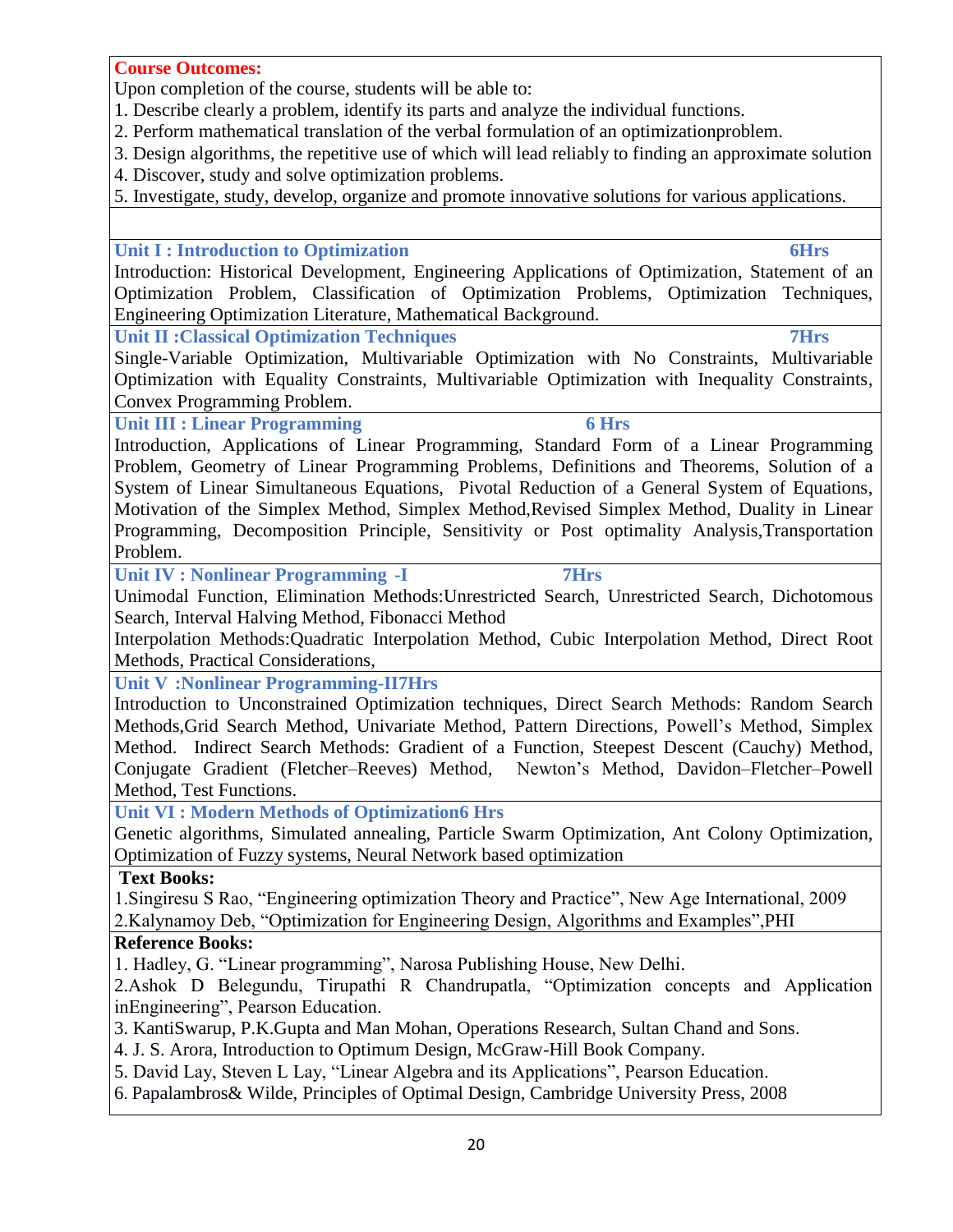| 404185                                                                                                     | <b>Electronics in Agriculture</b> |                    | (Elective II)                                                                                             |
|------------------------------------------------------------------------------------------------------------|-----------------------------------|--------------------|-----------------------------------------------------------------------------------------------------------|
|                                                                                                            |                                   | <b>Credits: 03</b> |                                                                                                           |
| <b>Teaching Scheme:</b>                                                                                    |                                   |                    | <b>Examination Scheme:</b>                                                                                |
| Lecture: 03 Hr/Week                                                                                        |                                   |                    | In-Sem<br>: 30 Marks<br>End-Sem: 70 Marks                                                                 |
| <b>Course Objectives:</b>                                                                                  |                                   |                    |                                                                                                           |
| agricultural sector.                                                                                       |                                   |                    | To inculcate the ability to recognize environmental problems and to provide solutions to                  |
| An over view of technology of advanced topics like DAS, SCADA and Virtual<br>$\bullet$<br>Instrumentation. |                                   |                    |                                                                                                           |
| Engineering Automation for Agricultural sector.                                                            |                                   |                    | The ability to select the essential elements and practices needed to develop and implement the            |
| <b>Course Outcomes:</b>                                                                                    |                                   |                    |                                                                                                           |
| After successfully completing the course students will be able to                                          |                                   |                    |                                                                                                           |
| 1. Understand Role of computers & virtual instrumentation.                                                 |                                   |                    |                                                                                                           |
| systems.                                                                                                   |                                   |                    | 2. Provide communication solution for interpreting environmental parameters with Electronics              |
| 3. Describe Instrument technology used in agriculture.                                                     |                                   |                    |                                                                                                           |
| 4. Apply knowledge of Electronics in Agriculture.                                                          |                                   |                    |                                                                                                           |
| 5. Understand Greenhouse Technology & Role of Electronics Governance.                                      |                                   |                    |                                                                                                           |
|                                                                                                            |                                   |                    |                                                                                                           |
|                                                                                                            |                                   |                    |                                                                                                           |
| Unit I: Review of computers & Virtual instrumentation                                                      |                                   |                    | <b>6 Hrs</b>                                                                                              |
|                                                                                                            |                                   |                    | Data loggers, Data acquisitions systems (DAS), Supervisory control and data acquisition (SCADA), Basics   |
|                                                                                                            |                                   |                    | of PLC, Functional block diagram of computer control system, alarms, interrupts. Virtual Instrumentation: |
|                                                                                                            |                                   |                    | Historical Perspective, advantages, Block diagram and architecture of virtual instrument, data flow       |
| techniques, graphical programming in data flow, comparison with conventional programming.                  |                                   |                    |                                                                                                           |
| <b>Unit II: Communication Systems</b>                                                                      |                                   |                    | <b>6Hrs</b>                                                                                               |
|                                                                                                            |                                   |                    | Use of field buses, functions, international standards, field bus advantages and disadvantages,           |
|                                                                                                            |                                   |                    | Instrumentation network: sensor networks, Open networks-advantages and limitations, HART                  |
|                                                                                                            |                                   |                    | Network, Foundation field bus network. Profibus PA: Basics, architecture, model, network                  |
| design. Foundation field bus segments: General consideration, network design.                              |                                   |                    |                                                                                                           |
| Unit III: Instrument technology for agriculture                                                            |                                   |                    | <b>6Hrs</b>                                                                                               |
|                                                                                                            |                                   |                    | Instrument for measurement of pH, Electrical conductivity, gas analysis, humidity, leaf area,             |
| chlorophyll content, and soil moisture & temperature.                                                      |                                   |                    |                                                                                                           |
| <b>Unit IV: Precision Farming</b>                                                                          |                                   |                    | <b>6Hrs</b>                                                                                               |
| An introduction to precision farming. GIS/GPS positioning system for precision farming, Yield              |                                   |                    |                                                                                                           |
| monitoring and mapping, soil sampling and analysis. Computers and Geographic information                   |                                   |                    |                                                                                                           |
| systems. Precision farming- Issues and conditions. Role of electronics in farm machinery for               |                                   |                    |                                                                                                           |
| precision farming.                                                                                         |                                   |                    |                                                                                                           |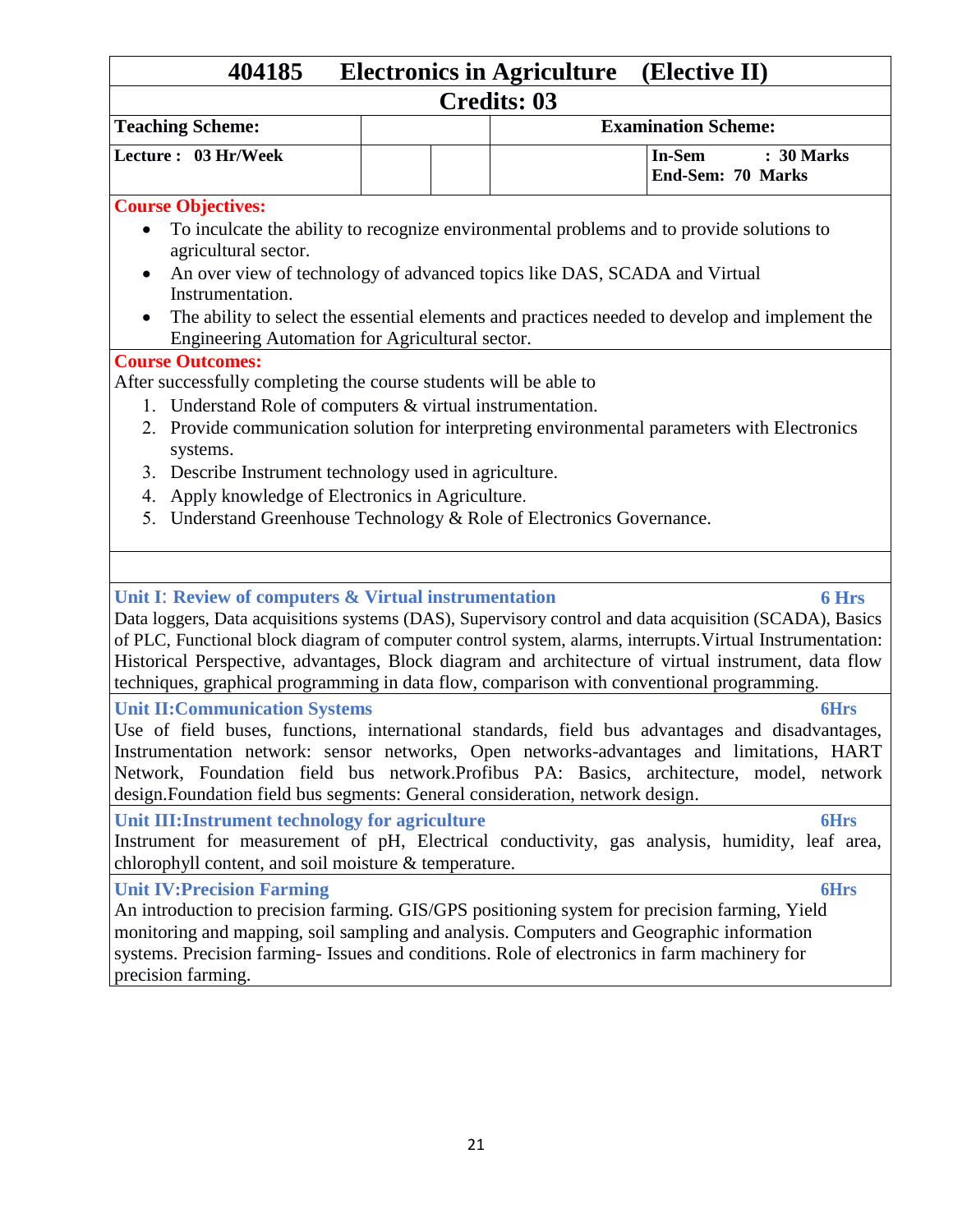**Unit V:Electronics in Agriculture 6 Hrs** Instrument for crop monitoring – moisture measurement – capacitive, infrared reflectance and resistance. Monitoring soil and weather – measurement of soil properties and meteorological parameters – irrigation control systems. Instruments for crop establishment monitoring. Crop spraying – selective crop spraying – flow control. Yield monitoring. Technology for precision farming. Instruments for protected cultivation – green house environment control – transducers and control system. Instruments and systems for crop handling processing and storage. , **Unit VI:Applications & Electronics Governance 6Hrs** Greenhouse: History of modeling and control of Greenhouse, Identification of control and

manipulation variables for Greenhouse. Crop Preservation : Importance of Preservation of various commodities and parts of plants, Drying process for preservation, Variable identification for drying process, Electronic control system for grape drying process.Agriculture& Electronics Governance: Governance products & services in agriculture sector, Role of Electronics Governance in Agricultural sector.

#### **Text Books:**

1. Curtis Johnson, "Process Control Instrumentation Technology"; 8th Edition, Pearson Education

2.Stuart A. Boyer, SCADA supervisory control and data acquisition, ISA Publication

#### **Reference Books:**

1. De Mess M. N. Fundamental of Geographic Information System. John Willy & sons,

NewYork, Datta S.K.1987.

2. K. Krishna Swamy, "Process Control"; New Age International Publishers

3. Kuhar, John. E. 1977. The precision farming guide for agriculturalist.

4. Lori J. Dhabalt, USManual of Soil & Water conservation Engineering. Oxford & IBH Co. Sigma &Jagmohan, 1976.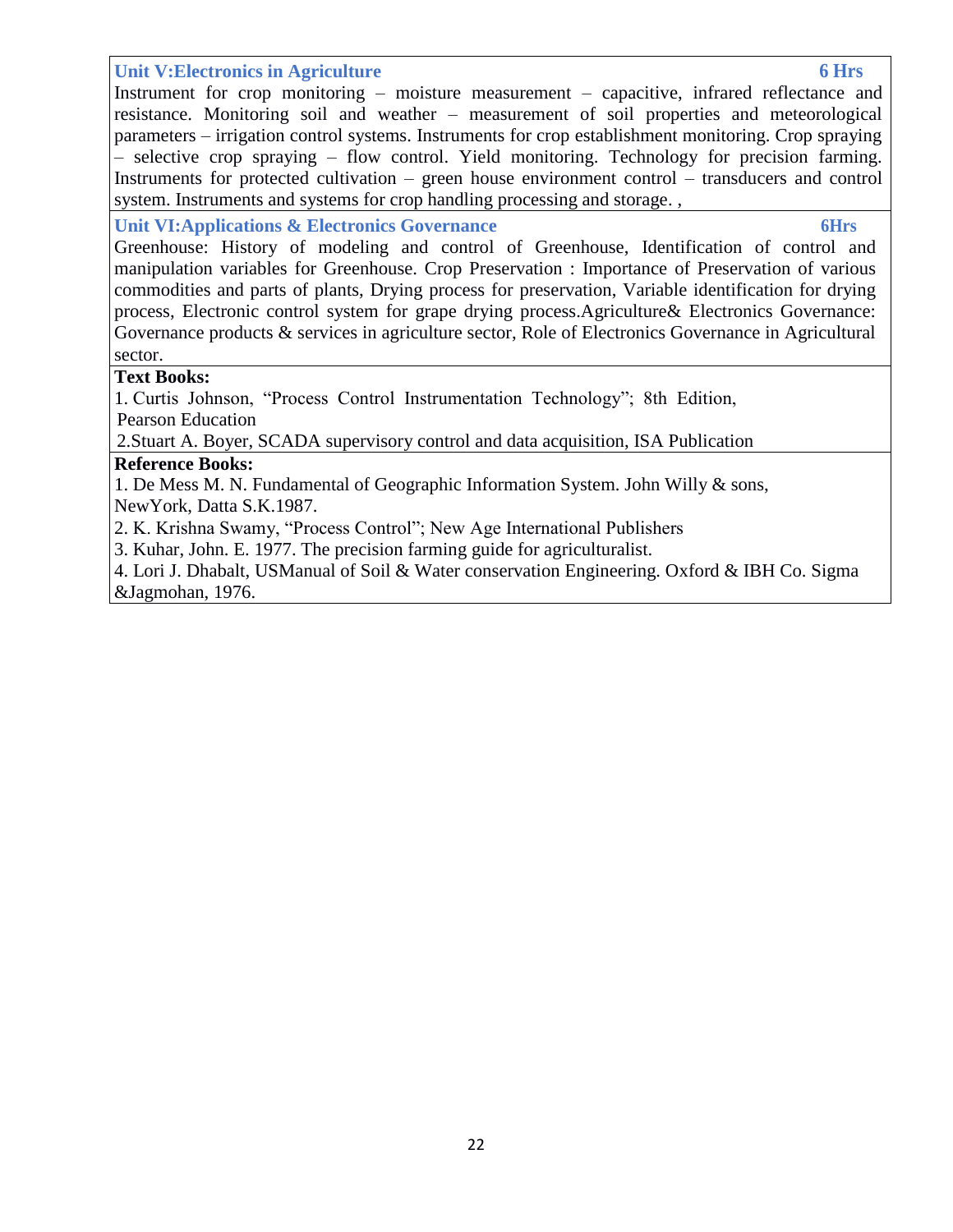|                                                                      |                                                             | 404186 Lab Practice I                                                                   |  |  |  |
|----------------------------------------------------------------------|-------------------------------------------------------------|-----------------------------------------------------------------------------------------|--|--|--|
| Credits:02                                                           |                                                             |                                                                                         |  |  |  |
| <b>Teaching Scheme:</b>                                              |                                                             | <b>Examination Scheme:</b>                                                              |  |  |  |
| <b>Practical: 04 Hrs/week</b>                                        |                                                             | Oral: 50 Marks<br><b>Term-work: 50 Marks</b>                                            |  |  |  |
|                                                                      |                                                             | <b>Computer Networks &amp; Security</b>                                                 |  |  |  |
| List of the Experiments (Minimum 8 experiments are to be performed). |                                                             |                                                                                         |  |  |  |
| 1.                                                                   |                                                             | Implementation of LAN using suitable multiuser Windows<br>operating<br>System           |  |  |  |
|                                                                      |                                                             | anddemonstrating client-server and peer to peer mode of configuration.                  |  |  |  |
| 2. Installation and configuration of Web server, FTP Server.         |                                                             |                                                                                         |  |  |  |
|                                                                      |                                                             | 3. Study of DNS, SMTP & POP3 Determine the local host address, Ping to a host using its |  |  |  |
|                                                                      |                                                             | NetBIOS name Add IP addresses/host name mappings to the local host file Configure DNS   |  |  |  |
|                                                                      |                                                             | service on Windows 2000 server Use Domain Name Service to resolve hostnames into IP     |  |  |  |
|                                                                      |                                                             | addresses. Interact with an Email server using SMTP and POP3 protocols commands.        |  |  |  |
|                                                                      |                                                             | 4. Installation and configuration of Telnet server for Telnet communication.            |  |  |  |
| Installation and configuration of Proxy server.<br>5.                |                                                             |                                                                                         |  |  |  |
| Installation and configuration of DHCP server.<br>6.                 |                                                             |                                                                                         |  |  |  |
| Study of IP Addresses subnetting and CIDR<br>7.                      |                                                             |                                                                                         |  |  |  |
| Study of Network Protocol Analyzer tool/software.<br>8.              |                                                             |                                                                                         |  |  |  |
| 9.                                                                   | Study of network monitoring tool/software.                  |                                                                                         |  |  |  |
|                                                                      | 10. Simulating LAN or WAN using suitable network simulator. |                                                                                         |  |  |  |
| 11. Write a program to simulate leaky bucket/token bucket.           |                                                             |                                                                                         |  |  |  |
|                                                                      |                                                             | 12. Echo Client and Server Program Using TCP or UDP or both in C/Java                   |  |  |  |
| 13. Write a program for Encryption and Decryption                    |                                                             |                                                                                         |  |  |  |
| 14. Study of HTTPS, IPSec and SSH using Wireshark.                   |                                                             |                                                                                         |  |  |  |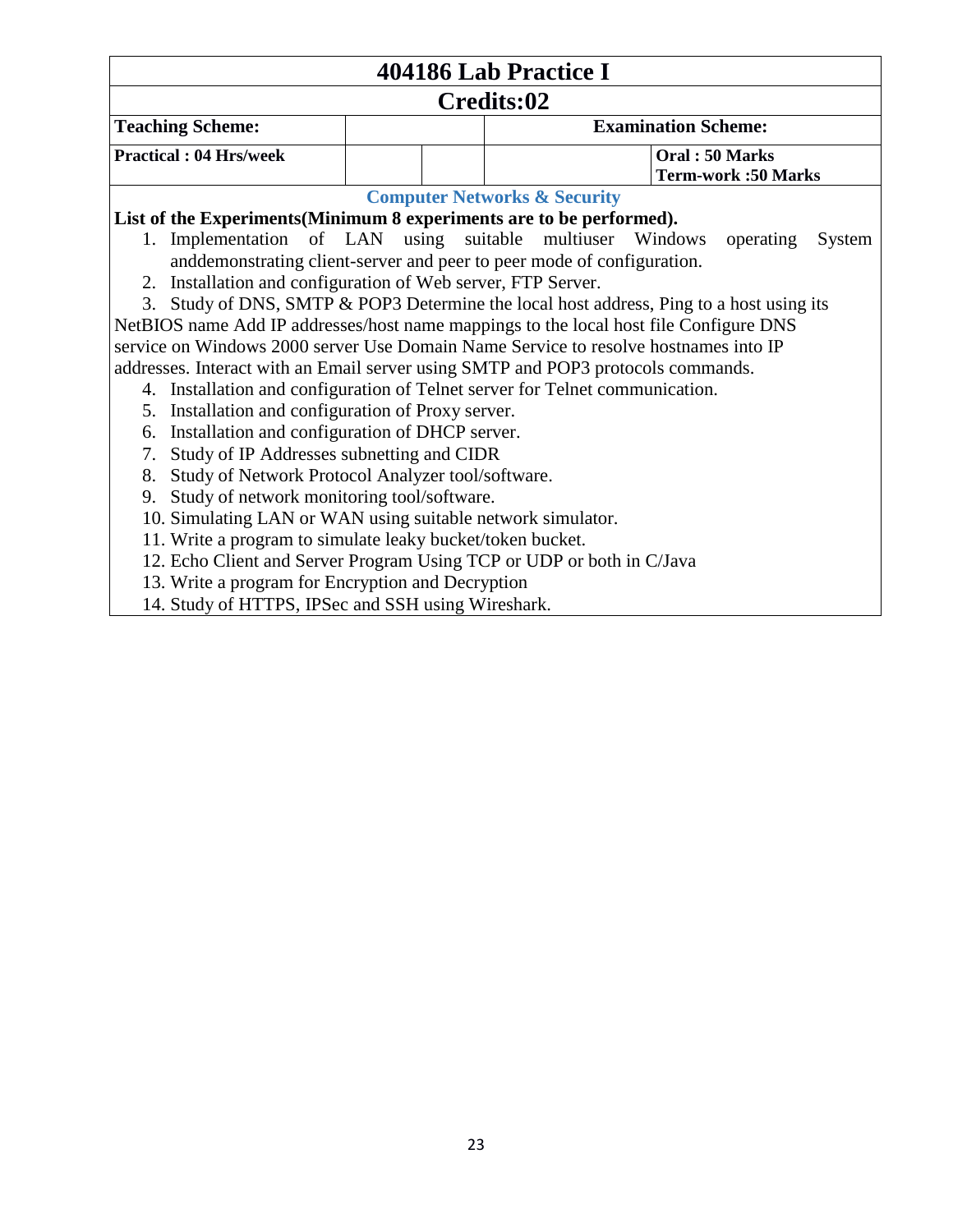#### **Radiation & Microwave Techniques**

#### **List of Experiments**[Minimum 08 ]

**Group A** [Any 2]

1. To measure and compare radiation pattern, return loss, impedance, gain, beam width of dipole antenna and folded dipole antenna at microwave frequency

#### **OR**

- 1. To measure radiation pattern and gain of horn or parabolic antenna at microwave frequency
- 2. Design, simulate and compare performance of microwave dipole antennas of length 2λ,  $λ$ ,  $λ/2$ and  $\lambda/4$ .
- **3.** Design, simulate and compare the performance of two element broad side and end fire uniform amplitude and uniformly spaced linear array.

### **Group B**[Any 6]

- 4. To measure and plot mode characteristics of reflex klystron.
- 5. To measure VI characteristics of Gunn Diode and study of PIN modulator.
- 6. To measure and verify port characteristics of microwave tees (E, H, E-H or magic planes).
- 7. To measure and verify port characteristics of directional coupler and calculate coupling factor, insertion loss and directivity.
- 8. To measure and verify port characteristics of isolator and circulator and calculate insertion loss and isolation in dB.
- 9. To measure wavelength of the microwave using microwave test bench and verify with its theoretical calculations.
- 10. To plot standing wave pattern and measure SWR for open, short and matched termination at microwave frequency using slotted section with probe carriage.
- 11. Study the network analyzer and carry out the measurements of s-parameters.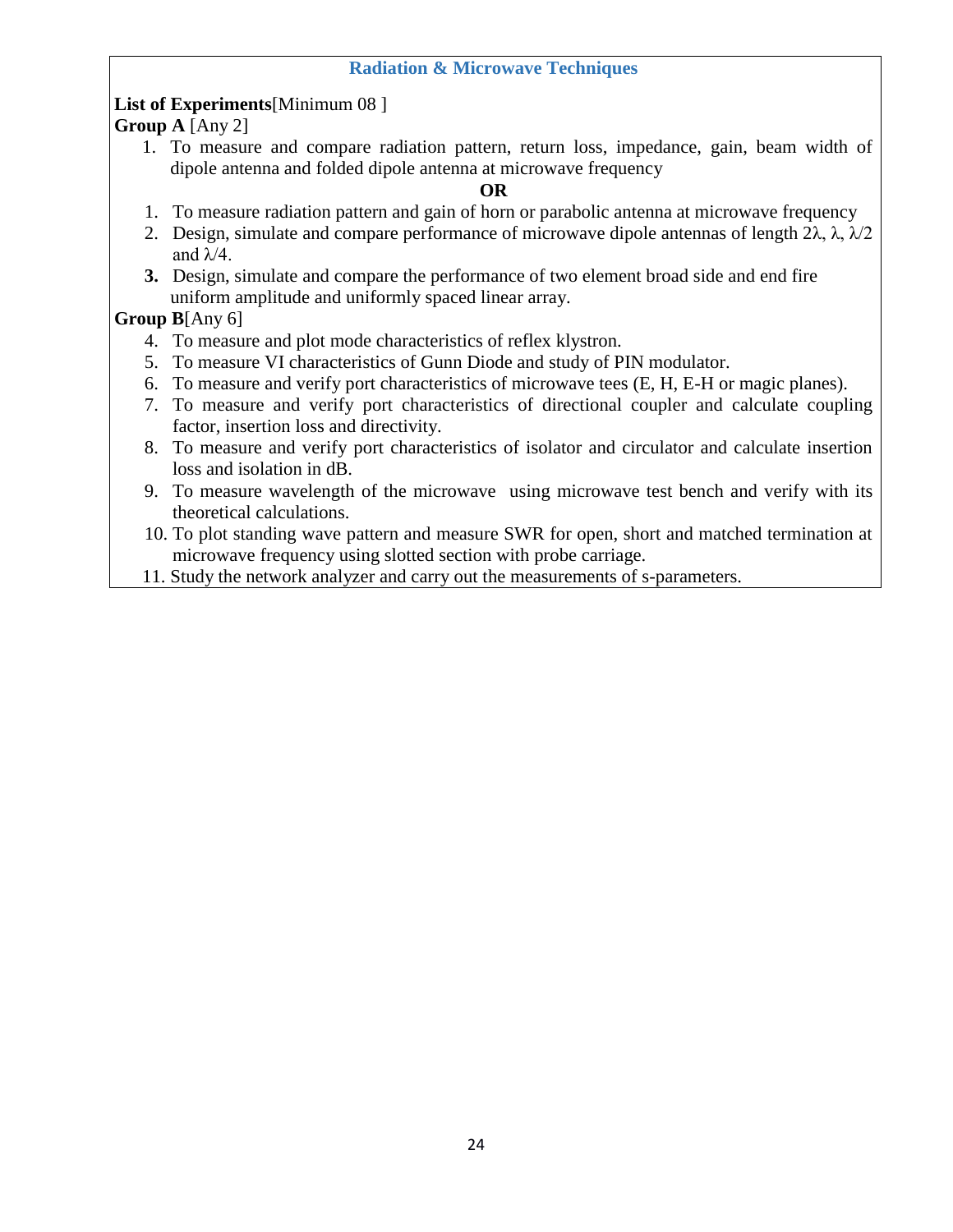# **404186Laboratory Practice II**

## **Credits: 02**

|                              | URTURO VA                                                       |
|------------------------------|-----------------------------------------------------------------|
| <b>Teaching Scheme:</b>      | <b>Examination Scheme:</b>                                      |
| <b>Practical: 04 hr/week</b> | $\therefore$ 50 Marks<br><b>Practical</b><br>Termwork: 50 Marks |
|                              |                                                                 |

#### VLSI Design& Technology

#### **List of Experiments:**

- **A. To write VHDL code, simulate with test bench, synthesis, implement on PLD. [Any 4].**
	- 1. 4 bit ALU for add, subtract, AND, NAND, XOR, XNOR, OR, & ALU pass.
	- 2. Universal shift register with mode selection input for SISO, SIPO, PISO, & PIPO modes.
	- 3. FIFO memory.
	- 4. LCD interface.
	- 5. Keypad interface.

#### **B. To prepare CMOS layout in selected technology, simulate with and without capacitive load, comment on rise, and fall times.**

- 1. Inverter, NAND, NOR gates, Half Adder
- 2. 2:1 Multiplexer using logic gates and transmission gates.
- **3.** Single bit SRAM cell

### **Digital Image and Video Processing**

#### List of Practicals

(Perform any 8 practical on appropriate software)

- 1. Perform basic operations on images.
- 2. Perform conversion between color spaces.
- 3. Perform histogram equalization.
- 4. Perform image filtering in spatial domain.
- 5. Perform image filtering in frequency domain.
- 6. Perform image restoration.
- 7. Perform image compression using DCT / Wavelet transform.
- 8. Perform edge detection using various masks.
- 9. Perform global and adaptive thresholding.
- 10. Apply morphological operators on an image.
- 11. Obtain boundary / regional descriptors of an image.

12. Extraction of frames from video, improve the quality and convert them back to compressed video.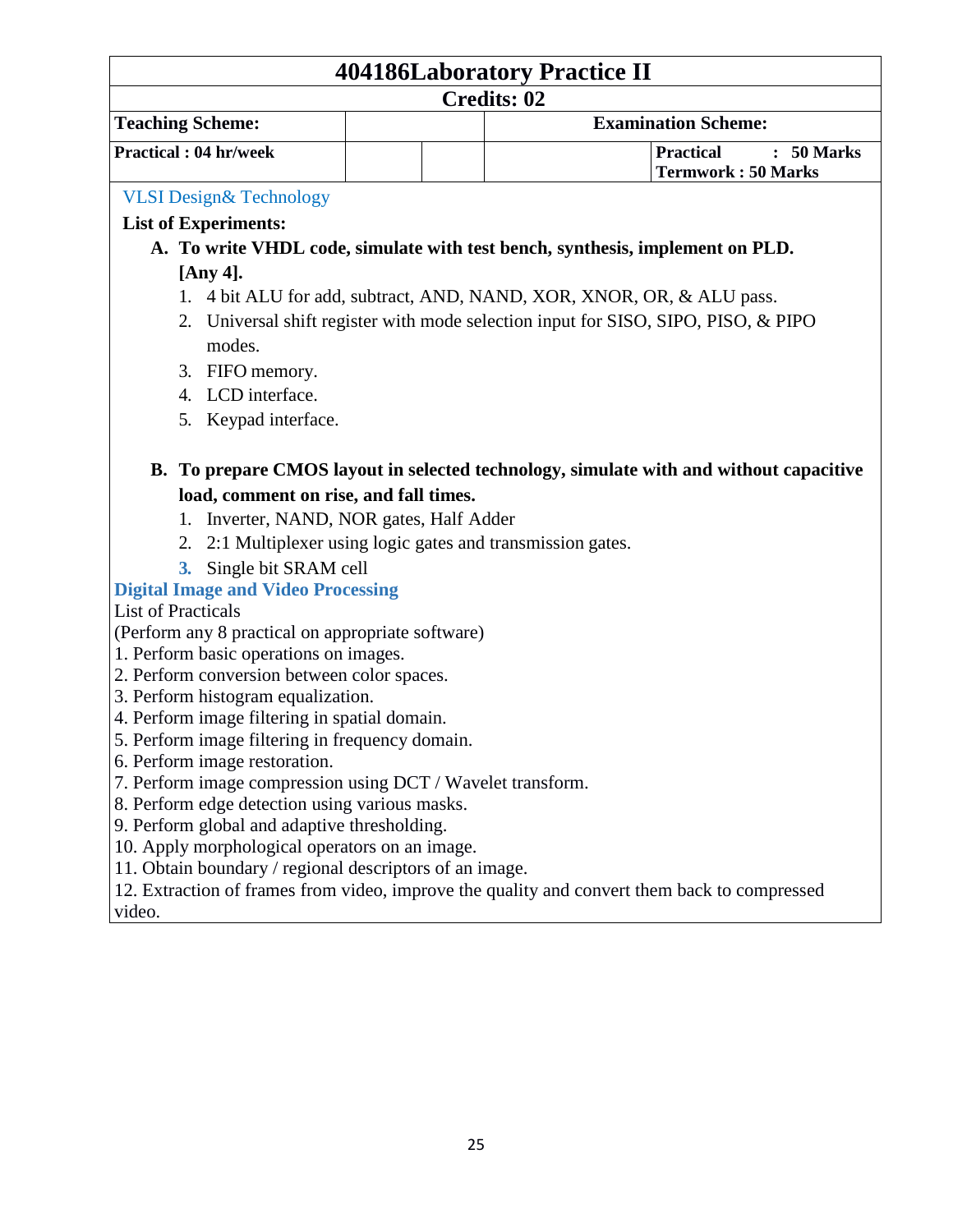**Industrial Drives and Control** 

(Minimum 8 experiments are to be performed):

- 1. DC motor control using semi/full 1-Φ /3-Φ converter. (Open loop and closed loop)
- 2. 4-Quadrant chopper fed reversible DC drive
- 3. Dual converter fed DC Drive (Single phase/ Three phase)
- 4. Induction motor speed control using VFD
- 5. Speed Control of Universal Motor.
- 6. Stepper motor drive.
- 7. BLDC Motor drive.
- 8. Three phase brushless generator for wind energy applications.

9. Simulation of closed loop controlled DC motor drive using PSIM/Matlab/MathCad/ open source software

10 Simulation of closed loop controlled AC motor drive using PSIM / Matlab/MathCad/ open source software

#### **Embedded Systems & RTOS**

#### **Minimum 08 experiments**

Any 02 Lab exercise from Sr.No 2,3,4

Any 01 Lab exercise from Sr.No 05,06

#### **List of Practicals:**

- 1. Porting of ucos-II on ARM7/Cortex controller.
- 2. Implementation/Verification of multitasking (minimum 03 tasks) with ucos-II on ARM7/Cortex controller.
- 3. Implementation of semaphore with ucos –II service ARM7/Cortex controller for resource management and synchronization.
- 4. Implementation of interprocess communication with ucos-II mailbox and message queue service on ARM7/Cortex controller.
- 5. Programming with exploring onchip ADC of Cortex /MSP430 based microcontroller.
- 6. Programming on motor control with exploring onchip PWM of Cortex based microcontroller.
- 7. Exercise on Porting of Linux on ARM board (ARM9 preferably)
- 8. Programming for device driver with Embedded Linux.
- 9. Programming with Arduino development for GPIO on Arduino Uno board.

Case study of any compute/communication/control application on Arduino Uno board

#### **Internet of Things**

**A Project based Learning approach will be followed for this course hence the experiments will be small projects to be built by the students.**

**Suggested List of the Experimental Projects(Minimum 6 are to be performed):**

1. Study& Survey of various development boards for IoT.

- 2. Study & Survey of various IoT platforms.
- 3. Interfacing sensors and actuatorswithAurdino .
- 4. Build a cloud-ready temperature sensor with the Arduino Uno and the anyIoT Platform: This project shows the building of a temperature sensor.
- 5. Interfacing Sensors and actuators with Raspberry Pi 2.

6. IoT based Stepper Motor Control with Raspberry Pi: The combination of Raspberry Pi and IoT is an exciting one. Raspberry Pi has many general purpose I/O pins and has the ability to control different actuators like stepper motors. In this project, an internet control of stepper motor using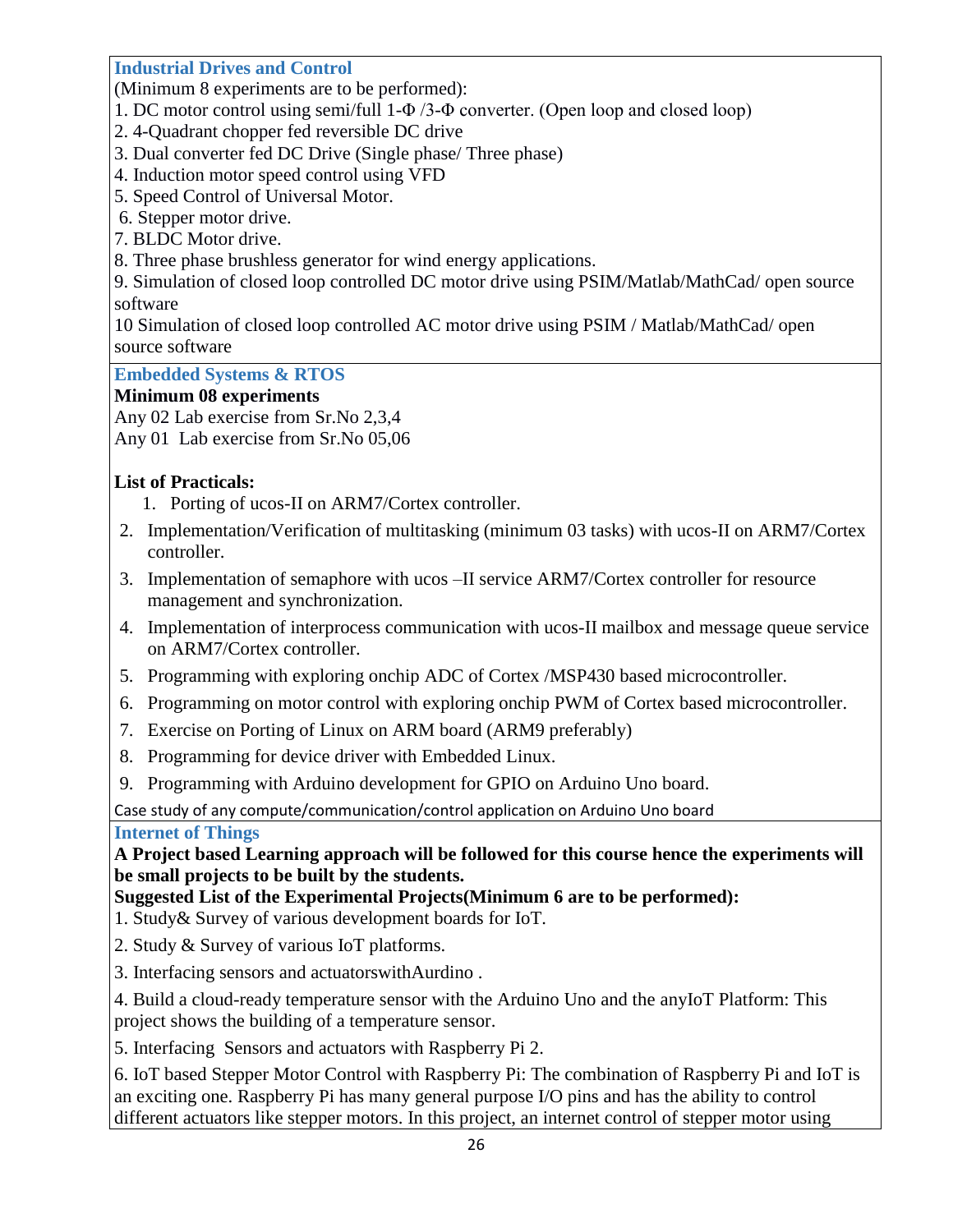Raspberry Pi computer is developed. The connectivity is divided into server side software and client side software.

7.IoT based Web Controlled Home Automation using Raspberry Pi.

8. A Simple IoT Project with the ESP8266 WiFi module: Here is a simple project with ESP8266 wifimodule.This project collects the temperature and is displayed on the network.

9. Implement a RFID Based IoT Project

| 404188 Project Phase-I                                                    |                                                                                                                                                                                                                                                                                                                                                                                                                                                                                                                                                                                                                                                                                                                                                                                                                                                            |  |  |  |
|---------------------------------------------------------------------------|------------------------------------------------------------------------------------------------------------------------------------------------------------------------------------------------------------------------------------------------------------------------------------------------------------------------------------------------------------------------------------------------------------------------------------------------------------------------------------------------------------------------------------------------------------------------------------------------------------------------------------------------------------------------------------------------------------------------------------------------------------------------------------------------------------------------------------------------------------|--|--|--|
| <b>Credits: 02</b>                                                        |                                                                                                                                                                                                                                                                                                                                                                                                                                                                                                                                                                                                                                                                                                                                                                                                                                                            |  |  |  |
| <b>Teaching Scheme:</b>                                                   | <b>Examination Scheme:</b>                                                                                                                                                                                                                                                                                                                                                                                                                                                                                                                                                                                                                                                                                                                                                                                                                                 |  |  |  |
| Tutorial: 2 Hrs/week                                                      | OR:50Marks                                                                                                                                                                                                                                                                                                                                                                                                                                                                                                                                                                                                                                                                                                                                                                                                                                                 |  |  |  |
| Note:                                                                     |                                                                                                                                                                                                                                                                                                                                                                                                                                                                                                                                                                                                                                                                                                                                                                                                                                                            |  |  |  |
| maximum of 40 pages.<br>qualification.<br>semester.<br>the guide and HoD. | 1. Term work assessment is based on the project topic. It consists of Literature Survey and basic project<br>work. The abstract of the project should be submitted before Term workassessment.<br>2. The report consists of the Literature Survey, basic project work and the size of the report should be<br>3. The examination is conducted by two examiners (internal and external) appointed by the university. The<br>examiners appointed must have minimum 5 years of experience with UG qualification or 2 years with PG<br>4. The assessment is based on Innovative Idea, Depth of understanding, Applications, Individual<br>contributions, presentation, and the grade given by the internal guide based on the work carried out in a<br>5. A log book of Work carried out during the semester will be maintained with monthly review remarks by |  |  |  |

6. A certified copy of report is required to be presented to external examiner at the time of final examination.

# **Audit Course 5 (1):Green Energy**

**About the course** 

This course provides an introduction to energy systems and renewable energy resources, with a scientific examination of the energy field and an emphasis on alternate energy sources and their technology and application. The students will explore society's present needs and future energy demands, examine conventional energy sources and systems, including fossil fuels and nuclear energy, and then focus on alternate, renewable energy sources such as solar, biomass (conversions), wind power, geothermal, and hydro. Energy conservation methods will be emphasized

#### **Course Objectives:**

- To understand the conventional and non conventional energy sources
- To understand different renewable energy sources and their generation
- $\bullet$  To understand the various applications & benefits of renewable energy sources
- To enable student to understand project management, energy audit and Installation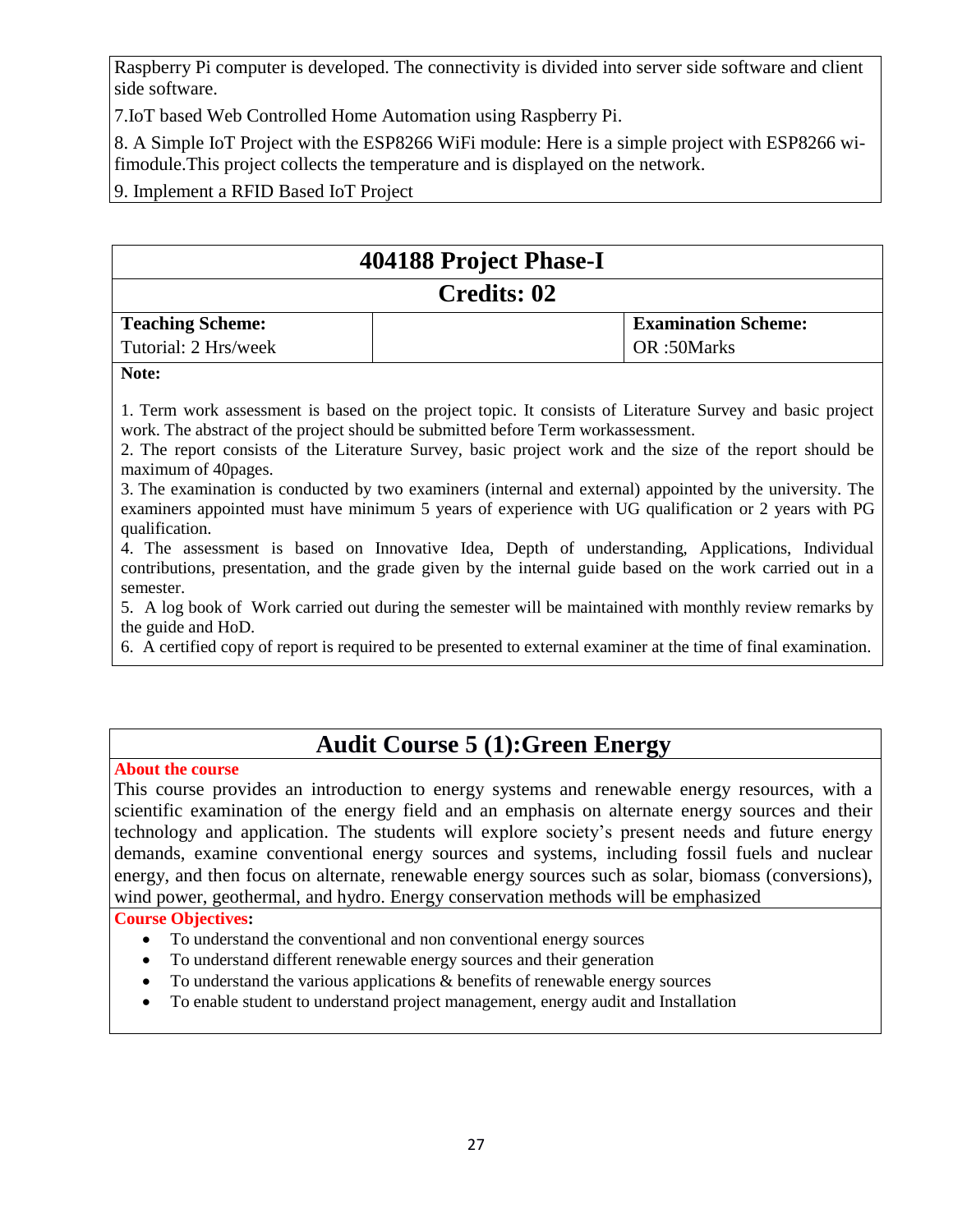**Course Outcomes:** 

After the successful completion of this course, the student is expected to have/be able to:

1. List and generally explain the main sources of energy and their primary applications in the India, and the world.

2. Describe the challenges and problems associated with the use of various energy sources, including fossil fuels, with regard to future supply and the environment.

3. Discuss remedies/potential solutions to the supply and environmental issues associated with fossil fuels and other energy resources.

4. List and describe the primary renewable energy resources and technologies.

5. Describe/illustrate basic electrical concepts and system components.

6. Convert units of energy—to quantify energy demands and make comparisons among energy uses, resources, and technologies.

7. Collect and organize information on renewable energy technologies as a basis for further analysis and evaluation.

**Unit 1: Introduction of conventional & renewable energy sources:** 

Environment aspects, Energy Efficient materials, Pollution Control techniques, Energy conservation, Energy Audits

Unit II: Details of renewable energy sources & various systems

Solar, Wind, Hydro, Bio-power, Waste to Power

**Unit III: Various applications & benefits** 

Renewable power projects for smart cities & rural electrification, Power conversion techniques, Offgrid/Stand-alone systems, Grid connected systems, Design of Grid-tied & off-grid Solar PV systems, Design of Grid-tied & off-grid Wind systems, Design of Grid-tied & off-grid Hybrid systems, Storage technologies

**Unit IV: Project management** 

Installation & commissioning techniques & standards, Remote monitoring  $\&$  control techniques, Performance optimization & control, Practical's / Hands-on exposure, Maintenance & Service of plants, Government policies

**Guidelines for Conduction** (Any one or more of following but not limited to)

• Guest Lectures

• Group Activities

• Assignments

• Taking up small project for short duration

**Guidelines for Assessment** (Any one or more of following but not limited to)

• Practical Test

• Presentation

• Paper / (Theory assessment test)

• Report

**Sources/ References:** 

1. Boyle, Godfrey. 2004. Renewable Energy (2nd edition). Oxford University Press, 450 pages (ISBN: 0-19- 926178-4).

2. Boyle, Godfrey, Bob Everett, and Janet Ramage (eds.) 2004. Energy Systems and Sustainability: Power for a Sustainable Future. Oxford University Press, 619 pages (ISBN: 0-19-926179-2)

3. Ashok Desai V, *Non-Conventional Energy,* Wiley Eastern Ltd, 1990.

4. Mittal K.M, *Non-Conventional Energy Systems,* Wheeler Publishing Co. Ltd, 1997.

5. Ramesh R, Kurnar K.U, *Renewable Energy Technologies,* Narosa Publishing House,

New Delhi, 1997.

6. Renewable Energy Resources by John Twidell and Tony Weir.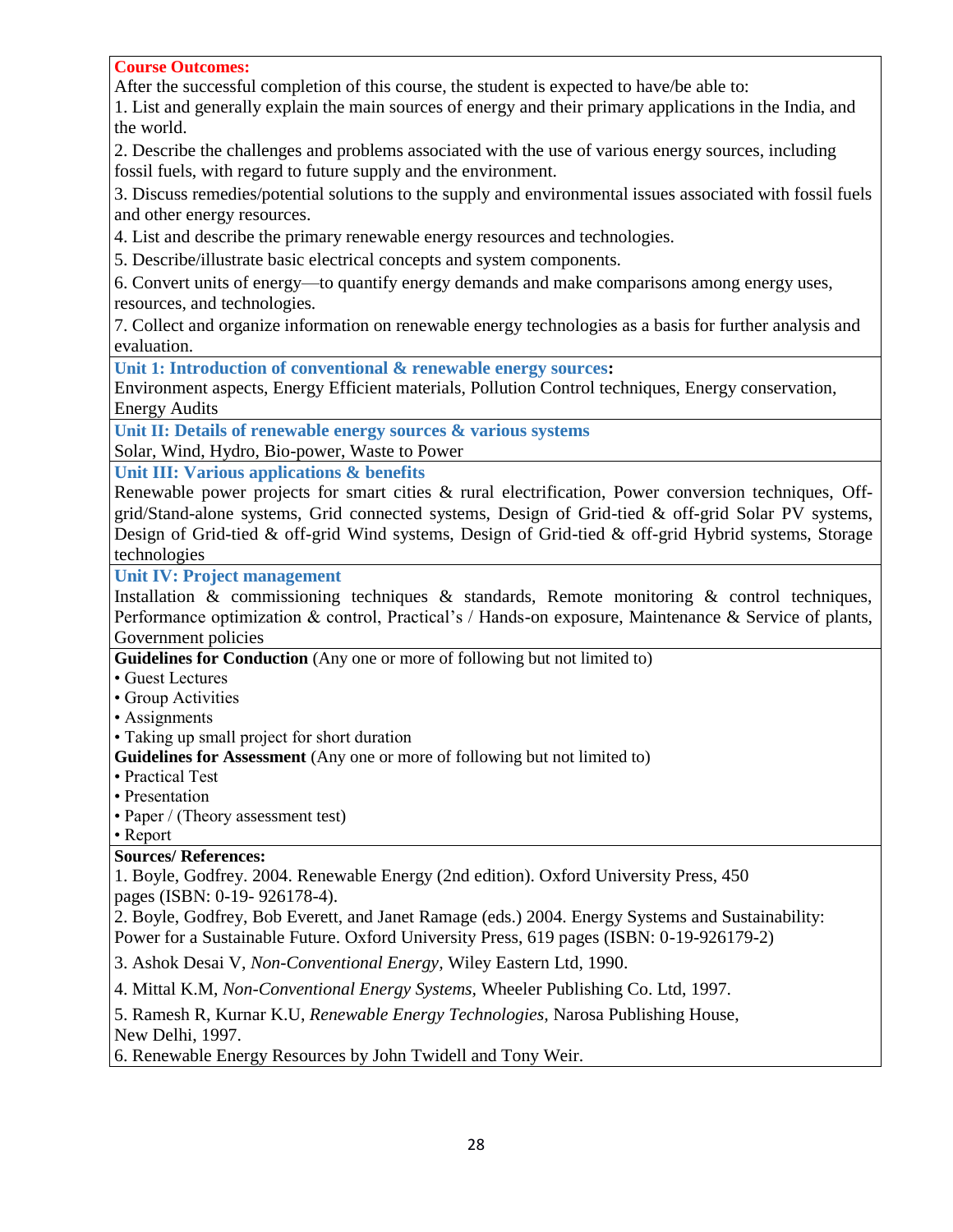# **Audit Course 5 (2)** :**Human Behavior**

#### **About the Course:**

Human behavior is the responses of individuals or groups of humans to internal and external stimuli. It refers to the array of every physical action and observable emotion associated with individuals, as well as the human race. Social behavior is a subset of human behavior and includes the study of considerable influence of social interaction and culture. Additional influences include ethics, encircling, authority, rapport, hypnosis, persuasion and coercion.

The behavior of humans falls within a range with some behavior being common, some unusual, some acceptable, and some beyond acceptable limits. The acceptability of behavior depends heavily upon social norms and is regulated by various means of social control. Human behavior is experienced throughout an individual's entire lifetime. It includes the way they act based on different factors such as genetics, social norms, core faith, and attitude. An attitude is an expression of favor or disfavor toward a person, place, thing, or event.

**Course Objectives:** 

- To develop understanding of Behavioral Aspects.
- To identify and develop Attitude and Core Faith values
- To expose students to Family Relations, time and career management
- To enable student to understand Creative Thinking and Problem solving
- To enable students to understand Humanistic Education.

#### **Course Outcomes:**

On completion of the course, society will observe –

- 1. Change in awareness levels, knowledge and understanding of student
- 2. Change in attitudes / behavior of students with regards to their education improved teamwork,

institutional leadership and other life skills

3. Improvement in social health and attitude.

#### **Unit 1**:

Why Human Relations are so important? Understanding Behavior, Human Relations, and Performance, Personality, Stress, Learning, and Perception, Attitudes, Self-Concept, Natural acceptance of human values, and Ethics, Dealing with Conflict, Leading and Trust.

#### **Unit 2**:

Time and Career Management, Interpersonal Communication, Organizational Structure and Communication, Team Dynamics and Leadership, Teams and Creative Problem Solving and Decision Making

#### **Unit 3**:

Understanding Harmony in the Family and Society, Harmony in Human Relationship, Understanding the meaning of *Vishwas*; Difference between intention and competence, Understanding the meaning of *Samman*; Difference between respect and differentiation. Understanding the harmony in the society: *Samadhan, Samridhi, Abhay, Sahasttva*as comprehensive Human Goals.

#### **Unit 4**:

Justice in Humankind, Nurturing and Exploitation, Definitiveness of Ethical Human Conduct, Basis for Humanistic Education, Humanistic Constitution and Humanistic Universal Order, Competence in professional ethics.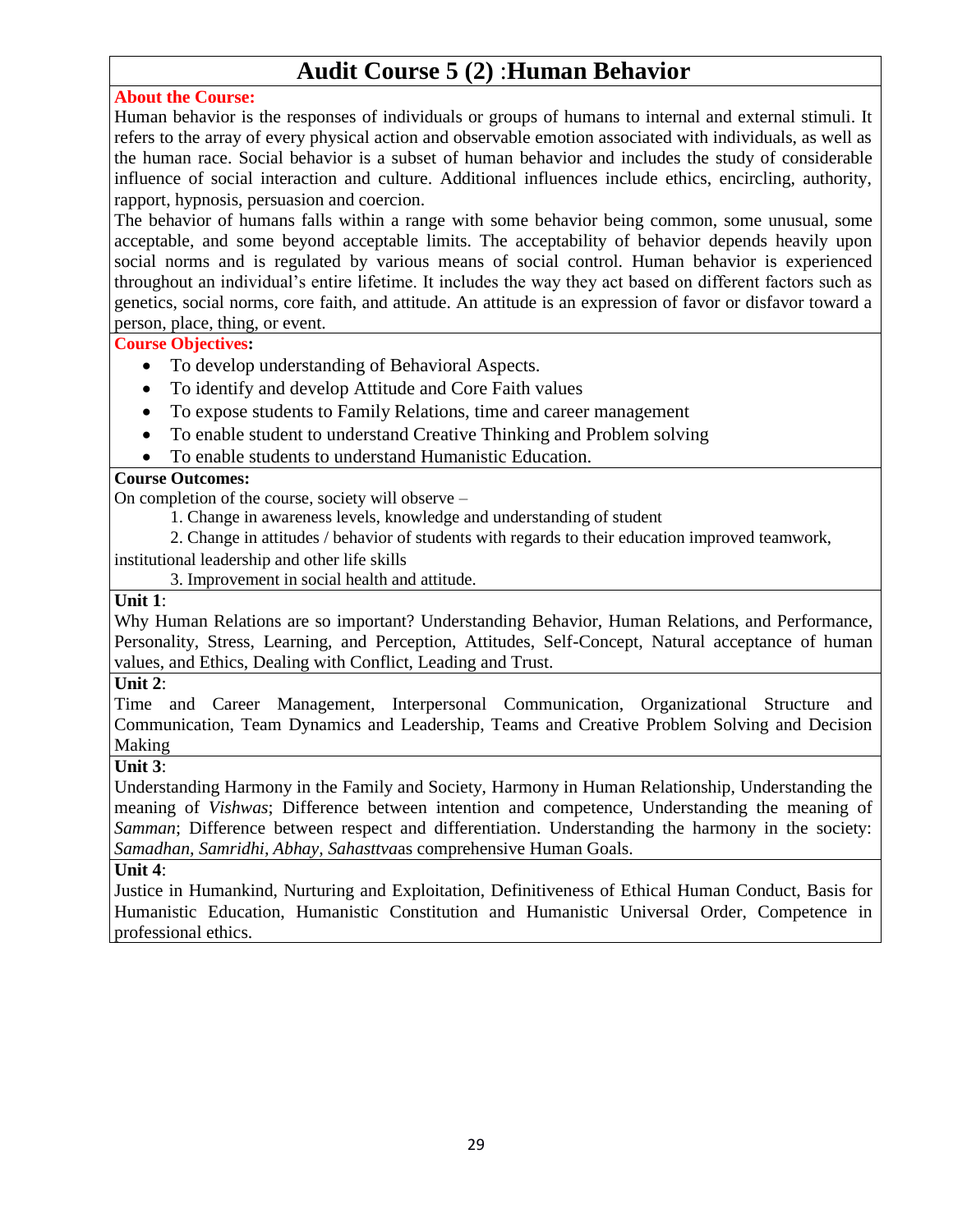#### **Reference Books:**

1. "Human Relations in Organizations Applications and Skill Building" RobartLussier, eighth edition, McGraw-Hill (2014).

2. Atkinson and Hilgard's, "Introduction to psychology" Nolen-Hoeksema, S., Fredrickson, B. L., Loftus, G. R., & Lutz, C., Cengage Learning EME.

3. "A Foundation Course in Human Values and Professional Ethics" R R Gaur, R Sangal, G P Bagaria, Excel Books, New Delhi and Teacher's Manual, R R Gaur, R Sangal, G P Bagaria, Excel Books, New Delhi

4. A Nagraj, 1998, JeevanVidyaekParichay, Divya Path Sansthan, Amarkantak.

5. A.N. Tripathy, 2003, Human Values, New Age International Publishers.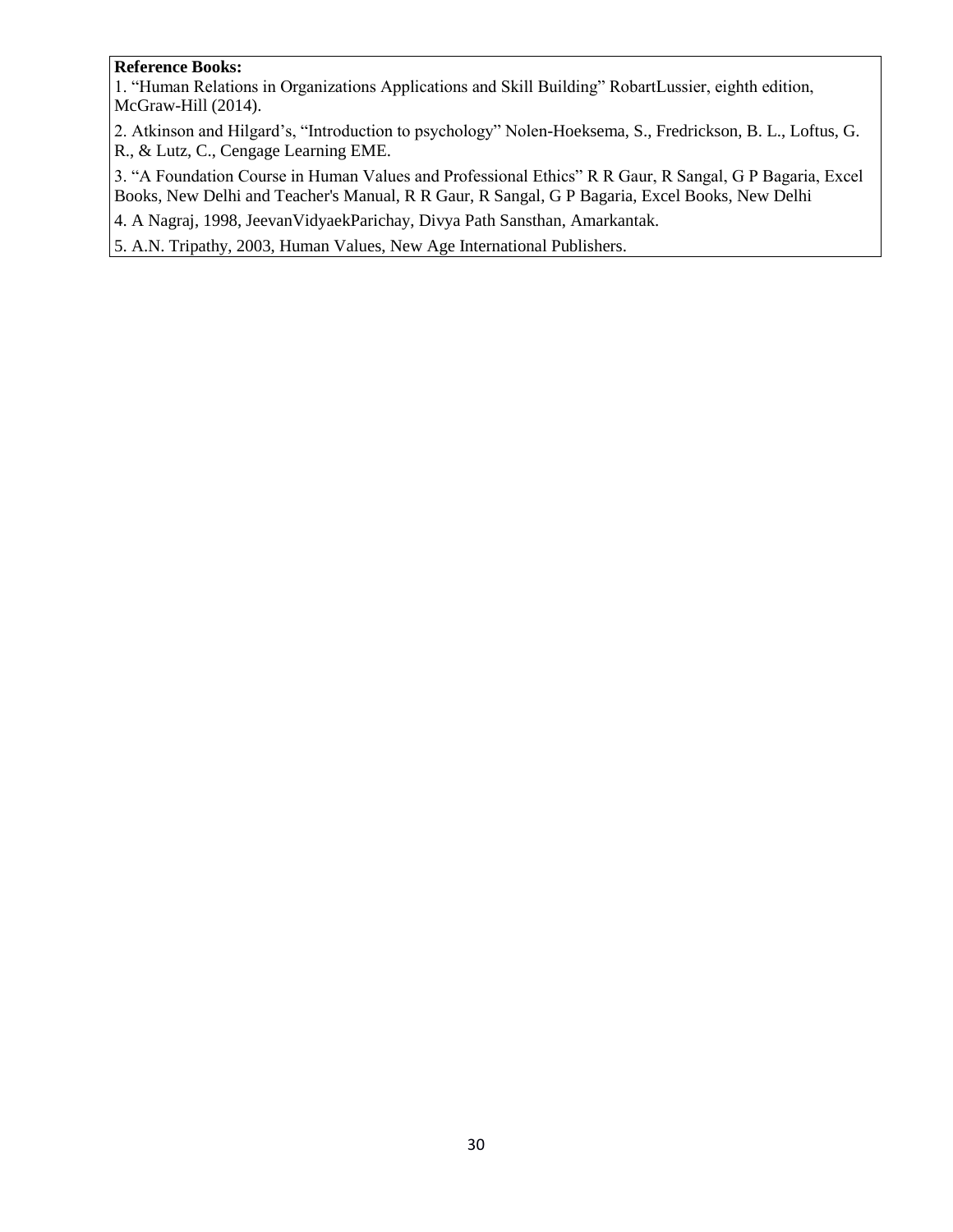# **Semester-II**

| 404189                                                                                                                                                                                                                                                                                                                                                                                                                                                                                                                                                                                                                                          | <b>Mobile Communication</b>                                                                                                                                                                                                  |                                 |                          |
|-------------------------------------------------------------------------------------------------------------------------------------------------------------------------------------------------------------------------------------------------------------------------------------------------------------------------------------------------------------------------------------------------------------------------------------------------------------------------------------------------------------------------------------------------------------------------------------------------------------------------------------------------|------------------------------------------------------------------------------------------------------------------------------------------------------------------------------------------------------------------------------|---------------------------------|--------------------------|
|                                                                                                                                                                                                                                                                                                                                                                                                                                                                                                                                                                                                                                                 | <b>Credits: 03</b>                                                                                                                                                                                                           |                                 |                          |
| <b>Teaching Scheme:</b>                                                                                                                                                                                                                                                                                                                                                                                                                                                                                                                                                                                                                         |                                                                                                                                                                                                                              | <b>Examination Scheme:</b>      |                          |
| Lectures: 3Hrs/ Week                                                                                                                                                                                                                                                                                                                                                                                                                                                                                                                                                                                                                            |                                                                                                                                                                                                                              | <b>In-Sem</b><br><b>End-Sem</b> | : 30 Marks<br>: 70 Marks |
| <b>Course Objectives</b>                                                                                                                                                                                                                                                                                                                                                                                                                                                                                                                                                                                                                        |                                                                                                                                                                                                                              |                                 |                          |
| $\bullet$<br>$\bullet$<br>To understand architecture of GSM system.<br>$\bullet$<br>To overview 4G LTE and 5G technologies.                                                                                                                                                                                                                                                                                                                                                                                                                                                                                                                     | To understand switching techniques for voice and data traffic.<br>To nurture students with knowledge of traffic engineering to design networks.<br>To realize importance of cellular concepts and its propagation mechanism. |                                 |                          |
| <b>Course Outcomes</b>                                                                                                                                                                                                                                                                                                                                                                                                                                                                                                                                                                                                                          |                                                                                                                                                                                                                              |                                 |                          |
| On completion of the course, student will be able to<br>networks.<br>2. Explore the architecture of GSM.                                                                                                                                                                                                                                                                                                                                                                                                                                                                                                                                        | 1. Apply the concepts of switching technique and traffic engineering to design multistage<br>3. Differentiate thoroughly the generations of mobile technologies.                                                             |                                 |                          |
|                                                                                                                                                                                                                                                                                                                                                                                                                                                                                                                                                                                                                                                 |                                                                                                                                                                                                                              |                                 |                          |
| <b>Unit I - Switching techniques for Voice and Data</b><br>Switching techniques for Voice: Manual Switching System, Electronic Switching System and<br>Time Division Switching. Single Stage networks, Gradings, Two stage and Three stage<br>networks. Synchronization, Control of switching systems: Call processing Functions, Common<br>Control, Reliability, Availability and Security.<br>Switching techniques for Data: Circuit switching, Message Switching and packet Switching in<br>perceptive with mobile communication.                                                                                                            |                                                                                                                                                                                                                              |                                 |                          |
| <b>Unit II - Traffic Engineering and Signalling</b><br>Telecommunication Traffic: Unit of Traffic, Traffic measurement, A mathematical model,<br>Lost- call systems: Theory, traffic performance, loss systems in tandem, traffic tables. Queuing<br>systems: Erlang Distribution, probability of delay, Finite queue capacity, Systems with a single<br>server, Queues in tandem, delay tables and application of delay formulae.<br>Signaling: Customer line signaling. FDM carrier systems, PCM signaling, Inter-register<br>signaling, Common channel signaling, CCITT signaling system and Digital customer line<br>signaling.             |                                                                                                                                                                                                                              |                                 | 8Hrs                     |
| <b>Unit III - Cellular Concept</b><br>Introduction to cellular telephone system, Cellular concept : Expansion of mobile system<br>capacity through frequency reuse, Cell geometry, Selection of cluster size, Cell splitting and<br>sectoring, Coverage and capacity in cellular system and Handoff strategies.<br>Propagation Mechanism: Free space and two ray propagation model, Basic propagation<br>mechanism. Hata outdoor propagation model. Small Scale Fading and Multipath: Types of<br>Small scale fading, Small scale multipath propagation, Impulse response model of multipath<br>channel and Small scale multipath measurements. |                                                                                                                                                                                                                              |                                 | 8Hrs                     |
| <b>Unit IV - GSM Fundamentals</b><br>Introduction, Architecture of GSM, characteristics of GSM standards, services,                                                                                                                                                                                                                                                                                                                                                                                                                                                                                                                             |                                                                                                                                                                                                                              |                                 | <b>8Hrs</b><br>Radio     |

transmission parameters in GSM System, Applications.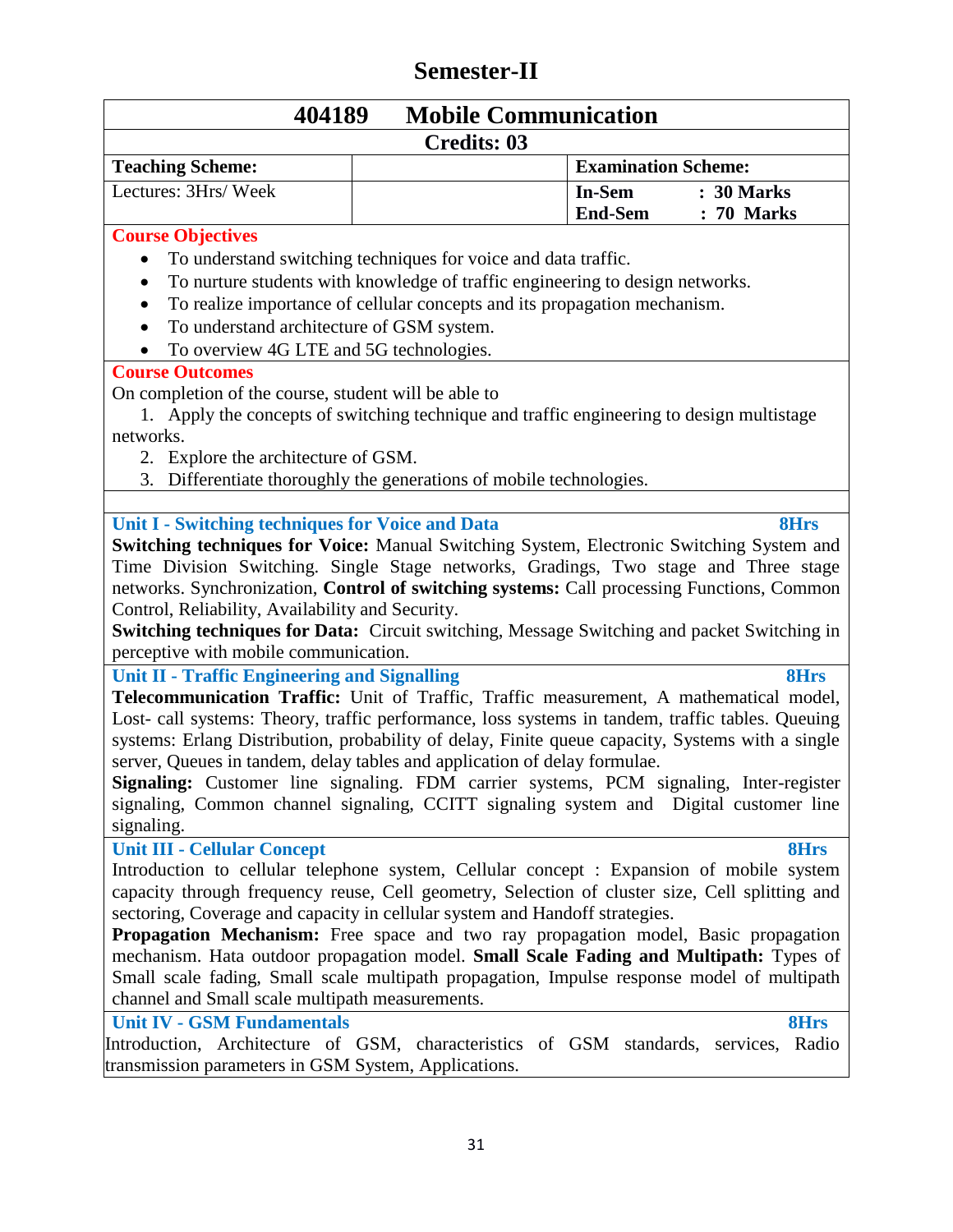| <b>Unit V - GSM Channels and Services</b><br>8Hrs                                            |
|----------------------------------------------------------------------------------------------|
| Traffic and Logical Channels in GSM, GSM time hierarchy, GSM burst structure, Description of |
| call setup procedure, Handover mechanism in GSM, Security in GSM.                            |
| Data transmission in GSM: Data Services, SMS, HSCSD, GPRS, EDGE.                             |
| Multiple Access Techniques-TDMA, CDMA and OFDMA.                                             |
| <b>Unit VI - Evolution of Mobile Technologies</b><br><b>6Hrs</b>                             |
| Evolution of Mobile Generation and its comparison (GSM & CDMA)                               |
| <b>Overview of LTE:</b> LTE basics, LTE frame structure, LTE Design parameters with          |
| Standardization and Architecture of LTE.                                                     |
| <b>Overview of 5 G Networks:</b> Comparison of 4G and 5G technology, Opportunities and       |
| requirements in 5G network, Open Wireless Architecture of 5G network and Disruptive          |
| technologies for 5G.                                                                         |
| <b>Text Books</b>                                                                            |
| Thiagarajan Vishwanathan, "Telecommunication Switching Systems and Networks";<br>1.          |
| PHIPublications                                                                              |
| Rappaport, "Wireless Communications Principles and Practice" Second<br>2. Theodore           |
| Edition, Pearson Education                                                                   |
| <b>Reference Books</b>                                                                       |
| 1. Fei Hu, "Opportunities in 5G Networks : A research & development perspective", CRC        |
| Press                                                                                        |
| J. E. Flood, "Telecommunications Switching, Traffic and Networks", Pearson Education<br>2.   |
| Krzysztof Wesolowski, "Mobile Communication Systems", Wiley Student Edition<br>3.            |
| John C. Bellamy, "Digital Telephony", Third Edition; Wiley Publications<br>4.                |
| 5. Mischa Schwartz, "Mobile Wireless Communications", Cambridge University Press             |

6. AdityaJagannatham, "Principles of Modern Wireless Communication Systems"

| <b>404190 Broadband Communication Systems</b> |  |                    |                            |                              |
|-----------------------------------------------|--|--------------------|----------------------------|------------------------------|
|                                               |  | <b>Credits: 04</b> |                            |                              |
| <b>Teaching Scheme:</b>                       |  |                    | <b>Examination Scheme:</b> |                              |
| Lecture : 04 hr/week                          |  |                    | In-Sem<br><b>End-Sem</b>   | $: 30$ Marks<br>$: 70$ Marks |

#### **Course Objectives:**

- To comprehend the three primary components of a fiber optic communication system.
- To understand the system design issues and the role of WDM components in advanced light wave systems.
- To understand the basics of orbital mechanics and the look angles from ground stations to the satellite.
- To apply subject understanding in Link Design.

#### **Course Outcomes:**

After successfully completing the course students will be able to:

- 1. Perform Link power budget and Rise Time Budget by proper selection of components and check its viability.
- 2. Perform Satellite Link design for Up Link and Down Link.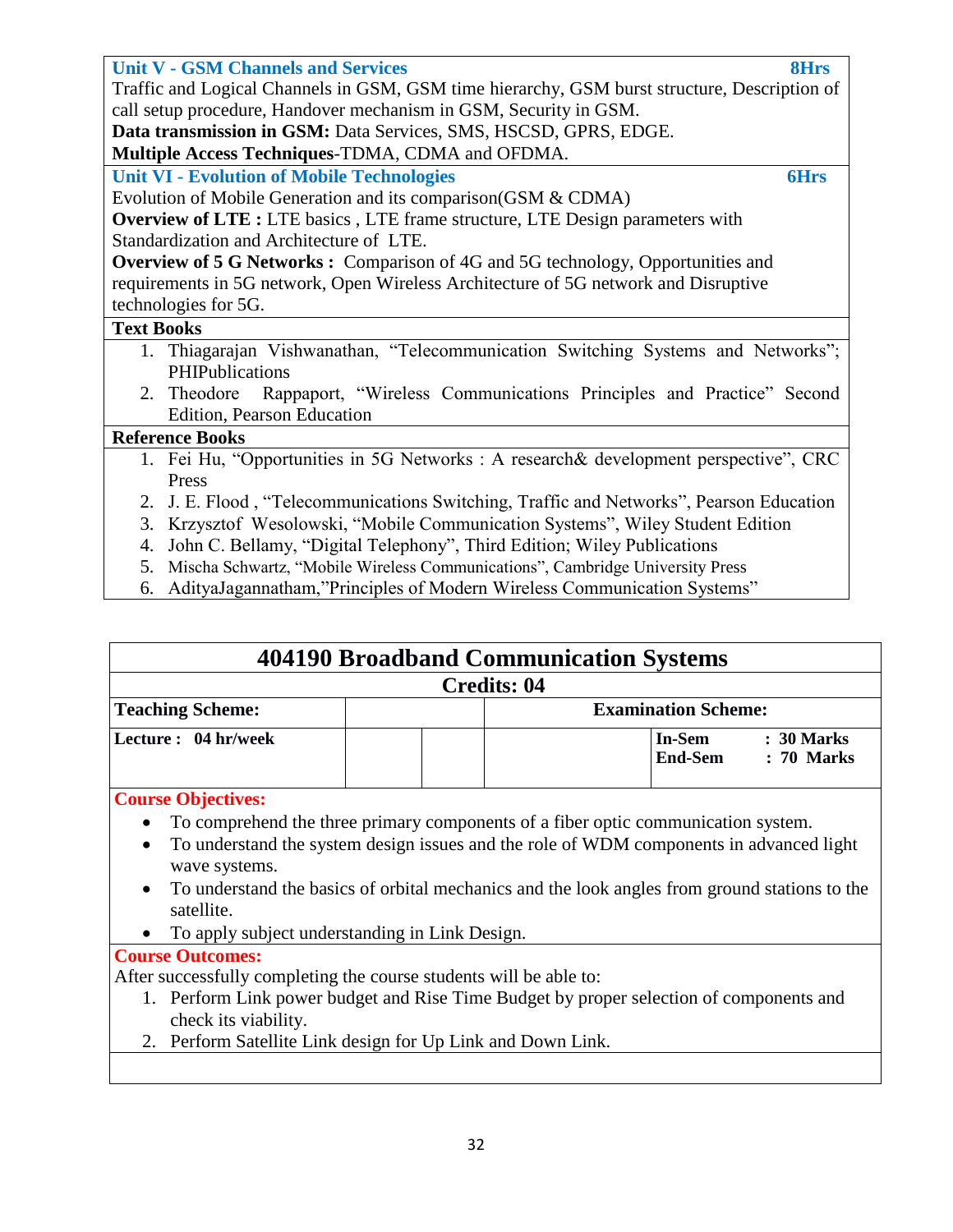| modes and configurations, Mode theory for Circular waveguides, Single mode fibers, Graded index     |
|-----------------------------------------------------------------------------------------------------|
| fiber structure, Signal degradation in optical fibers. Optical sources: Basic concepts and          |
| characteristics of LEDs and LASERs. Photo detectors: Basic concepts, Common photo detectors.        |
| <b>UNIT II: Light wave Systems</b><br><b>6 Hrs</b>                                                  |
| System architectures, Point to point links: System considerations, Design guidelines: Optical power |
| budget, Rise time budget, Long - Haul systems.                                                      |
|                                                                                                     |
| <b>UNIT III: Multichannel Systems</b><br><b>6 Hrs</b>                                               |
| Overview of WDM, WDM Components: 2 x 2 Fiber coupler, Optical isolators and circulators,            |
| Multiplexers and De-multiplexers, Fiber Bragg Grating, FBG applications for multiplexing and de-    |
| multiplexing function, Diffraction gratings, Overview of optical amplifiers: SOA, EDFA and RFA in   |
| brief.                                                                                              |
| <b>UNIT IV: Orbital Mechanics and Launchers</b><br>8 Hrs                                            |
| History of Satellite communication, Orbital mechanics, Look angle determination, Orbital            |
| perturbations, Orbital determination, Launchers and launch vehicles, Orbital effects<br>in          |
| communication system performance.                                                                   |
|                                                                                                     |
| <b>UNIT V: Satellite sub systems</b><br><b>6 Hrs</b>                                                |
| Satellite Subsystems, Attitude and Control Systems (AOCS), Telemetry, Tracking, Command and         |
| monitoring, Power systems, Communication subsystems, Satellite antennas, Equipment reliability      |
| and space qualification.                                                                            |
| <b>UNIT VI: Satellite communication link design</b><br><b>8Hrs</b>                                  |
| Introduction, Basic transmission theory, System noise temperature and G/T Ratio, Design of          |
| downlinks, SatelHrsite systems using small earth stations, Uplink design, Design of specified C/N:  |
| Combining C/N and C/I values in satellite links system design examples.                             |
| <b>Text Books:</b>                                                                                  |
| 1. Gerd Keiser, "Optical fiber Communications", Tata McGraw Hill, 4th edition.                      |
| 2. Timothy Pratt, Charles Bostian, Jeremy Allnutt, "Satellite Communications", John Wiley &         |
| Sons.                                                                                               |
| <b>Reference Books:</b>                                                                             |
| 1. Govind P. Agrawal, "Fiber -Optic Communication Systems", Wiley, 3rd edition.                     |
| 2. Dennis Roody, "Satellite Communications", McGraw Hill                                            |

| 404191 Machine Learning (Elective III) |  |                                                  |  |
|----------------------------------------|--|--------------------------------------------------|--|
| <b>Credits: 03</b>                     |  |                                                  |  |
| <b>Teaching Scheme:</b>                |  | <b>Examination Scheme:</b>                       |  |
| Lecture : 03 Hr/week                   |  | <b>In-Sem</b><br>: 30 Marks<br>End-Sem: 70 Marks |  |
| <b>Course Objectives:</b>              |  |                                                  |  |

### Explore supervised and unsupervised learning paradigms of machine learning used forregression and classification.

- To design and analyze various machine learning algorithms using neural networks
- To explore Deep learning technique and various feature extraction strategies.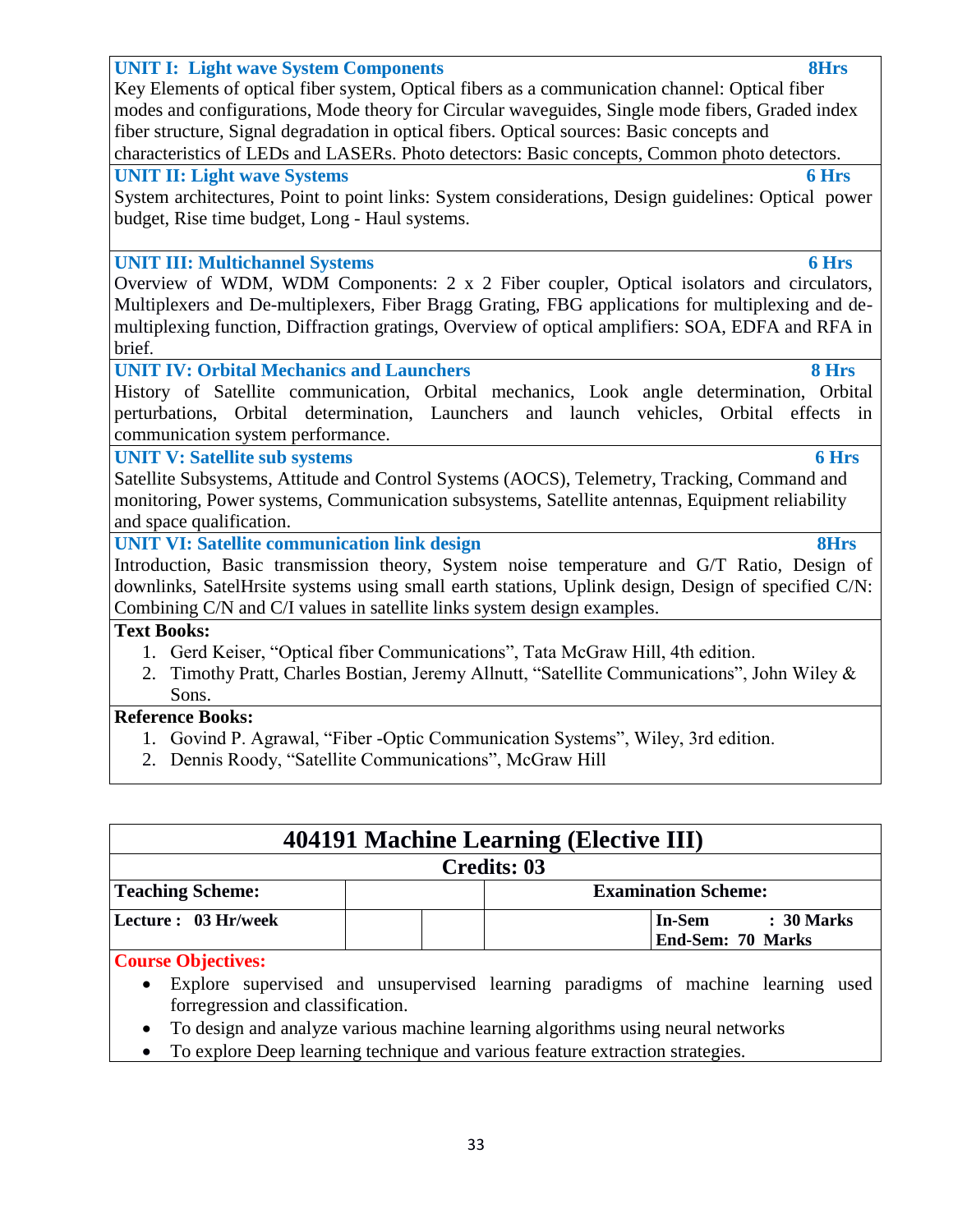**Course Outcomes:**

On completion of the course, student will be able to

- 1. To compare and contrast pros and cons of various machine learning techniques and to get an in sight of when to apply a particular machine learning approach.
- 2. To mathematically analyze various machine learning approaches and paradigms.
- 3. To implement convolution neural networks in recognition applications.

**Unit I :Introduction to Machine Learning 4Hrs** Why Machine learning. Types of machine learning, basic concepts in machine learning like parametric and non-parametricmodeling, linear and nonlinear regression, overfitting and dimensionality reduction. Decision trees, Feature reduction. **Unit II : Models for Regression and Classification 8Hrs**

Linear Models for Regression :Least SquaresandNearestNeighbors ,Linear Basis Function Models,The Bias-Variance Decomposition,Bayesian Linear Regression,Bayesian Model ComparisonLinear Models for Classification : Discriminant Functions .Probabilistic Discriminative Models Multivariate Data,ParameterEstimation,MultivariateClassification,Multivariate RegressionKernal Methods : Support Vector machines and Relevance Vector Machines

Unit III : Clustering 6Hrs

Dimensionality Reduction : Principal Components Analysis,Factor Analysis,Multidimensional Scaling,Linear Discriminant Analysis Clustering : k-Means Clustering,Mixtures of Gaussians.

**Unit IV : Artificial Neural Networks I 6Hrs**

Biological neuron, Artificial neuron model, concept of bias and threshold, Activation functions, McCulloch-Pits Neuron Model, learning paradigms,concept of error energy, gradient descent algorithm and application of linear neuron for linear regression,: Learning mechanisms: Hebbian, Delta Rule, Perceptron and its limitations.

**Unit V : Artificial Neural Networks II** 6 **Hrs** 

Multilayer perceptron (MLP) and back propagation algorithm, Application of MLP for classification, Self-Organizing Feature Maps,Learning vector quantization Radial Basis Function networks.

**Unit VI : Deep Learning and Convolution Neural Networks 6Hrs** 

Improvement of the Deep Neural Network:Vanishing Gradient, Overfitting, Computational Load,ReLU Function, Dropout Architecture of ConvNet, Convolution Layer, Pooling Layer, Applications of CNN's.

#### **Text Books:**

- 1. Christopher Bishop, "Pattern Recognition and Machine Learning", Springer, 2007.
- 2. LaureneFausett," Fundamentals of Neural Networks: Architectures, Algorithms And

Applications, Pearson Education, Inc, 2008.

#### **Reference Books:**

- 1. Kevin Murphy, Machine Learning: A Probabilistic Perspective, MIT Press, 2012.
- 2. Trevor Hastie, Robert Tibshirani, Jerome Friedman, "The Elementsof Statistical Learning", Springer 2009.
- 3. Phil Kim, "MATLAB Deep Learning: With Machine Learning, Neural Networks and Artificial Intelligence", a Press 2017.
- 4. EthemAlpaydin "Introduction to Machine Learning" Second Edition The MIT Press 2010.

5. SimonHaykin,‖ Neural Networks : A comprehensive foundation, Prentice Hall International Inc. 1999.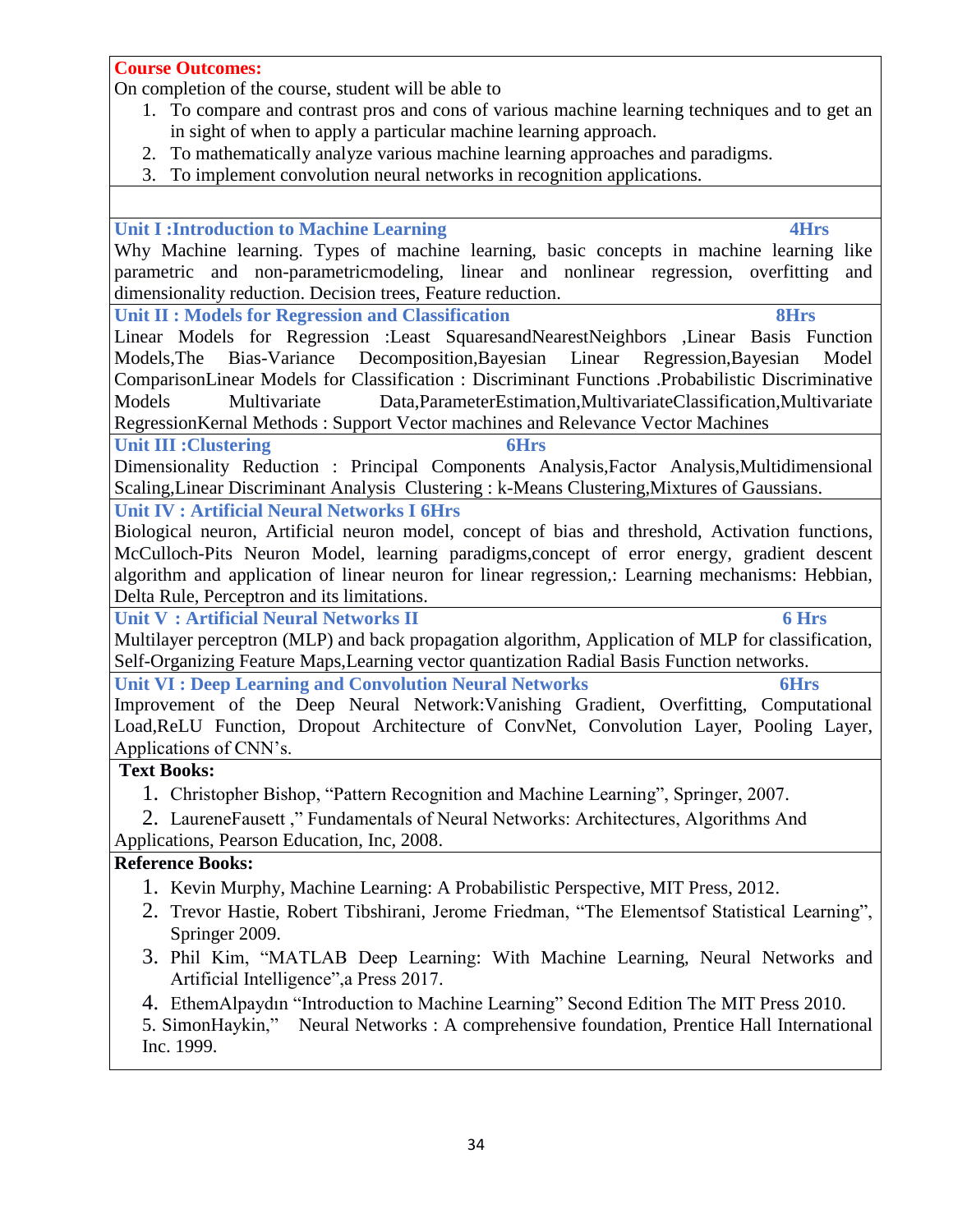### **404191 PLC & Automation (Elective III) Credits: 03 Teaching Scheme: Examination Scheme: Lecture : 03hr/week In-Sem : 30 Marks End-Sem: 70 Marks Course Objectives:** Student will get the ability to recognize industrial control problems suitable for PLC control • The learners will get an over view of technology of advanced topics such as SCADA, DCS Systems, DigitalController, CNC Machines. Student will gain the ability to select the essential elements and practices needed to develop and implement the Engineering Automation using PLC approach. **Course Outcomes:** On successful completion of the course, students able to: 1. Understand PLC architecture 2. Develop PLC ladder programs for simple industrial applications 3. Design Automation systems for industrial applications 4. Implement the Engineering Automation using PLC approach. **Unit I: Process Control & Automation 6Hrs** Process control principles, Servomechanisms, Control System Evaluation, Analog control, Digital control, Types of Automation; Architecture of Industrial Automation Systems, Advantages and limitations of Automation, Effects of modern developments in automation on global competitiveness. **Unit II: Transmitters and Signal Conditioning 6Hrs** Need of transmitters, Standardization of signals, Current, Voltage and Pneumatic signal standards, 2- Wire & 3-Wire transmitters, Analog and Digital signal conditioning for RTD, Thermocouple, DPT etc , Smart and Intelligent transmitters. **Unit III: Controllers and Actuators 6Hrs** PID Controller, Cascade PID control, Microprocessor Based control, PAC (Programmable automation controller), Mechanical switches, Solid state switches,Electrical actuators: Solenoids, Relays and Contactors, AC Motor, VFD, energy conservation schemes through VFD, DC Motor, BLDC Motor, Stepper Motor, Servo Motor, Pneumatic and hydraulic actuators. **Unit – IV Introduction to PLC 6Hrs** PLC: Characteristics, Operation, function, Types of PLC, Architecture Of PLC, Applications of PLC, PC v/s PLC, PLC programming, Ladder diagram: of logic gates, multiplexer, Ladder diagram for different logical conditions or logical equations or truth table. Timers: types of timer, Characteristics, Function of timer in PLC, Classification of a PLC timer, Ladder diagram using timer, PLC counter, Ladder diagram using counter. **Unit – V Industrial Automation 6 Hrs** Basic Concept, History and Hierarchy of DCS, Functions of each level, Advantages and Disadvantages, Architecture of SCADA , MTU- functions of MTU, RTU- Functions of RTU, Working of SCADA, Comparison, suitability of PLC, DCS and SCADA, Applications: Thermal power plant, Irrigation and Cement factory.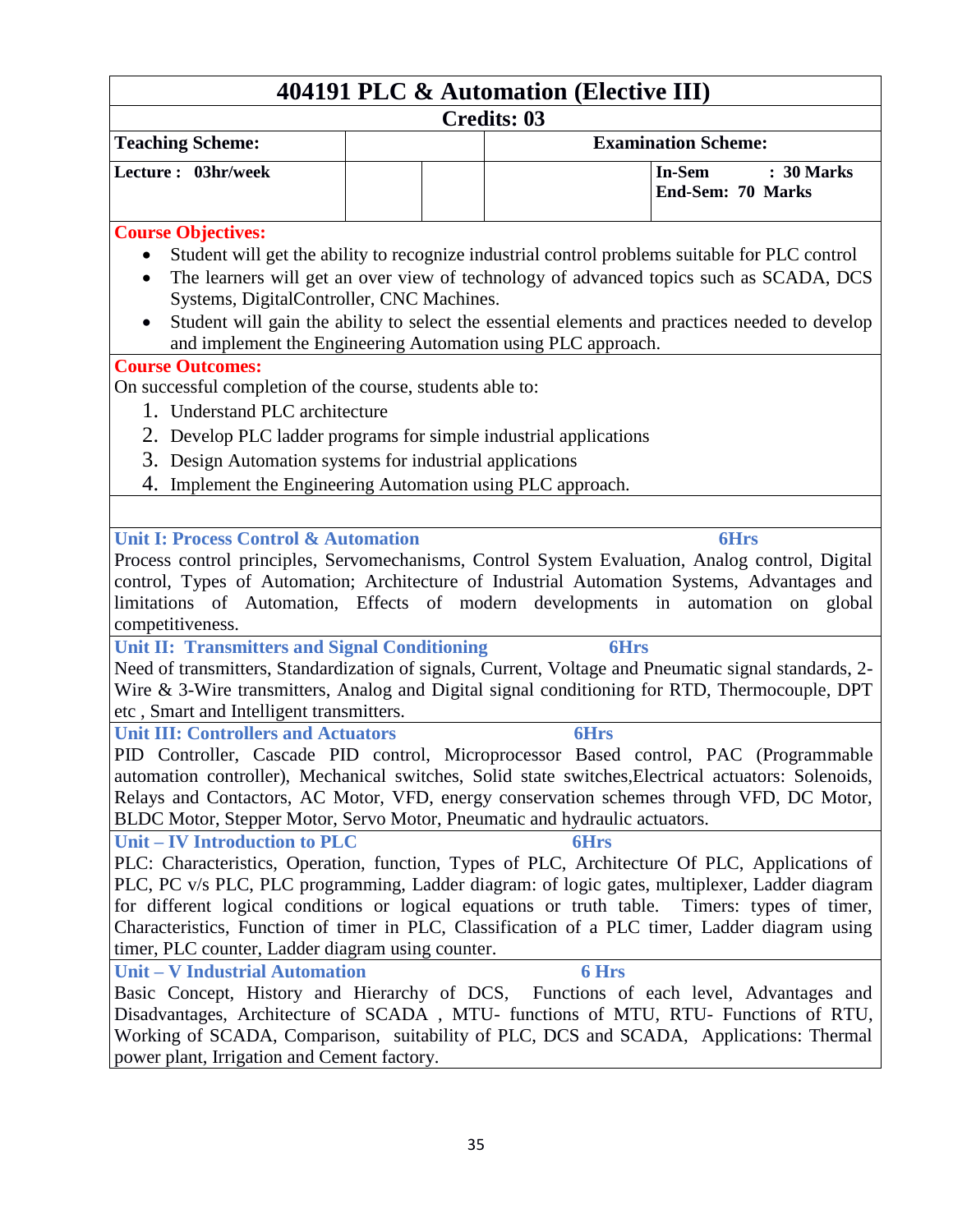**Unit VI: Automation and CNC (Computer Numeric Control) Machines 7 Hrs**

Introduction of CNC Machines: Basics and need of CNC machines, NC, CNC and DNC (Direct NC) systems, Structure of NC systems, Applications of CNC machines in manufacturing, Advantages of CNC machines. Industrial Communication:Devicenet, Interbus , Device network: Foundation Fieldbus -H 1, HART, CAN, PROFIBUS-PA, Control network: ControlNet, FF-HSE, PROFIBUS-DP, Ethernet, TCP/IP. Panel Engineering for Automation

#### **Text Books:**

- 1. Curtis Johnson, "Process Control Instrumentation Technology"; 8th Edition, Pearson Education.
- 2. MadhuchhandaMitra, SamarjitSen Gupta, "Programmable Logic controllers and Industrial Automation"; Penram International Publishing India Pvt. Ltd.

#### **Reference Books:**

- 1. Stuart A. Boyer, SCADA supervisory control and data acquisition, ISA Publication.
- 2. John W. Webb, Ronold A Reis, "Programmable Logic Controllers, Principles and Applications"; 5th Edition, Prentice Hall of India Pvt. Ltd.
- 3. Kilian, "Modern control technology: components & systems, Delmar 2nd edition.
- 4. Bela G Liptak, Process software and digital networks, 3rd edition, 2002.
- 5. Pollack. Herman, W & Robinson., T. "Computer Numerical Control", Prentice Hall. NJ. Pabla, B.S. &Adithan, M. "CNC Machines", New Age Publishers, New Delhi

# **404191Audio and Speech Processing (Elective III)**

# **Credits: 03**

| <b>Teaching Scheme</b> |  | <b>Examination Scheme</b>                    |  |
|------------------------|--|----------------------------------------------|--|
| Lecture : 03 hr/week   |  | In-Sem: 30 Marks<br><b>End-Sem: 70 Marks</b> |  |

#### **Course Objectives:**

- To understand basics of speech production and perception mechanism.
- To understand classification of speech sounds based on acoustic and articulatory phonetics.
- To understand the motivation of short-term analysis of speech and audio.
- To understand various audio and speech coding techniques.
- To perform the analysis of speech signal using LPC.
- To extract the information of the speech or audio signals in terms of cepstral features.
- To provide a foundation for developing applications in the field of speech and audio processing.

#### **Course Outcomes:**

On completion of the course, student will be able to

- 1. Design and implement algorithms for processing speech and audio signals considering the properties of acoustic signals and human hearing.
- 2. Analyze speech signal to extract the characteristic of vocal tract (formants) and vocal cords (pitch).
- 3. Analyze speech signal for extracting LPC and MFCC Parameters of speech signal.
- 4. Apply the knowledge of speech and audio signal analysis to build speech processing applications like speech coding, speech recognition, speech enhancement and speaker recognition/verification.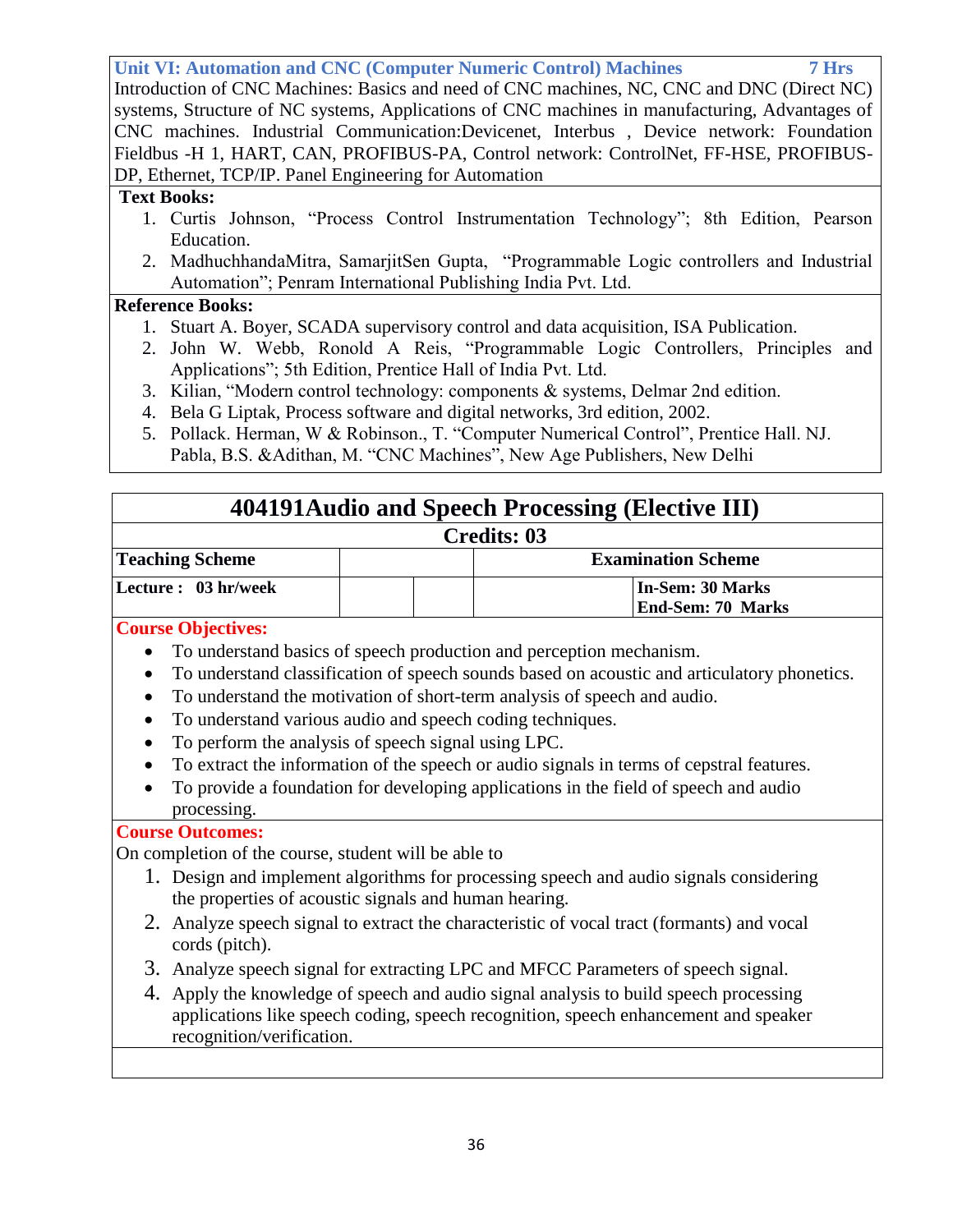| Unit I : Fundamentals of speech production<br><b>6 Hrs</b>                                              |
|---------------------------------------------------------------------------------------------------------|
| Anatomy and physiology of speech production, Human speech production mechanism, LTI                     |
| model for speech production, Nature of speech signal, linear time varying model, articulators,          |
| articulatory phonetics, manner of articulation, place of articulation, acoustic phonetics, spectrogram, |
| classification of speech sounds: vowels, semivowels, nasal diphthongs, stops, affricates, fricative,    |
| vowel triangle.                                                                                         |
| Unit II : Human auditory system and speech perception 6 Hrs                                             |
| Anatomy and physiology of the ear, outer ear, middle ear and inner ear. Human auditory system,          |
| simplified model of cochlea. Sound perception, Auditory psychophysics, thresholds, just noticeable      |
| differences (JNDs), Sound pressure level and loudness. Sound intensity and Decibel sound levels.        |
| Pitch perception, masking, Concept of critical band and introduction to auditory system as a filter     |
| bank, Uniform, non-uniform filter bank, mel scale and bark scale. Speech perception: vowel              |
| perception. Coarticulation effects. Consonant perception, perception of manner of articulation          |
| feature. Perception of place of articulation.                                                           |
| Unit III: Time and frequency domain methods for speech and audio signal analysis. 6Hrs                  |
| Time-dependent speech processing. Short-time energy, short time average magnitude, Short                |
| time average zero crossing rate. Speech Vs. silence discrimination using energy and zero                |
| crossing rate. Short-time autocorrelation function, short-time average magnitude difference             |
| function. Pitch period estimation using autocorrelation method. Audio feature extraction,               |
| Spectral centroid, spectral spread, spectral entropy, spectral flux, spectral roll-off. Spectrogram:    |
| narrow band and wide band spectrogram.                                                                  |
| Unit IV : Linear prediction and cepstral analysis<br><b>6Hrs</b>                                        |
| Basic principles of linear predictive analysis. Autocorrelation method, covariance method. Solution     |
| of LPC equations: Durbin's recursive solution, lattice formulations and solutions. Frequency domain     |
| interpretation of LP analysis. Applications of LPC parameters as pitch detection and formant            |
| analysis                                                                                                |
| Homomorphic processing of speech signal, application of cepstral analysis for vocal tract vocal cord    |
| parameter estimation (formants and pitch). Computation of MFCC.                                         |
| Unit V: Speech and Audio coding 6Hrs                                                                    |
| Time domain waveform coding: linear PCM, companded PCM, DPCM, DM, ADM.                                  |
| Spectral coders: Filter bank analysis, sub-band coders, Adaptive transform coders (ATC), Harmonic       |
| coding. Linear predictive coders (LPC), Non-LP source voice coders: phase vocoders, channel             |
| vocoders, excitation for vocoders, Homomorphic (Cepstral) vocoders. Speech coding standards and         |
| applications.                                                                                           |
| Unit VI : Digital speech processing for man-machine communication<br><b>6Hrs</b>                        |
| Automatic speech recognition (isolated word recognition, automatic telephone number dialing             |
| system etc. using statistical signal modeling e.g. GMM, GMM-HMM), Linear and dynamic time               |
| warping, text to speech synthesis, speaker recognition and verification, speech enhancement,            |
| Introduction to Musical instrument classification, Musical Information retrieval.<br><b>Text Books:</b> |
|                                                                                                         |
| 1. L. R. Rabiner and S.W. Schafer, "Digital processing of speech signals" Pearson<br>Publication.       |
| Douglas O'Shoughnossy "Speech Communications: Human and Machina: 2 <sup>nd</sup> Edition                |

2. Douglas O'Shaughnessy, "Speech Communications: Human and Machine:, 2<sup>nd</sup> Edition Universities Press.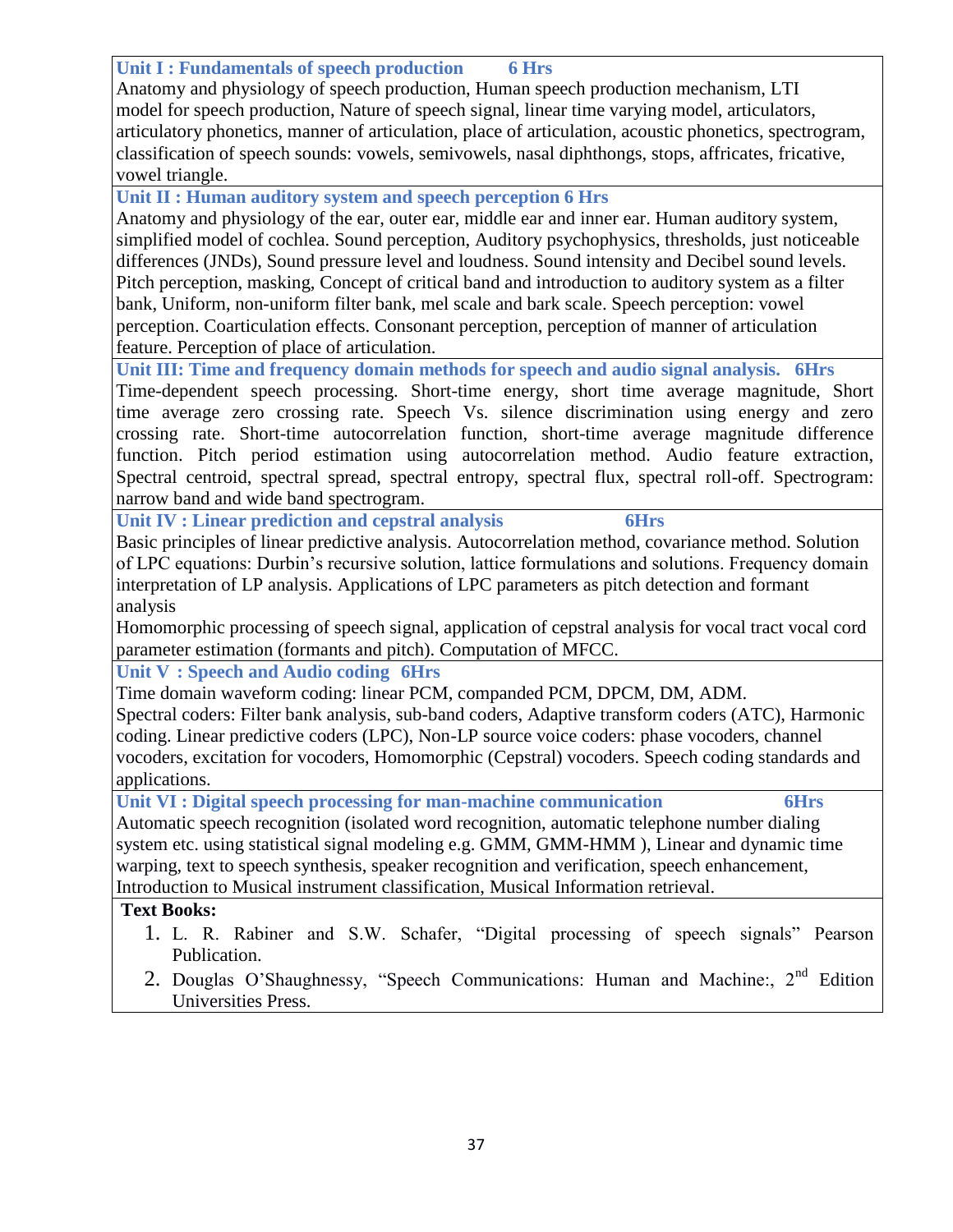#### **Reference Books:**

- 1. Thomas F. Quateri, "Discrete-Time Speech Signal Processing: Principles and Practice" Pearson Publication.
- 2. ShailaApte, "Speech and audio processing", Wiley India Publication
- 3. Ben Gold and Nelson Morgan, "Speech and Audio Signal Processing: Processing and Perception of Speech and Music", Wiley India.
- 4. L. R. Rabiner, B. H. Juang and B. Yegnanarayana "Fundamentals of speech recognition". PearsonPublication

| 404191 Software Defined Radio (Elective III)                                                                                                                                             |                                                                                                                                               |  |                    |                                       |  |
|------------------------------------------------------------------------------------------------------------------------------------------------------------------------------------------|-----------------------------------------------------------------------------------------------------------------------------------------------|--|--------------------|---------------------------------------|--|
|                                                                                                                                                                                          |                                                                                                                                               |  | <b>Credits: 03</b> |                                       |  |
| <b>Teaching Scheme:</b>                                                                                                                                                                  | <b>Examination Scheme:</b>                                                                                                                    |  |                    |                                       |  |
| Lecture: 03Hr/Week                                                                                                                                                                       |                                                                                                                                               |  |                    | In-Sem: 30 Marks<br>End-Sem: 70 Marks |  |
| <b>Course Objectives:</b>                                                                                                                                                                |                                                                                                                                               |  |                    |                                       |  |
| To understand "Modern Radio Communication System" that can be reconfigured<br>To understand GNU Radio                                                                                    |                                                                                                                                               |  |                    |                                       |  |
| To understand how SDR platform provides easy access to wireless network system                                                                                                           |                                                                                                                                               |  |                    |                                       |  |
| To understand how unlike simulation in Communication Projects, SDR allows easy                                                                                                           |                                                                                                                                               |  |                    |                                       |  |
| access to both PHY and MAC layer                                                                                                                                                         |                                                                                                                                               |  |                    |                                       |  |
| To understand the concept of Cognitive Radio and Spectrum sharing                                                                                                                        |                                                                                                                                               |  |                    |                                       |  |
| <b>Course Outcomes:</b>                                                                                                                                                                  |                                                                                                                                               |  |                    |                                       |  |
| On completion of the course, student will be able to                                                                                                                                     |                                                                                                                                               |  |                    |                                       |  |
| 1. Compare SDR with traditional Hardware Radio HDR.                                                                                                                                      |                                                                                                                                               |  |                    |                                       |  |
| 2. Implement modern wireless system based on OFDM, MIMO & Smart Antenna.                                                                                                                 |                                                                                                                                               |  |                    |                                       |  |
|                                                                                                                                                                                          |                                                                                                                                               |  |                    |                                       |  |
|                                                                                                                                                                                          | 3. Build experiment with real wireless waveform and applications, accessing both PHY and<br>MAC, Compare SDR versus MATLAB and Hardware Radio |  |                    |                                       |  |
| 4. Work on open projects and explore their capability to build their own communication                                                                                                   |                                                                                                                                               |  |                    |                                       |  |
|                                                                                                                                                                                          |                                                                                                                                               |  |                    |                                       |  |
| System.                                                                                                                                                                                  |                                                                                                                                               |  |                    |                                       |  |
|                                                                                                                                                                                          |                                                                                                                                               |  |                    |                                       |  |
| Unit I : Introduction to SDR and RF Implementation                                                                                                                                       |                                                                                                                                               |  |                    | <b>6Hrs</b>                           |  |
| Introduction to SDR, Need of SDR, Principles of SDR, Basic Principle and difference in Analog                                                                                            |                                                                                                                                               |  |                    |                                       |  |
| radio and SDR, SDR characteristics, required hardware specifications, Software/Hardware platform,                                                                                        |                                                                                                                                               |  |                    |                                       |  |
| GNU radio - What is GNU radio, GNU Radio Architecture, Hardware Block of GNU, GNU software,                                                                                              |                                                                                                                                               |  |                    |                                       |  |
| MATLAB in SDR, Radio Frequency Implementation issues, Purpose of RF front End, Dynamic<br>Range ,RF receiver Front End topologies, Flexibility of RF chain with software radio, Duplexer |                                                                                                                                               |  |                    |                                       |  |
| ,Diplexer ,RF filter ,LNA ,Image reject filters , IF filters , RF Mixers Local Oscillator , AGC,                                                                                         |                                                                                                                                               |  |                    |                                       |  |
| Transmitter Architecture and their issues, Sampling theorem in ADC, Noise and distortion in RF                                                                                           |                                                                                                                                               |  |                    |                                       |  |
| chain, Pre-distortion                                                                                                                                                                    |                                                                                                                                               |  |                    |                                       |  |
| <b>Unit II:SDR Architecture</b>                                                                                                                                                          |                                                                                                                                               |  |                    | 7Hrs                                  |  |
| Architecture of SDR-Open Architecture, Software Communication Architecture,<br>Transmitter                                                                                               |                                                                                                                                               |  |                    |                                       |  |
| Receiver Homodyne/heterodyne architecture, RF front End, ADC, DAC, DAC/ADC Noise Budget,                                                                                                 |                                                                                                                                               |  |                    |                                       |  |
| ADC and DAC Distortion, Role of FPGA/CPU/GPU in SDR, Applications of FPGA in SDR, Design                                                                                                 |                                                                                                                                               |  |                    |                                       |  |
| Principles using FPGA, Trade -offs in using DSP, FPGA and ASIC, Power Management Issues in                                                                                               |                                                                                                                                               |  |                    |                                       |  |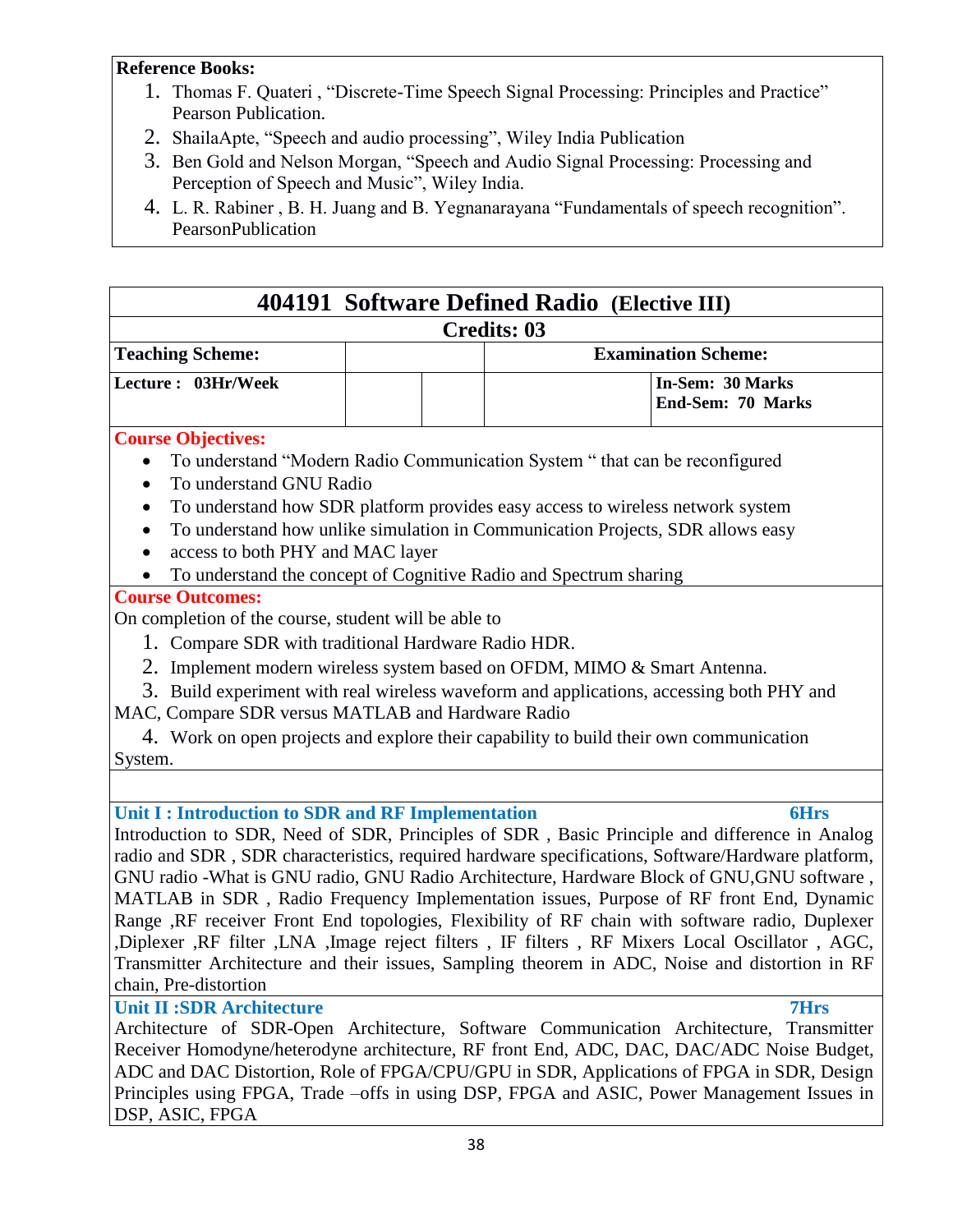| <b>Unit III : Multi Rate Signal Processing</b>                                                  | <b>6Hrs</b> |
|-------------------------------------------------------------------------------------------------|-------------|
| Sample timing algorithms, Frequency offset estimation and correction, Channel Estimation,       |             |
| Basics of Multi Rate, Multi Rate DSP, Multi Rate Algorithm, DSP techniques in SDR, OFDM in      |             |
| <b>SDR</b>                                                                                      |             |
| <b>Unit IV: Smart/MIMO Antennas using Software Radio</b>                                        | <b>6Hrs</b> |
| Smart Antenna Architecture, Vector Channel Modeling, Benefits of Smart Antenna Phased Antenna   |             |
| Array Theory, Adaptive Arrays, DOA Arrays, Applying Software Radio Principles to Antenna        |             |
| Systems, Beam forming for systems-Multiple Fixed Beam Antenna Array, Fully Adaptive Array,      |             |
| Relative Benefits and Trade-offs OF Switched Beam and Adaptive Array, Smart Antenna             |             |
| Algorithms, Hardware Implementation of Smart Antennas, MIMO -frequency, time, sample            |             |
| Synchronization, Space time block coding-Space Time Filtering, Space Time Trellis Coding.       |             |
| Case Study: Principles of MIMO-OFDM                                                             |             |
| <b>Unit: Cognitive Radio</b>                                                                    | <b>6Hrs</b> |
| Cognitive Radio Architecture, Dynamic Access Spectrum, Spectrum Efficiency, Spectrum Efficiency |             |
| gain in SDR and CR ,Spectrum Usage, SDR as a platform for CR, OFDM as PHY layer ,OFDM           |             |
| Modulator, OFDM Demodulator, OFDM Bandwidth, Benefits of OFDM in CR, Spectrum Sensing in        |             |
| CR, CR Network                                                                                  |             |
| <b>Unit VI: Applications of SDR</b>                                                             | <b>7Hrs</b> |
| Application of SDR in Advance Communication System-Case Study, Challenges and Issues,           |             |
| Implementation, Parameter Estimation -Environment, Location, other factors, Vertical Handoff,   |             |
| Network Interoperability.                                                                       |             |
| Case Study: 1)CR for Public Safety -PSCR, Modes of PSCR, Architecture of PSCR                   |             |
| 2) Beagle board based SDR 3) Embedded PCSR using GNU radio                                      |             |
| <b>Text Books:</b>                                                                              |             |
| 1. Jeffrey. H. Reed , Software Radio: A Modern Approach to Radio Engineering, Pearson LPE       |             |
| 2. Markus Dillinge, KambizMadani, Nancy Alonistioti, Software Defined Radio: Architectures,     |             |
| Systems and Functions , Wiley                                                                   |             |
| <b>Reference Books:</b>                                                                         |             |
|                                                                                                 |             |
| 1. Tony J. Rouphael, RF and DSP for SDR, Elsevier Newness Press, 2008                           |             |
| 2. Dr.TajStruman, Evaluation of SDR -Main Document                                              |             |
| 3. SDR-Handbook, 8th Edition, PENTEK                                                            |             |
| Bruce a. Fette, Cognitive Radio Technology, Newness, Elsevier<br>4.                             |             |
|                                                                                                 |             |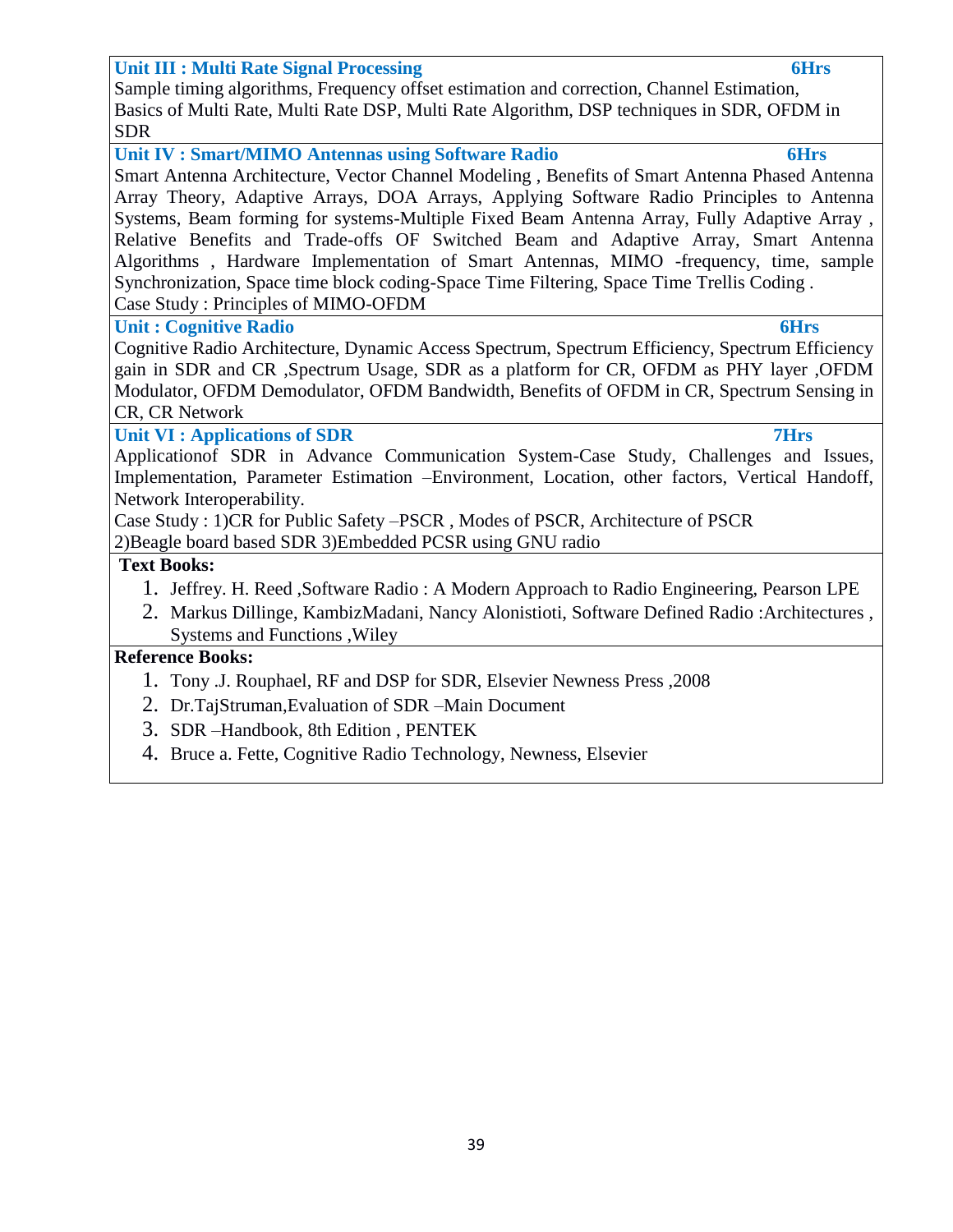# **404191 Audio Video Engineering (Elective III)**

#### **Credits: 03**

| <b>Teaching Scheme:</b> | <b>Examination Scheme:</b>   |
|-------------------------|------------------------------|
| Lecture: 03Hr/Week      | $: 30$ Marks<br>In-Sem       |
|                         | <b>End-Sem</b><br>: 70 Marks |

#### **Course Objectives**:

- After learning AVE course, students will get benefit to learn and understand the working of real life video system and the different elements of video system plus the encoding/decoding techniques.
- The learners will be groomed up to understand different channel allocations, difference between various systems present in this world, their transmission and reception techniques.
- Students will get insight on functioning of individual blocks, different standards of compression techniques and they will be acquainted with different types of analog, digital TV and HDTV systems.
- The students will get overview of fundamentals of Audio systems and basics of Acoustics

#### **Course Outcomes:**

On successful completion of the course, students able to:

- 1. Apply the fundamentals of Analog Television and Colour Television standards.
- 2. Explainthe fundamentals of Digital Television, DTV standards and parameters.
- 3. Study and understand various HDTV standards and Digital TV broadcasting systems and acquainted with different types of analog, digital TV and HDTV systems.
- 4. Understandacoustic fundamentals and various acoustic systems.

#### **Unit I: Fundamentals of Colour Television 8Hrs**

The basic Television system and scanning principles, Composite video signal and television standards, Color TV systems, fundamentals, mixing of colours, colour perception, chromaticity diagram. NTSC, PAL, SECAM systems, colour TV transmitter, (high level, low level), colour TV receivers.

#### **Unit II: Digital TV and Display Devices 6Hrs**

Introduction to Digital TV, Digital TV signals and parameters, Digital TV Transmitters, MAC signals, advanced MAC signal transmission, Digital TV receivers, Basic principles of Digital Video compression techniques, MPEG Standards. Digital TV recording techniques, Display devices: OLED, LCD, TFT, Plasma, Camcoder, Digicam.

# **Unit III: HDTV 6Hrs** HDTV standards and systems, HDTV transmitter and receiver/encoder, Digital TV satellite

Systems, video on demand, CCTV, CATV, direct to home TV, set top box with recording facility, conditional access system (CAS), 3D TV systems, HD video cameras, Digital broadcasting, case study (Cricket match, Marathon, Football match).

### **Unit IV: Advanced TV Systems 6Hrs** IP Audio and Video, IPTV systems, Mobile TV, Video transmission in 3G/4G mobile System, Digital Video Recorders, Wi-Fi Audio / Video Transmitter and Receivers. **Unit V: Fundamentals of Audio-Video Recording 8Hrs**

Methods of sound recording & reproduction, optical recording, CD recording, audio standards. Digital Sound Recording, CD/ DVD player, MP3 player, Blue Ray DVD Players, MP3 Player.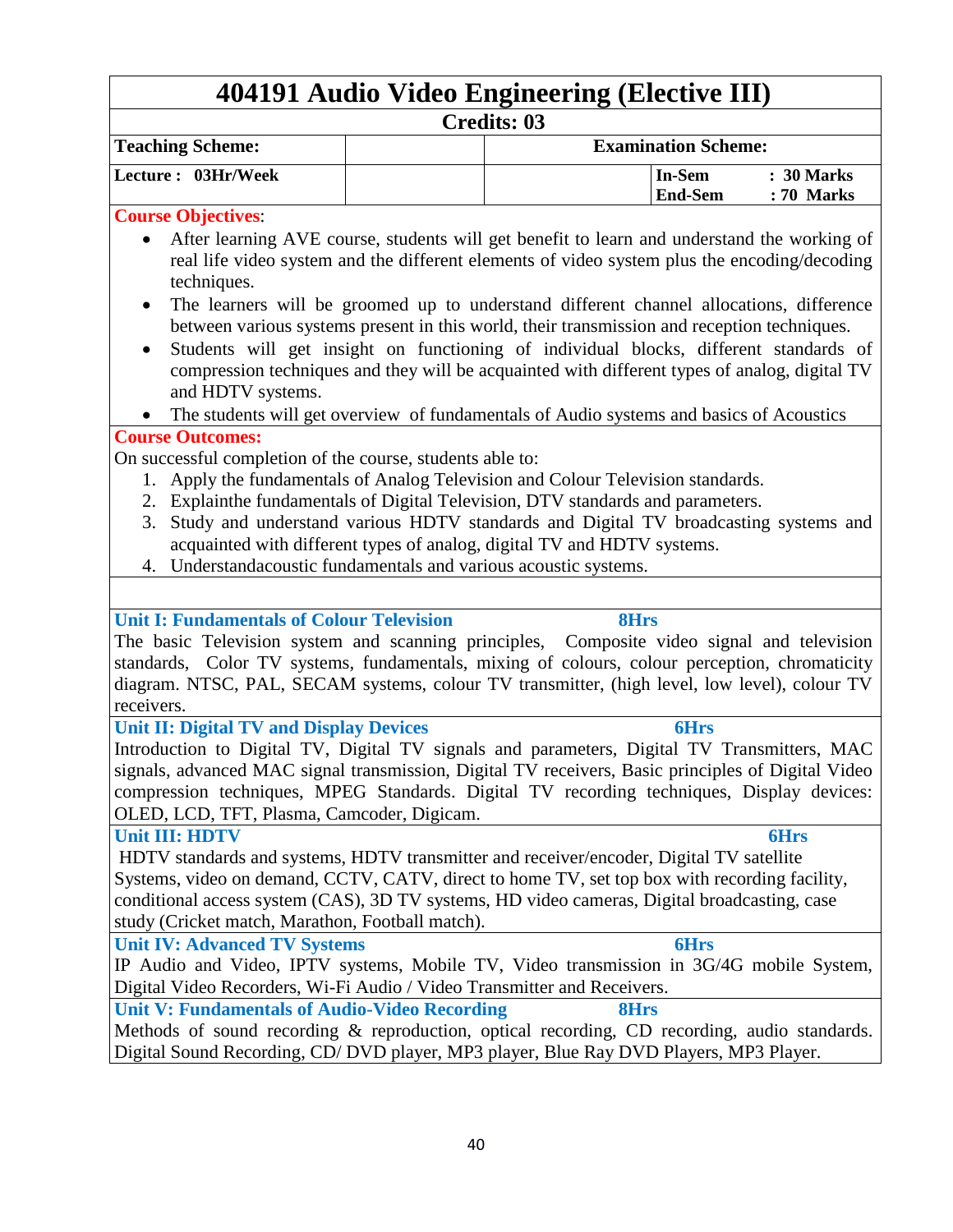#### **Unit VI: Fundamentals of Acoustics 6Hrs**

Studio acoustics & reverberation, P.A. system for auditorium, acoustic chambers, Cordless microphone system, special types of speakers & microphones, Digital Radio Receiver Satellite radio reception.

### **Text Books**

- **1.** Television and video Engineering, A. M. Dhake, TMH Publication.
- 2. R. R. Gulati, "Monochrome and colour television"

#### **Reference Books**

- 1. Television Engineering -Audio and Video Systems, D. S. Bormane, P.B. Mane& R RItkarkar, Wiley publication.
- 2. S. P. Bali, "Color TV Theory and Practice".
- 3. Bernard Grobb, Charles E, "Basic TV and Video Systems".
- 4. Video Demisified, Kelth jack, Penram International Publication.
- 5. Audio Video Systems, R.G. Gupta, TMH Publication

| 404192 ROBOTICS (Elective-IV)                         |  |                                                  |  |  |
|-------------------------------------------------------|--|--------------------------------------------------|--|--|
| <b>Credits: 03</b>                                    |  |                                                  |  |  |
| <b>Teaching Scheme:</b><br><b>Examination Scheme:</b> |  |                                                  |  |  |
| Lecture : 03Hr/Week                                   |  | In-Sem<br>: 30 Marks<br><b>End-Sem: 70 Marks</b> |  |  |

#### **Course Objectives:**

- To understand the history, concept development and key components of robotics technologies.
- To understand basic mathematics manipulations of spatial coordinate representation and transformation.
- Able to solve basic robot forward and inverse kinematic problems
- To understand and able to solve basic robotic dynamics, path planning and control problems

#### **Course Outcomes:**

On completion of the course, student will be able to

- 1. Familiar with the history, concept development and key components of robotics technologies.
- 2. Implement basic mathematics manipulations of spatial coordinate representation and transformation.
- 3. Solve basic robot forward and inverse kinematic problems
- 4. Understand and able to solve basic robotic dynamics, path planning and control problems

#### **Unit I :Basic concepts in robotics 6Hrs**

Definition ; anatomyof robot, basic structure of robot, Specifications and Classification of robot, Safety Measures in robotics ,Industrial Applications of Robots.

**Unit II :Robot drivers,Sensors and Vision 6Hrs**

**Drives for robots:**Electric, hydraulic and pneumatic.

**Sensors:**Internal-External,Contact-noncontact, position, velocity,force, torque, proximity and range. **Vision:** Introduction to techniques, Image acquisition and processing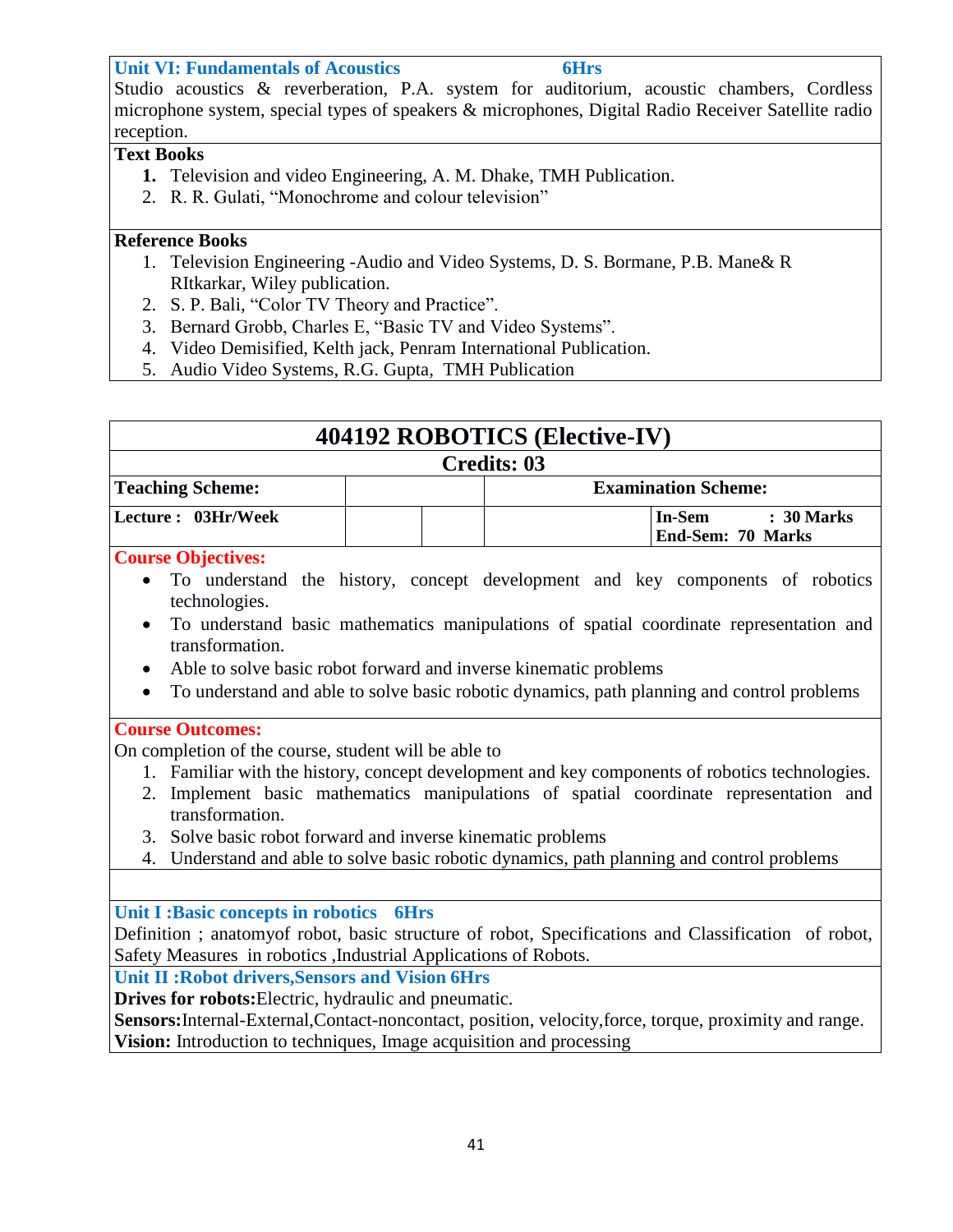| <b>Unit III : End Effectors and Actuators</b><br><b>6Hrs</b>                                     |  |  |  |  |
|--------------------------------------------------------------------------------------------------|--|--|--|--|
| of grippers- Mechanical, Magnetics, vacuum, Adhesive,<br>force<br>Different<br>types<br>Gripper  |  |  |  |  |
| Analysis&Gripper Design, overview of actuators, Power and torque, Acceleration and               |  |  |  |  |
| velocitySpecifications and characteristics of Stepper motors, AC motors, DC motors and           |  |  |  |  |
| servomotors.                                                                                     |  |  |  |  |
| <b>Unit IV: Robot Kinematics and Dynamics</b><br>8Hrs                                            |  |  |  |  |
| Direct and inverse kinematics for industrial robots for position and orientation, Redundancy,    |  |  |  |  |
| Manipulator, direct and inverse velocity. Lagrangian formulation, Link inertia tensor and        |  |  |  |  |
| manipulator inertia tensor, Newton -Eller formulation for RP and RP manipulators, Trajectory     |  |  |  |  |
| planning, interpolation, static force and moment transformation, solvability, stiffness          |  |  |  |  |
| <b>Unit V:Programming methods</b><br><b>6Hrs</b>                                                 |  |  |  |  |
| Robot language classification, Robot language structure, elements and its functions. Simple      |  |  |  |  |
| programs on Sensing distance and direction., Line Following Algorithms, Feedback Systems Other   |  |  |  |  |
| topics on advance robotic techniques                                                             |  |  |  |  |
| Unit VI : Developing and building a robot<br><b>6Hrs</b>                                         |  |  |  |  |
| Models of flexible links and joints, Robotic arm – Components and structure, Types of joints and |  |  |  |  |
| workspace, Design models for mechanic arms and lifting systems                                   |  |  |  |  |
| Case Study: 1. Robots in material handling and assembly.                                         |  |  |  |  |
| 2. Human Robot Interaction                                                                       |  |  |  |  |
| <b>Text Books:</b>                                                                               |  |  |  |  |
| 1. Introduction to Robotics By S.K.Saha, Tata McGraw Hill                                        |  |  |  |  |
| 2. Robotics Control , Sensing , Vision and Intelligence by K.S. Fu, R.C. Gonzalez, C.S.G.Lee,    |  |  |  |  |
| <b>Tata McGraw Hill</b>                                                                          |  |  |  |  |
| <b>Reference Books:</b>                                                                          |  |  |  |  |
| 1. J. Hirchhorn: Kinematics and Dynamics of Machinery, McGraw Hill book co.                      |  |  |  |  |
| Robert J. Schilling, Fundamentals of Robotics-Analysis and Control, Prentics Hall india.<br>2.   |  |  |  |  |
| Robotics Technology and Flexible Automation by S.R.Deb, S. Deb, Tata McGraw Hill<br>3.           |  |  |  |  |
| Robot Motion and Control (Recent Developments) by M.Thoma& M. Morari<br>4.                       |  |  |  |  |

|                         | 404194 | <b>Biomedical Electronics (Elective-IV)</b> |                    |                                 |                            |
|-------------------------|--------|---------------------------------------------|--------------------|---------------------------------|----------------------------|
|                         |        |                                             | <b>Credits: 03</b> |                                 |                            |
| <b>Teaching Scheme:</b> |        |                                             |                    | <b>Examination Scheme:</b>      |                            |
| Lecture : 03 hr/week    |        |                                             |                    | <b>In-Sem</b><br><b>End-Sem</b> | $: 30$ Marks<br>: 70 Marks |

### **Course Objectives:**

- To study Human Physiological Systems from Engineering Perspectives
- To understand the basic signals in the field of biomedical.
- To study origins and characteristics of some of the most commonly used biomedical signals, including ECG, EEG, PCG, Pulse.
- To understand Sources and characteristics of noise and artifacts in bio signals.
- To understand use of bio signals in diagnosis, patient monitoring and physiological investigation

#### **Course Outcomes:**

After successfully completing the course students will be able to:

- 1. Model a biomedical system.
- 2. Understand various methods of acquiring bio signals.Understand various sources of bio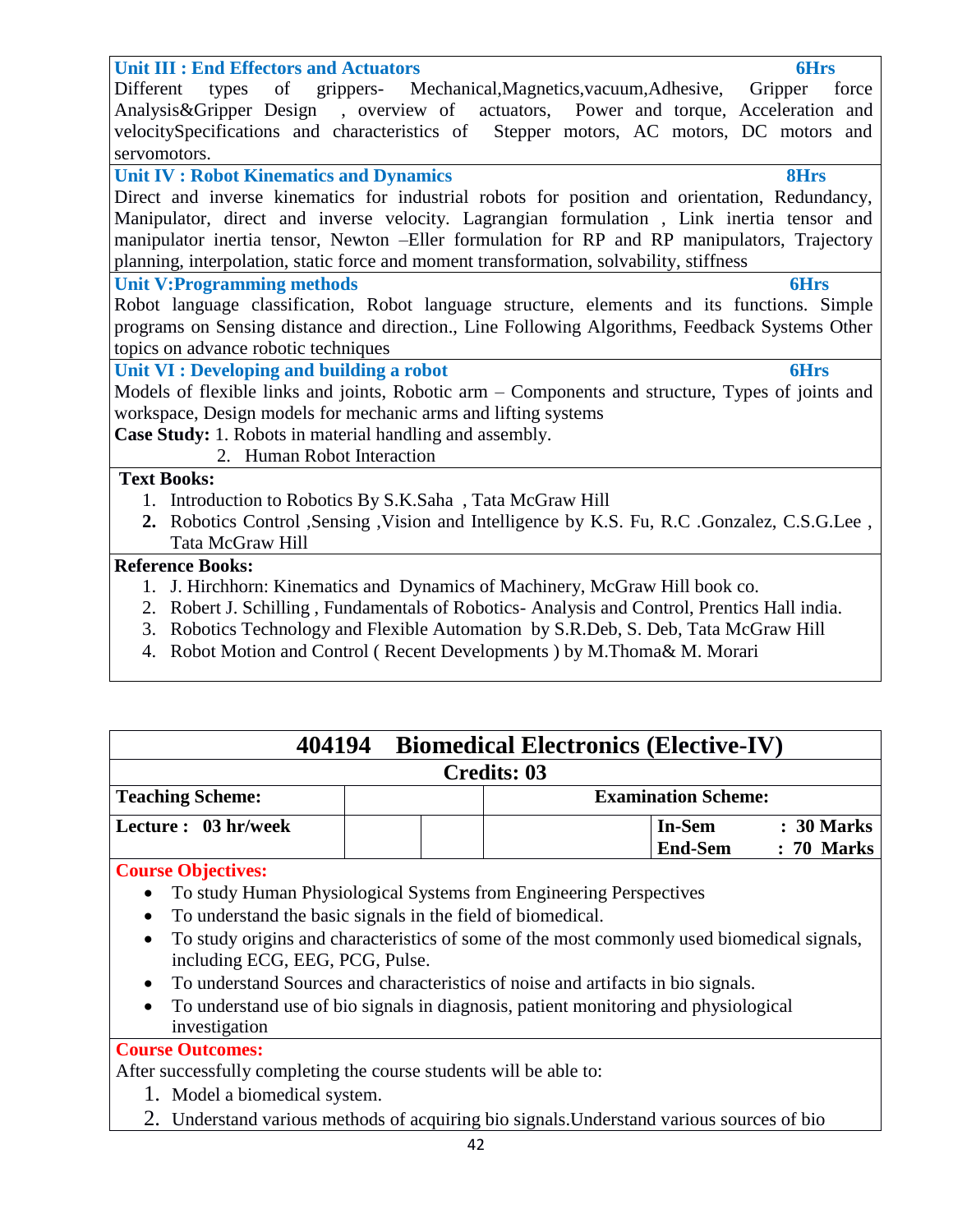Defibrillators, Bedside Monitors, Central Monitoring system, Stress Test System, X Ray, CT scan ,

**Text Books:**

Dental instruments

Concepts

- 1. Joseph J. Carr and John M. Brown, "Introduction to Biomedical Equipment Technology", 4<sup>th</sup> Edition, Prentice Hall, 2000.
- 2. R. Rangayan, "Biomedical Signal Analysis", Wiley 2002.
- 3. R.S.Khandpur, "Handbook of Biomedical Instrumentation", Tata McGraw Hill, New Delhi, 2003, Edition-II.

#### **Reference Books:**

- 1. John L Semmlow, "Bio-signal and Biomedical Image Processing", Marcel Dekker
- 2. Joseph J. Carr and John M. Brown, "Introduction to Biomedical Equipment Technology", 4thEdition, Prentice Hall, 2000.

machine, EEG applications for Epilepsy and Sleep apnea**.** 

**Unit: Analysis of Electrical Activity of Heart 6Hrs** ECG Signal Processing: Removal of Base line and Power line Interference, Muscle noise Filtering, Highlight ECG feature points, QRS detection, ECG classification for normal and abnormal state using Multilayer Perceptron. Use of Multiscale analysis for ECG parameter estimation.

**Unit VI:Medical Devices 4Hrs** Introduction To Blood Pressure Measurement (noninvasive), Life saving Devices Pacemakers and

**Unit IV: Medical Instrumentation 8Hrs** Design of Instrumentation system for ECG acquisition, Isolation Amplifier, Right Leg drive Mechanism, Noise removal techniques using Active Filters, Wiener Filters, Adaptive Filters: Basic Concept, Principle noise cancellation model, removal of periodic events, using adaptive cancellation, adaptive cancellation of maternal ECG from fetal ECG of Interest. Grounding and shielding

# **Unit III:Nervous System 6Hrs**

Types of Bio-electrodes to measure Bio-signal, Transducers and Sensors to measure Bio signal EEG,ECG,EMG, Respiration, Body temperature, SPO2, and Pulse. Artifacts in Bio signal Acquisition: Noise, Power line, Baseline, Skin Impedance and Motion Artifacts, Techniques to

reduce the artifacts. **Unit II: Cardiovascular System 6Hrs**

Introduction to Heart**,** Physiology and anatomy of Heart, Lead Configurations to acquire ECG, ECG preamplifiers, ECG recorder, Heart Sounds and Murmurs, Phonocardiography

Nerve Cell and nerve potential, Neural Communication, Brain structure, 10-20 electrode placement for EEG , Types of Montage configuration, Types of EEG signals and its significance, EEG

# 5. The students will have an understanding of analyzing bio-signal and classifying them

4. Get an Overview of major Devices currently used in Medical field

3. signal distortions and its remedial techniques.

#### **Unit I: Introduction to Biomedical System 6Hrs** Biomedical Instrumentation System, Cell structure, Bio-Cell potential , Concept of Bio-electrodes,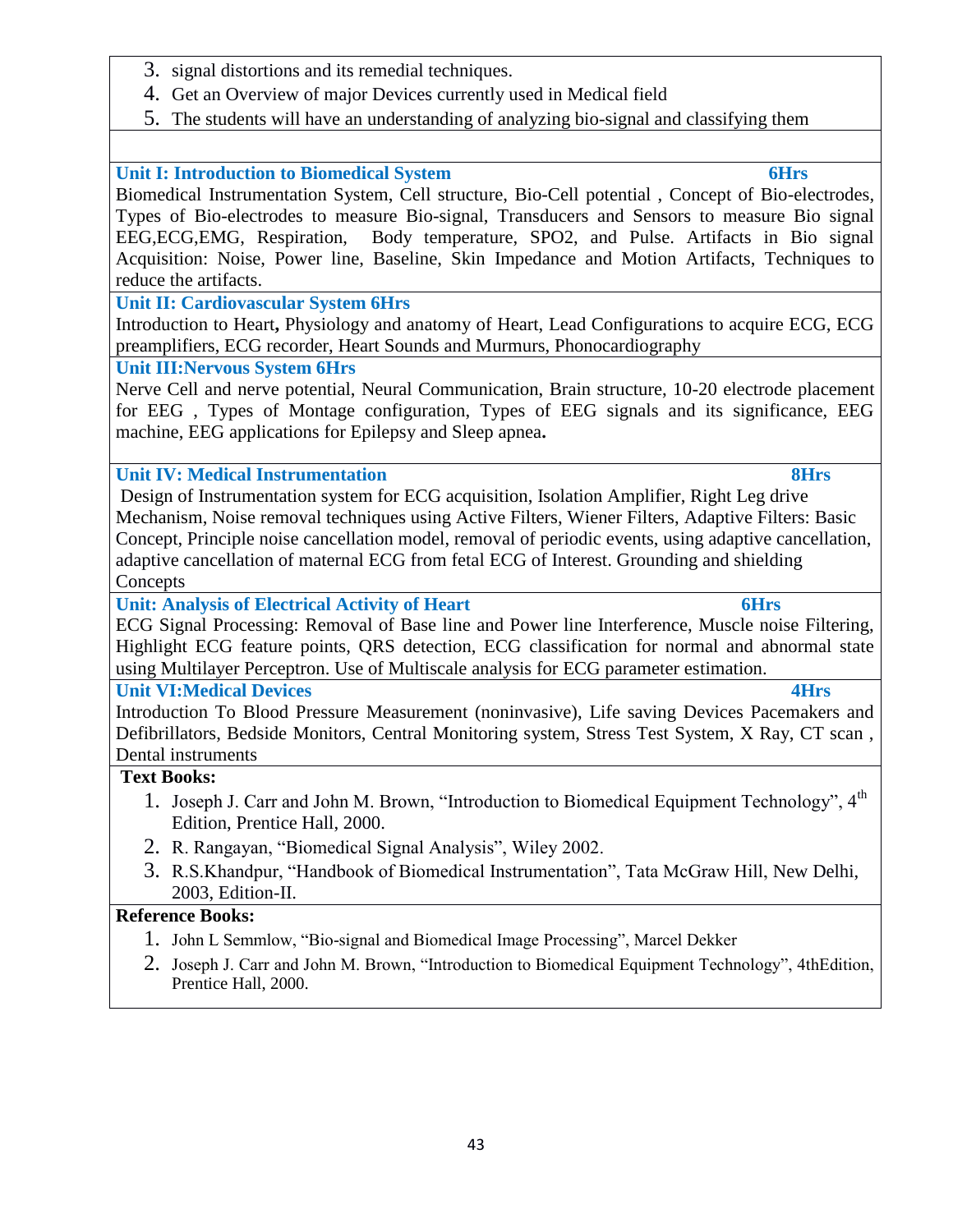# **404194 Wireless Sensor Networks (Elective-IV)**

### **Credits: 03**

| <b>Teaching Scheme:</b> | <b>Examination Scheme:</b>                    |  |
|-------------------------|-----------------------------------------------|--|
| Lecture : 03 hr/week    | In-Sem : 30 Marks<br><b>End-Sem: 70 Marks</b> |  |

#### **Course Objectives:**

- To learn basic concepts of Wireless sensor networks
- To be familiar with architecture and protocols used in Wireless sensor networks
- To provide knowledge of deployment and security issued of Wireless sensor networks

#### **Course Outcomes:**

On completion of the course, student will be able to

- 1. Explain various concepts and terminologies used in WSN
- 2. Describe importance and use of radio communication and link management in WSN
- 3. Explain various wireless standards and protocols associated with WSN
- 4. Recognize importance of localization and routing techniques used in WSN
- 5. Understand techniques of data aggregation and importance of security in WSN
- 6. Examine the issues involved in design and deployment of WSN

#### **Unit1 : Introduction 6 Hrs**

What are Wireless Sensor Networks, Wireless Sensor Node, Anatomy of a Sensor Node, architecture of WSN , Performance metrics in WSNs, types of WSN

#### **Unit 2: Radio Communication And Link Management 7 Hrs**

Radio Waves and Modulation/Demodulation, Properties of Wireless Communications, Medium Access Protocols, Wireless Links Introduction, Properties of Wireless Links, Error Control, Naming and Addressing, Topology Control

#### **Unit 3: Wireless Standards And Protocol Stack 7 Hrs**

WSN Standards- IEEE802.15.4 Low rate WPAN, Zigbee, WirelessHART, ISA 100.11a, 6LoWPAN,IEEE802.15.3, Wibree,BLE, Zwave, ANT, Insteon, Wavenis, Protocol stack of WSNs, Cross Layer Protocol Stack

#### **Unit 4: Localization And Routing 7 Hrs**

Localization : Localization Challenges and Properties, Deployment Schemes, Proximity Schemes. Ranging Schemes, Range-Based Localization, Range-Free Localization, Routing Basics, Routing Metrics, Routing Protocols, Full-Network Broadcast, Location-Based

Routing, Directed Diffusion, Collection Tree Protocol, Zigbee, Multi-Hop Communications

#### **Unit 5: Data Aggregation And Security 7 Hrs**

Clustering Techniques, In-Network Processing and Data Aggregation, Compressive Sampling, Security Issues in Wireless Sensor Networks, Attacks, Defensive Measures, Securityrequirements and threat model,

**Unit 6: Designing And Deploying WSN Applications 6 Hrs** Designing and Deploying WSN Applications,Early WSN Deployments, General Problems, General Testing and Validation, Requirements Analysis, The Top-Down Design Process, Bottom-Up Implementation Process.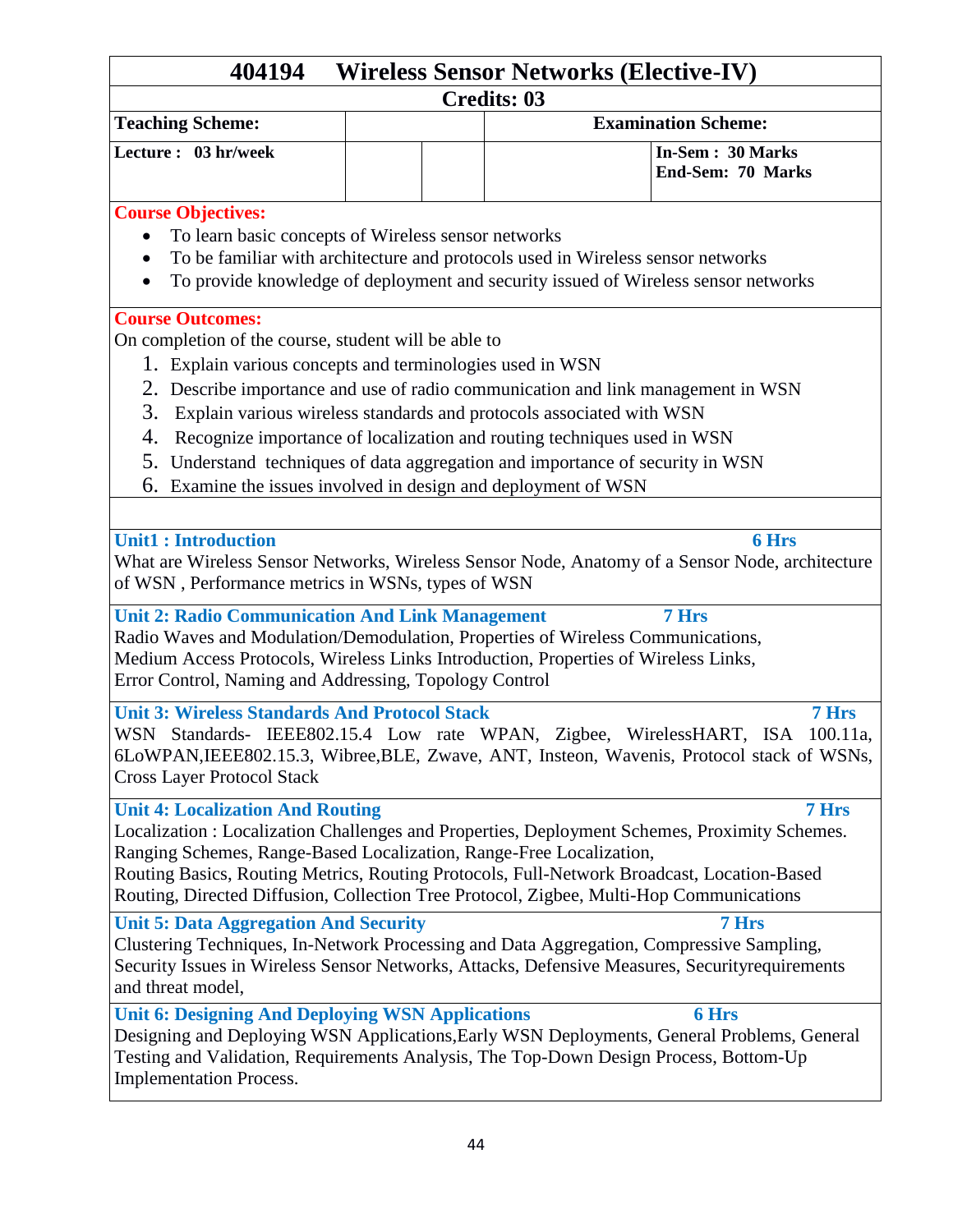#### **Text Books**

1. Kazem Sohraby, Daniel Minoli and TaiebZnati, "Wireless Sensor Networks Technology, Protocols, and Applications", John Wiley & Sons, 2007.

2.Holger Karl and Andreas Willig, "Protocols and Architectures for Wireless Sensor Networks", John Wiley & Sons, Ltd, 2005.

#### **Reference Books**

1. HossamFahmy, "Wireless Senor Networks: Concepts, Application, experimentation and analysis", Springer Publication

2. Anna Forster, "Introduction to Wireless Sensor Networks", IEEE Press, Wiley Publication 3.Anna Hac, "Wireless Sensor Network Designs", John Wiley & Sons Ltd,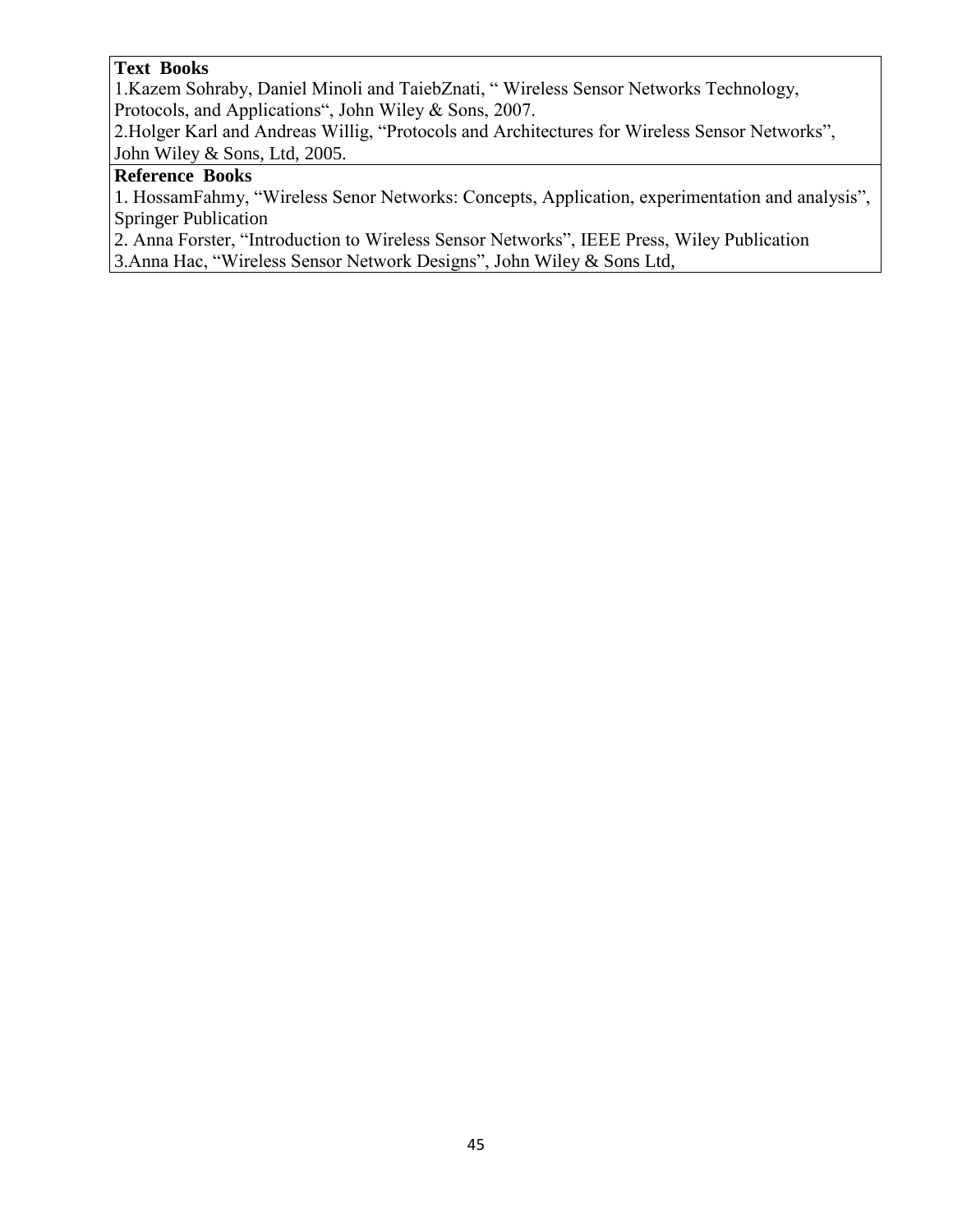# **404194 Renewable Energy Systems (Elective-IV)**

#### **Credits: 03**

|                                                                                                                                                                 |                                                                                         |  | Ureans: US                                                               |                          |                          |
|-----------------------------------------------------------------------------------------------------------------------------------------------------------------|-----------------------------------------------------------------------------------------|--|--------------------------------------------------------------------------|--------------------------|--------------------------|
| <b>Teaching Scheme:</b><br><b>Examination Scheme:</b>                                                                                                           |                                                                                         |  |                                                                          |                          |                          |
| Lecture: 03hr/week                                                                                                                                              |                                                                                         |  |                                                                          | In-Sem<br><b>End-Sem</b> | : 30 Marks<br>: 70 Marks |
| <b>Course Objectives:</b>                                                                                                                                       |                                                                                         |  |                                                                          |                          |                          |
| To study energy generation, different energy sources and their utilization and impact on<br>$\bullet$                                                           |                                                                                         |  |                                                                          |                          |                          |
| environment                                                                                                                                                     |                                                                                         |  |                                                                          |                          |                          |
| To gain knowledge of solar radiation and its applications                                                                                                       |                                                                                         |  |                                                                          |                          |                          |
| To understand the wind energy and its nature                                                                                                                    |                                                                                         |  |                                                                          |                          |                          |
| To analyze the performance of solar collectors and wind turbines                                                                                                |                                                                                         |  |                                                                          |                          |                          |
| To learn fuel cell and its efficiency                                                                                                                           |                                                                                         |  |                                                                          |                          |                          |
| <b>Course Outcomes:</b>                                                                                                                                         |                                                                                         |  |                                                                          |                          |                          |
| On successful completion of the course, students able to:                                                                                                       |                                                                                         |  |                                                                          |                          |                          |
| 1. Interpret energy reserves of India and potential of different energy sources.                                                                                |                                                                                         |  |                                                                          |                          |                          |
| 2. Measure the solar radiation parameters and performance of different solar collectors.                                                                        |                                                                                         |  |                                                                          |                          |                          |
| Calculate different parameters of wind turbine rotor.<br>3.                                                                                                     |                                                                                         |  |                                                                          |                          |                          |
| 4.                                                                                                                                                              |                                                                                         |  | Implicit the importance and applications of geothermal and ocean energy. |                          |                          |
| 5. Demonstrate knowledge in field of fuel cell and potential for power generation.                                                                              |                                                                                         |  |                                                                          |                          |                          |
|                                                                                                                                                                 |                                                                                         |  |                                                                          |                          |                          |
| Unit I : Energy Resources and Utilization:                                                                                                                      |                                                                                         |  |                                                                          |                          | <b>6Hrs</b>              |
| Conservation and forms of energy, energy reserves in India, nuclear power, hydroelectric power                                                                  |                                                                                         |  |                                                                          |                          |                          |
|                                                                                                                                                                 | potential, India's power scene, impact on environment, renewable energy sources, energy |  |                                                                          |                          |                          |
| parameters, cogeneration, rational energy use of energy, energy efficiency and conservation, new                                                                |                                                                                         |  |                                                                          |                          |                          |
| technologies, distributed energy systems and dispersed generation.                                                                                              |                                                                                         |  |                                                                          |                          |                          |
| <b>Unit II :Solar Energy</b><br>8Hrs                                                                                                                            |                                                                                         |  |                                                                          |                          |                          |
| Solar constant, spectral distribution of extraterrestrial radiation, terrestrial solar radiation, solar                                                         |                                                                                         |  |                                                                          |                          |                          |
| radiation geometry, computation of COS0, sunrise, sunset, day length, LAT, Empirical equation,                                                                  |                                                                                         |  |                                                                          |                          |                          |
| solar radiation measurement, Solar Thermal energy collectors, design parameters, laws of thermal                                                                |                                                                                         |  |                                                                          |                          |                          |
| radiation, radiation heat transfer between real bodies, radiation optics, transmitivity, heat losses and<br>coefficient, Solar Thermal energy storage.          |                                                                                         |  |                                                                          |                          |                          |
|                                                                                                                                                                 |                                                                                         |  |                                                                          |                          | 8Hrs                     |
| Unit III : Solar photovoltaic systems & Solar Applications<br>Solar photovoltaic systems: Photovoltaics, Different types of PV Cells, Mono-poly crystalline and |                                                                                         |  |                                                                          |                          |                          |
| amorphous Silicon solar cells. Design of PV array. Efficiency and cost of PV systems                                                                            |                                                                                         |  |                                                                          |                          |                          |
| Solar Applications: Solar water heating, solar distillation, solar ponds, solar pumping system, solar                                                           |                                                                                         |  |                                                                          |                          |                          |
| cooker, solar green house.                                                                                                                                      |                                                                                         |  |                                                                          |                          |                          |
| <b>Unit IV : Wind energy</b>                                                                                                                                    |                                                                                         |  |                                                                          |                          | 8Hrs                     |
| Classification, types of rotors, terminology, operation of wind turbines, wind energy extraction, wind                                                          |                                                                                         |  |                                                                          |                          |                          |
| characteristics, wind speed, energy estimation, power density duration curve, density function, field                                                           |                                                                                         |  |                                                                          |                          |                          |
| data analysis, direction and wind speed, variation of wind speed, wind scale, energy pattern factor in                                                          |                                                                                         |  |                                                                          |                          |                          |
| wind power studies, land for wind energy, design of wind turbine rotor, regulating system, wind                                                                 |                                                                                         |  |                                                                          |                          |                          |
| power generation curve, horizontal axis wind turbine generator, modes of wind power generation,                                                                 |                                                                                         |  |                                                                          |                          |                          |
| advantages and disadvantages, wind energy farms.                                                                                                                |                                                                                         |  |                                                                          |                          |                          |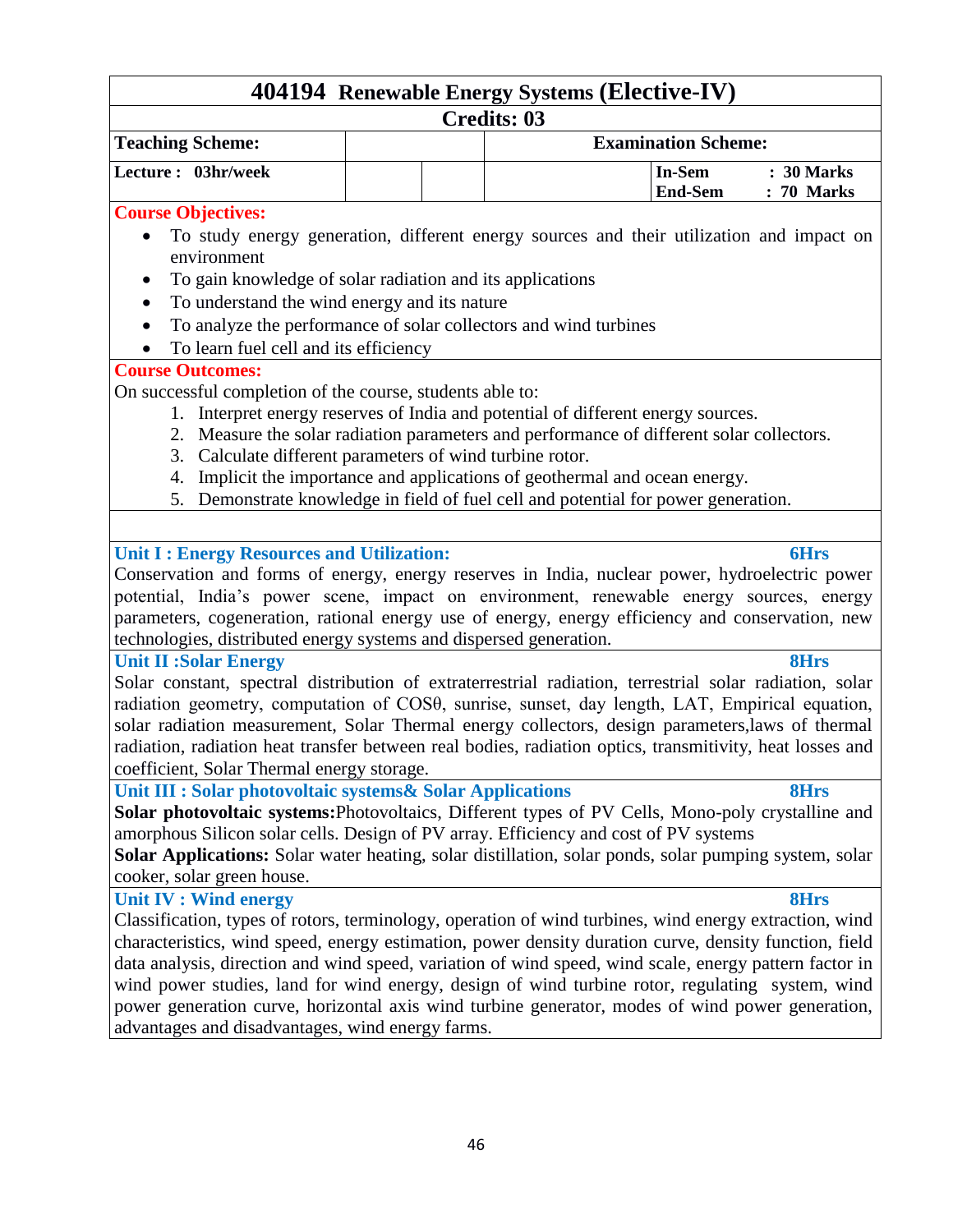#### **Unit V:** Ocean and Geothermal Energy **6Hrs**

**Ocean Energy:**Tidal Energy, Tidal characteristics, Tidal Energy estimation, Development of a tidal power scheme,Wave energy- characteristics-energy and power from the waves.

**Geothermal energy:**Structure of earth's interior, sites, field, gradient, resources, power generation, geothermal resources in India, utilization, global status of electricity generation from geothermal resources, advantages of geothermal energy

#### **Unit VI : Fuel Cells 6Hrs**

Principle of operation of an acidic Fuel Cell, Technical parameter, Fuel Processor, methanol fuel cell, fuel cell types, Advantages of fuel cell power plants, comparison between acidic and alkaline hydrogen-oxygen fuel cells, state of art fuel cells, energy output of a fuel cell, efficiency and EMF of a fuel cell, Gibbs-Helmholtz equation, operating characteristics of fuel cells.

#### **Text Books:**

- 1. D.P. Kothari, K.C. Singal and RakeshRanjan, "Renewable Energy Sources and Emerging Technologies", Prentice Hall of India, New Delhi, 2009.
- 2. S.P. Sukhatme, "Solar Energy: Principles of Thermal Collection and Storage", TMH, New Delhi, 2008

#### **Reference Books:**

- 1. Chetan Singh Solanki, "Renewable Energy Technologies", Prentice Hall of India, New Delhi, 2009
- 2. G. D. Rai, "Non- conventional Energy Sources", Khanna publishers, New Delhi, 2011.
- 3. MaltiGoel, "Energy Souces and Global Warming", allied publishers Pvt Ltd. New Delhi, 2005.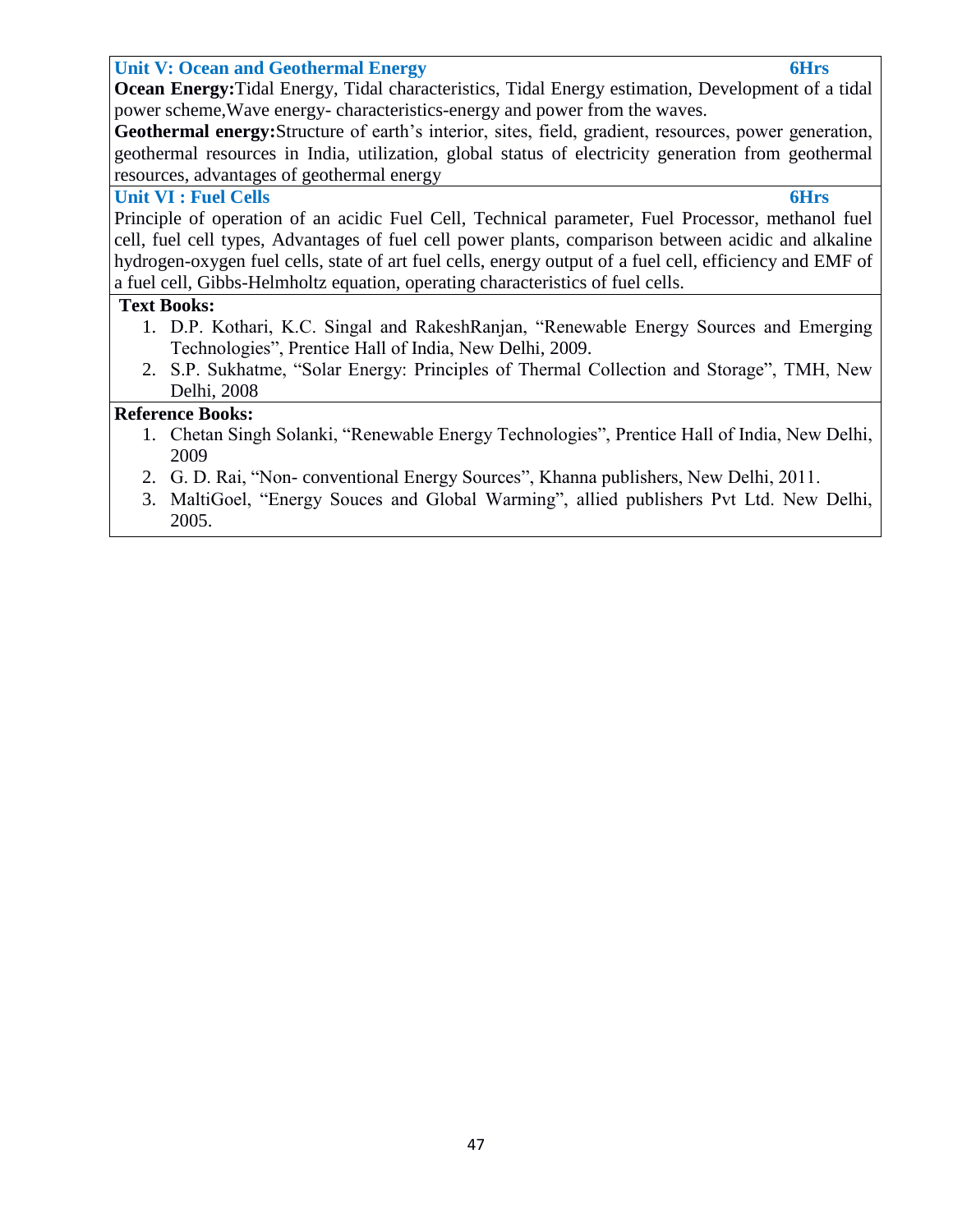| <b>404193 Laboratory Practice III</b> |                                                  |  |  |  |
|---------------------------------------|--------------------------------------------------|--|--|--|
|                                       | <b>Credits: 02</b>                               |  |  |  |
| <b>Teaching Scheme:</b>               | <b>Examination Scheme:</b>                       |  |  |  |
| <b>Practical : 02 Hr/week</b>         | 50 Marks<br>$\mathbf{TW}$ :<br>Oral:<br>50 Marks |  |  |  |
| <b>Mobile Communication:</b>          |                                                  |  |  |  |

#### **List of Practicals: (Any Eight)**

1. Perform an experiment to explain PSTN TST switch.

2. Write a program to elaborate Lost call system/ delay system used in the analysis of voice/data traffic.

- 3. Write a program to measure bit error rate in presence of AWGN model.
- 4. Write a program to simulate speech coding and decoding technique used in mobile Communication.
- 5. Set up and carry out experiment on AT commands for call operation.
- 6. Write a program to simulate experiment on GMSK modulation.
- 7. Write a program to measure bit error rate in presence of Hata/ Multipath propagation model.
- 8. Set up and carry out experiment to explain VoIP call routing process.
- 9. Visit to Mobile Telephone Switching Office (MTSO).

10. Perform an experiment / Simulate to elaborate the operation of Multiple access techniques such as TDMA/CDMA/OFDMA.

#### **Broadband Communication System:**

#### **List of the Experiments:**

- **Minimum 8 experiments are to be performed excluding tutorials.**
- **Tutorials are mandatory. (Expt. 5 and 12)**
- 1. Estimation of Numerical aperture of fiber.
- 2. Plot the characteristics of various sources and detectors.
- 3. Measure attenuation of MMSI and SMSI fiber and comment on the result based on attenuation due to increase in length as well as loss due to bend.
- 4. Set up a digital link and analyze.
- 5. Tutorial on Power budget and time budget analysis of optical fiber system.
- 6. Establishing a direct communication link between Uplink Transmitter and Downlink Receiver using tone signal.
- 7. To set up an Active Satellite link and demonstrate Link Fail Operation.
- 8. To establish an AUDIO-VIDEO satellite link between Transmitter and Receiver.
- 9. To communicate VOICE signal through satellite link.
- 10. To transmit and receive three separate signals (Audio, Video, Tone) simultaneously through satellite Link.
- 11. To transmit and receive PC data through satellite link.
- 12. Tutorial on satellite link design
- 13. Students, as a part of their term work, should visit satellite earth station and submit a report of visit. (Optional).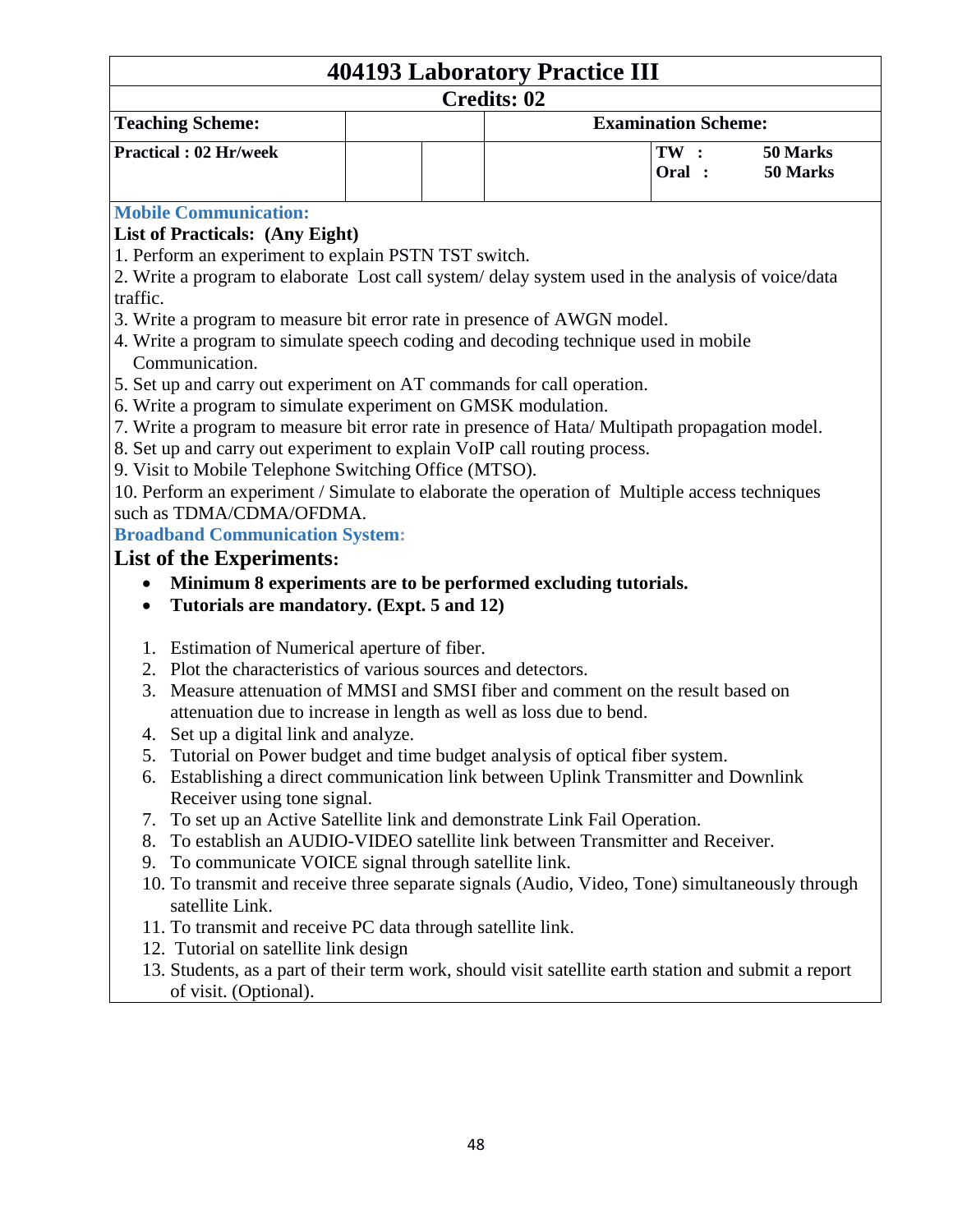# **404194 Laboratory Practice IV (Elective III)**

#### **Credits: 01**

|                                                                                                                                            |                                                                          |  | Credits: 01 |  |  |  |  |
|--------------------------------------------------------------------------------------------------------------------------------------------|--------------------------------------------------------------------------|--|-------------|--|--|--|--|
| <b>Teaching Scheme:</b>                                                                                                                    | <b>Examination Scheme:</b>                                               |  |             |  |  |  |  |
| <b>Practical: 02 Hr/week</b>                                                                                                               | Oral :<br>50 Marks                                                       |  |             |  |  |  |  |
| <b>Machine Learning</b>                                                                                                                    |                                                                          |  |             |  |  |  |  |
| <b>List of Practical's:</b>                                                                                                                |                                                                          |  |             |  |  |  |  |
| (Use appropriate Software available in the Institute)                                                                                      |                                                                          |  |             |  |  |  |  |
| 1. Implement simple logic network using MP neuron model                                                                                    |                                                                          |  |             |  |  |  |  |
| Implement a simple linear regressor with a single neuron model<br>2.                                                                       |                                                                          |  |             |  |  |  |  |
| Implement and test MLP trained with back-propagation algorithm<br>3.                                                                       |                                                                          |  |             |  |  |  |  |
| Implement and test RBF network<br>4.                                                                                                       |                                                                          |  |             |  |  |  |  |
| Implement SOFM for character recognition.<br>5.                                                                                            |                                                                          |  |             |  |  |  |  |
| Implement SVM classifier for classification of data into two classes. Student can use datasets<br>6.<br>such as flower classification etc. |                                                                          |  |             |  |  |  |  |
| 7.                                                                                                                                         | Implement and test Multiclass SVM classifier.                            |  |             |  |  |  |  |
| Implement and test CNN for object recognition.<br>8.                                                                                       |                                                                          |  |             |  |  |  |  |
| <b>PLC &amp; Automation</b><br>List of Experiments (Minimum 8 experiments are to be performed).                                            |                                                                          |  |             |  |  |  |  |
|                                                                                                                                            |                                                                          |  |             |  |  |  |  |
| 1. Control the speed of servo motor using analog voltage 0-10V.                                                                            |                                                                          |  |             |  |  |  |  |
| 2. Rotate the servo motor according to X, Y co-ordinates.                                                                                  |                                                                          |  |             |  |  |  |  |
| Temperature detection using RTD $\&$ control the temperature of water at desired set point.<br>3.                                          |                                                                          |  |             |  |  |  |  |
|                                                                                                                                            | 4. Control the flow of water using analog control valve.                 |  |             |  |  |  |  |
|                                                                                                                                            | 5. Control the speed of AC 3 $\phi$ motor using VFD.                     |  |             |  |  |  |  |
| 6.                                                                                                                                         | Design simulation of 3 cylinder piston pump using pneumatic kit $&PLC$ . |  |             |  |  |  |  |
|                                                                                                                                            | 7. Detect the angle of shaft using Encoder & PLC.                        |  |             |  |  |  |  |
| 8.                                                                                                                                         | Control the speed of 3 $\phi$ AC motor from Mobile/HMI with PLC.         |  |             |  |  |  |  |
| 9. Interfacing of RFID with PLC & show the corresponding user data on SCADA to access the<br>control.                                      |                                                                          |  |             |  |  |  |  |
| 10. Interface PLC with RTU & SCADA at remote location.                                                                                     |                                                                          |  |             |  |  |  |  |
|                                                                                                                                            | 11. Exchange the data between two PLC's using Ethernet.                  |  |             |  |  |  |  |
|                                                                                                                                            |                                                                          |  |             |  |  |  |  |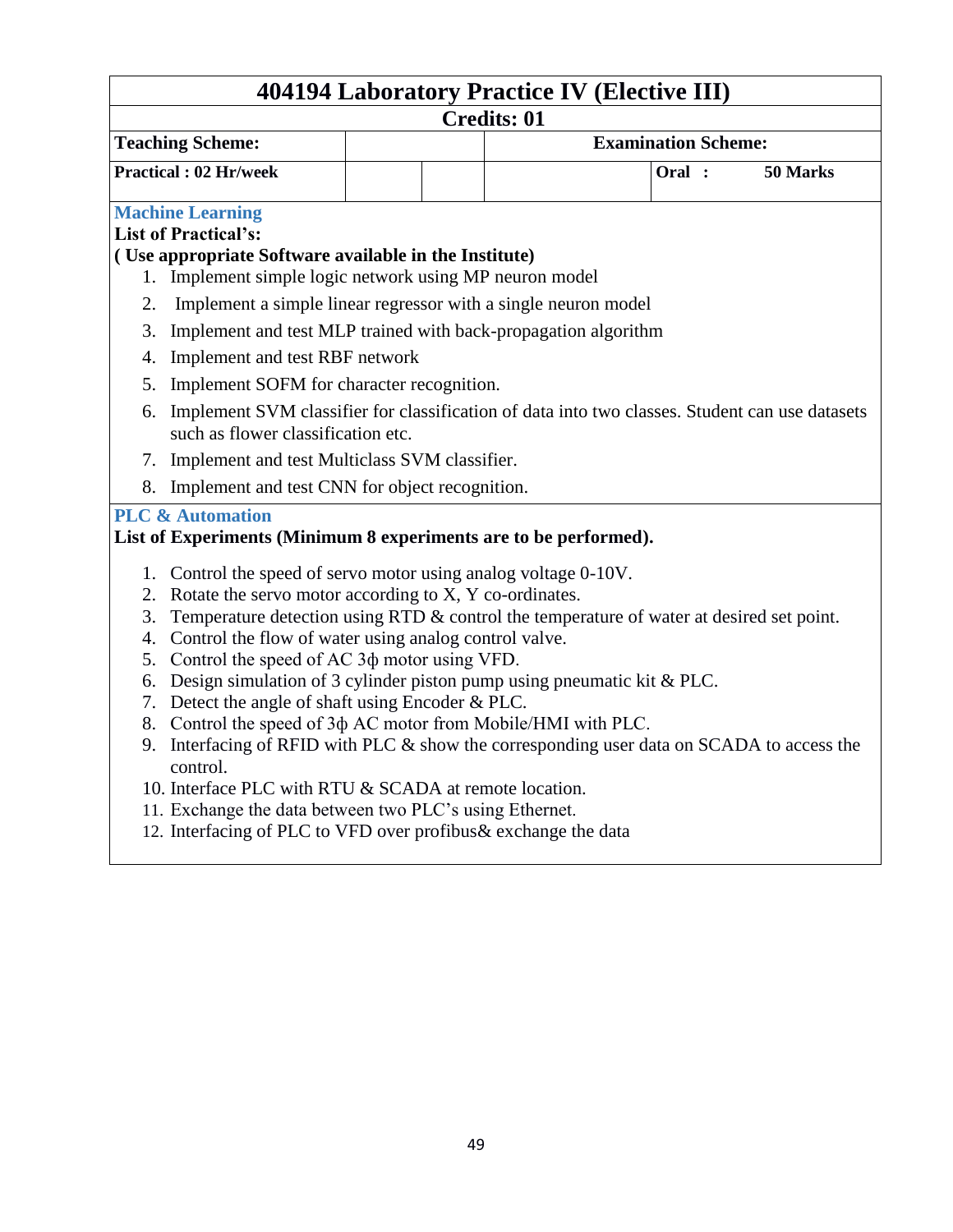**Audio and Speech Processing**

**List of Experiments (Minimum 8 experiments are to be performed):**

**NOTE: To perform the experiments software like MATLAB, SCILAB or any**

**appropriate open source software can be used. For analysis of speech signals tools like PRAAT, Audacity can be used. Open source software is encouraged.**

1. Record speech signal (isolated words, continuous speech) and analyze the speech signal using speech analysis tool (e.g. PRAAT). Observe spectrogram, pitch, formants, intensity etc.

2. Write a program to compute short time Energy and ZCR for different frame rates and comment on the result.

3. Write a program to classify voiced, unvoiced and silence frames using frame level energy and zero crossing rate

4. Write a program to compute narrow band and wide band spectrogram. Comment on the time and frequency resolution of wide band and narrow band spectrogram.

5. Write a program for extracting pitch period for a voiced part of the speech signal

using autocorrelation method and average magnitude difference function (AMDF).

6. Write a program to design a Mel filter bank and using this filter bank write a program to extract MFCC features.

7. Write a program to perform the cepstral analysis of speech signal and detect the pitch from the voiced part using cepstrum analysis.

8. Write a program to find LPC coefficients using Levinson Durbin algorithm.

9. Write a program to enhance the noisy speech signal using spectral subtraction method.

10. Write a program to extract frequency domain audio features like SC, SF and Spectral roll off.

**Software Defined Radio**

### **List of the Experiments(Minimum 8 experiments are to be performed):**

1. Introduction to GNU Radio

2. Introduction to Software Defined Radio Systems

3. Implementation of AM using SDR

4. Implementation of FM using SDR with application such as transfer of files

- 5. Implementation of M-PSK transmitter using SDR
- 6. Implementation of M-PSK receiver using SDR
- 7. Implementation of M-QAM transmitter using SDR
- 8. Implementation of M-QAM receiver using SDR

9. Implementation of Transmission of files on Wireless media using SDR

10. Implementation of OFDM using SDR

11. Implementation of Cognitive radio using SDR

**Audio Video Engineering**

**List of Experiments (Minimum 8 experiments are to be performed).** 

1. Voltage and waveform analysis for color TV.

2. Study of direct to home TV and set top box.

3. Study Wi-Fi TV system

4. Study of Digital TV pattern generator.

5. Study of HDTV

6. Study of Digital TV.

7. Simulation of Video, Audio and Image compressing techniques (Software Assignments)

8. Study of Audio system: CD players and MP3 player.

9. Study of PA system with chord less microphone

10. Directivity pattern of Microphones / Loud speakers

11. Visit to TV transmitter/ Digital TV Studio/ All India Radio / TV Manufacturing factory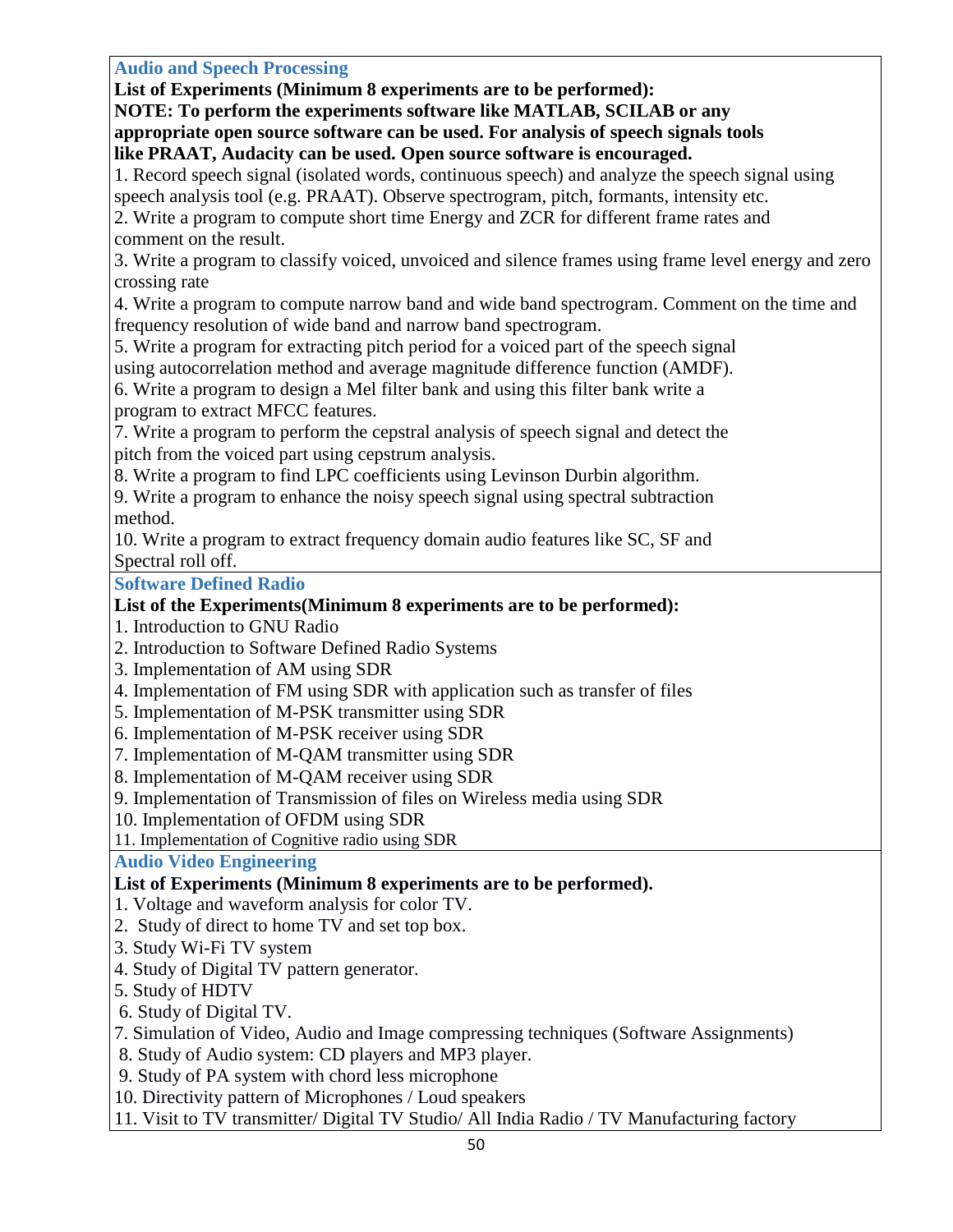| 404195 Project Phase-II     |  |                                            |  |  |
|-----------------------------|--|--------------------------------------------|--|--|
| Credits:06                  |  |                                            |  |  |
| <b>Teaching Scheme:</b>     |  | <b>Examination Scheme:</b>                 |  |  |
| <b>Tutorial: 6 Hrs/Week</b> |  | <b>TW: 150 Mark</b><br><b>OR:</b> 50 Marks |  |  |

#### **1. GroupSize**

The student will carry the project work individually or by a group of students. Optimum group size is in 3 students. However, if project complexity demands a maximum group size of 4 students, the committee should be convinced about such complexity and scope of thework.

#### **2. Selection and approval of topic**

Topic should be related to real life application in the field of Electronics and Telecommunication OR

Investigation of the latest development in a specific field of Electronics or Communication or Signal Processing

OR

The investigation of practical problem in manufacture and / or testing of electronics or communication equipment

OR

The Microprocessor / Microcontroller based applications project ispreferable.

OR

Software development project related to VHDL, Communication, Instrumentation, Signal Processing and Agriculture Engineering with the justification for techniques used / implemented is accepted.

OR

Interdisciplinary projects should be encouraged. The examination will be conducted independently in respective departments.

**3. Note:**

The group should maintain a logbook of activities. It should have entries related to the work done,problems faced, solution evolved etc., duly signed by internal and external guides.

Project report must be submitted in the prescribed format only. No variation in the format will be accepted. One guide will be assigned at the most 3 project groups.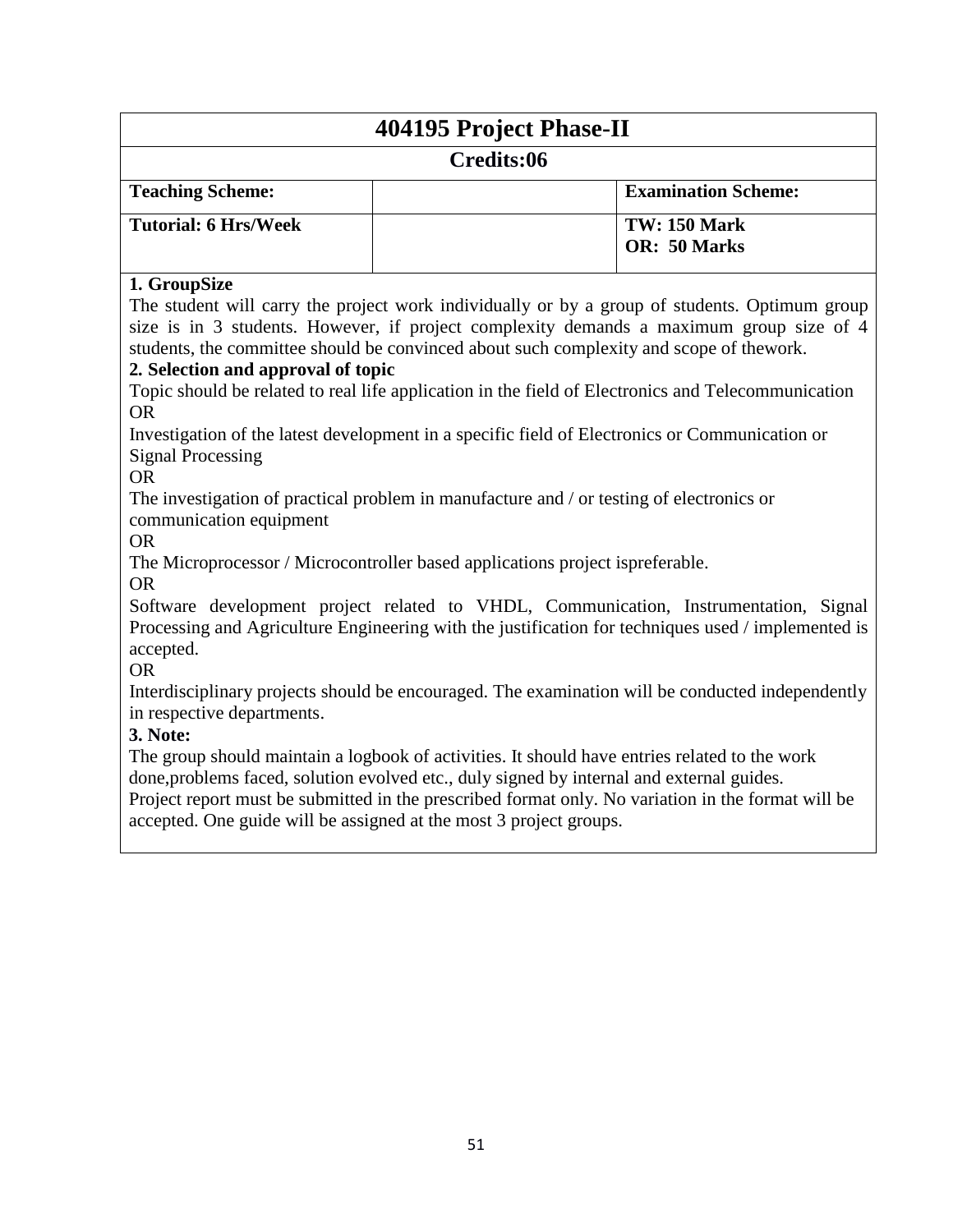# **Audit Course 6 (1) Team Building, Leadership and Fitness**

#### **About the course**

Team building allows students to work together in social situations just as they would in the classroom, their daily lives, or down the road in the workplace. Team building challenges students to solve problems and execute working with others. It shows them how to be accountable. It allows team members to stay motivated and energized to work on the project together. They work on jobs and tasks cohesively, rather than working alone without interaction. By working together, members of the team can "work together, stay together, and achieve together". Trust and communication issues can also be noticed from team building exercises. Team building is known to improve performance in teams; members will remain motivated and can easily overcome indifferences to see the strengths in all team members.

Leadership is about the art of motivating, influencing and directing people so that they work together to achieve the goals of a team or broader organization. It's important for students to experience leadership opportunities during their schooling, to learn the art of building relationships within teams, defining identities and achieving tasks effectively. It also provides an opportunity to learn to identify and display effective communication and interpersonal skills. Leadership begins with identifying and understanding our values. Our values are our fundamental beliefs – those principles we consider to be worthwhile and desirable. Fitness does not only refer to being physically fit, but also refers to a person's mental state as well. If a person is physically fit, but mentally unwell or troubled, he or she will not be able to function optimally. Mental fitness can only be achieved if your body is functioning well. You can help relax your own mind and eliminate stresses by exercising regularly and eating right. People who are physically fit are also healthier, are able to maintain their most optimum weight and are least prone to cardiac and other health problems. In order to maintain a relaxed state of mind, a person should be physically active. A person who is fit both physically and mentally strong enough to face the ups and downs of life, and is not affected by drastic changes if they take place.

#### **Course Objectives:**

- To develop understanding of team skills and dynamics
- To identify and develop personal skills to become a more effective team member
- To introduce to the students the social change model of leadership
- To expose students to the leadership skills and imbibe within them that the fact that Leadership is a process, not a characteristic associated with an individual or role.
- To enable student to understand principles of fitness training and exercise
- To enable students to understand human posture, nutritional values and mental fitness

#### **Course Outcomes:**

On completion of the course, society will observe –

- 1. Change in awareness levels, knowledge and understanding of today's youth
- 2. Change in attitudes / behavior of students with regards to their improved teamwork, institutional leadership and other life skills
- 3. Increase in the body's fitness levels and also reduced health problems
- 4. Improvement in social health and attitude.

#### **Unit 1: Team Building**

Types of Teams, Characteristics of a Team, Stages of Team Development (Forming ,Storming, Norming, Adjourning) , Systematic Approach to Team Work , High Performing Team (Characteristics , Maintenance , Causes of low performance Why Teams Fail , People,Communication , Resources , Objectives )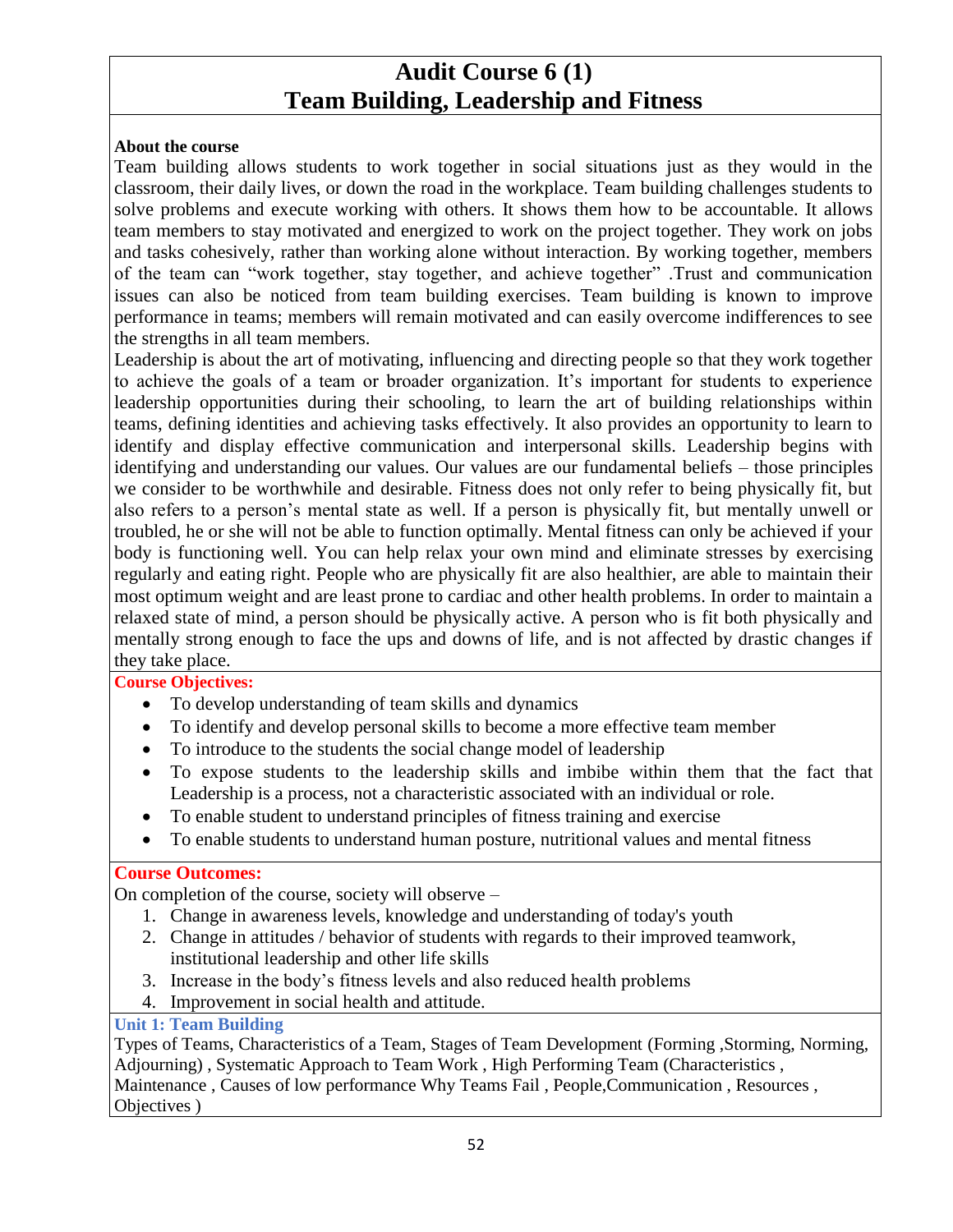**Unit II: Leadership** 

Defining Leadership , Personal Leadership Profile, Leadership in the Context of Community, Leadership Theory, Leadership Concepts, Foundations of Group Behavior: The Meaning of Group, Group behavior & Group Dynamics, Types of Groups, The Five -Stage Model of Group Development Managing Organizational Change, Leadership Styles leading to Authenticity, Learning and Development, Positive Responses to Aggressive Behavior, Professionalism, Team Building

#### **Unit III: Educational Leadership**

Key challenges for educational leaders, Characteristics, Capabilities of authentic leader, values and ethics in decision making, Continuous professional Development suitable for 21st century pedagogy, Emotional intelligence for educational leaders. Need of Educational research for educational leadership

#### **Unit IV: Fitness for Engineers**

Fundamentals of Exercise Science: Skeletal, muscular, cardiovascular, nervous system, nutrition, flexibility, special population and injuries, Basics of fitness, Weight management and supplementation

#### **Guidelines for Conduction** (Any one or more of following but not limited to)

• Guest Lectures

- Group Activities
- Assignment
- Taking up assisted Health challenge for short duration (ex. Yoga and Pranayam, Weight management , stability in mental health)

#### **Guidelines for Assessment** (Any one or more of following but not limited to)

- Practical Test
- Presentation
- Paper / (Theory assessment test)
- •• Report

#### **Sources/ References:**

- 1. Organizational Behavior by Fred Luthans
- 2. Organizational Behavior by M N Mishra
- 3. Leadership Development Activities, John Adair, 2nd Edition Jaico Publication
- 4. Leadership Games, Stephen S Kogan,
- 5. Mastering Leadership, 2nd Edition, Michael Williams, Viva Books
- 6. Sculpt and Shape: The Pilates Way by YasminKarachiwala
- 7. Total Fitness: The LeenaMogre Way by LeenaMogre
- 8. Don't Lose Your Mind, Lose Your Weight: RutujaDiwekar
- 9. Yog Its Philosophy and Practice English by Swami Ramdevji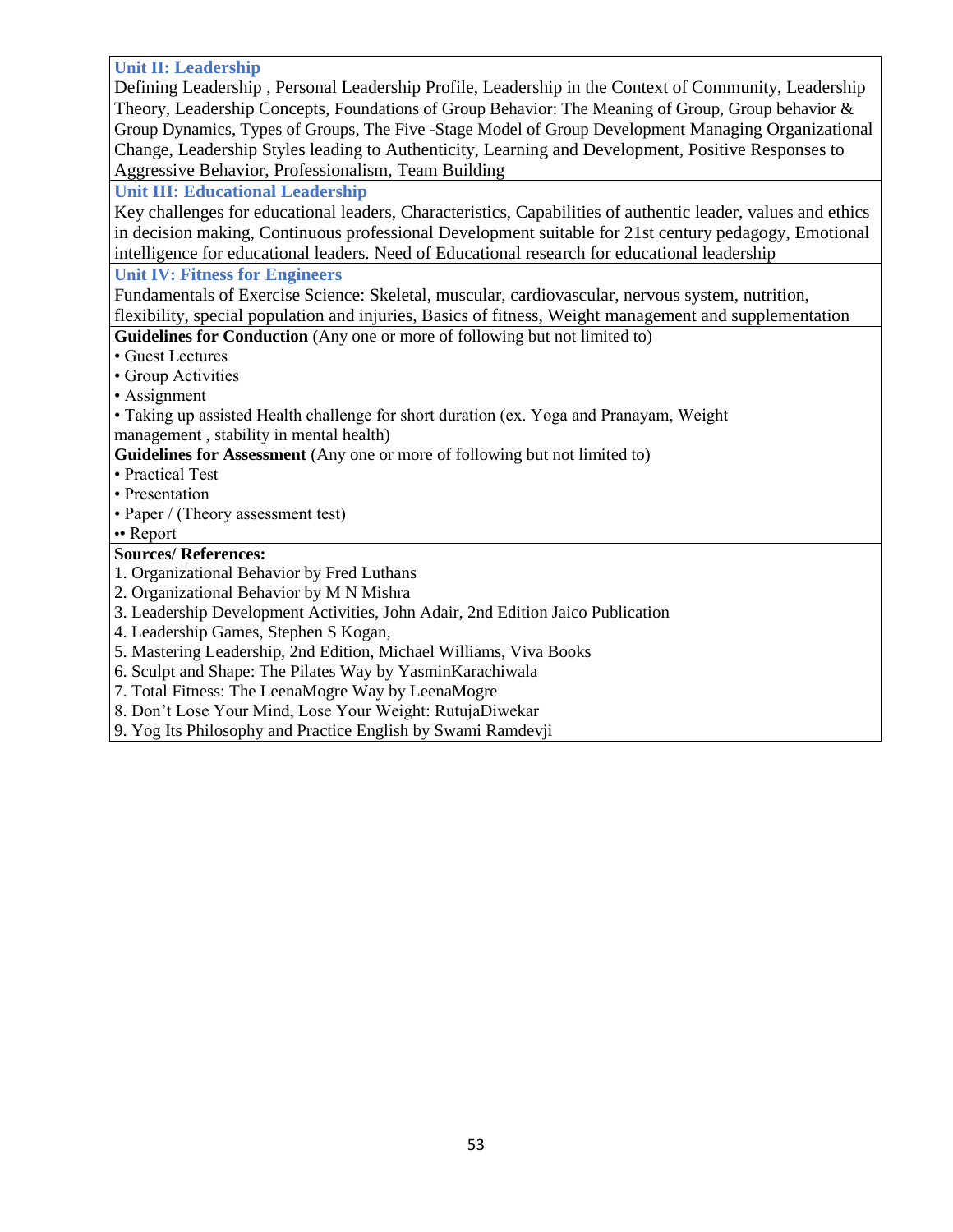# **Audit Course 6 (2) Environmental Issues And Disaster Management**

#### **About the Course:**

The importance of environmental science and environmental studies cannot be disputed. The need for sustainable development is a key to the future of mankind. Continuing problems of pollution, loss of forget, solid waste disposal, degradation of environment, issues like economic productivity and national security, Global warming, the depletion of ozone layer and loss of biodiversity have made everyone aware of environmental issues.

It is clear that no citizen of the earth can afford to be ignorant of environment issues. Environmental management has captured the attention of health care managers. Managing environmental hazards has become very important. In spite of the deteriorating status of the environment, study of environment has so far not received adequate attention in our academic programmes.

#### **Course objective :**

- To develop understanding of Environment Issues and Biodiversity
- To introduce to the students the environment, Disaster Management
- To enable students to understand ecosystem and preservation of environment
- To understand Disaster Management and handling them

#### **Course Outcomes :**

On completion of course students will be able:

- 1. To learn the different environmental issues and disasters.
- 2. To deal with problems associated with environment and effectively handle the disasters.

**Unit 1: Environmental Pollution** 

A) Definition, Cause, effects and control measures of :-

Air pollution,Water pollution, Soil pollution, Marine pollution, Noise pollution, Thermal pollution,

Nuclear hazards, Solid waste Management, urban and industrial wastes.

Role of an individual in prevention of pollution. Pollution case studies.

B) Social Issues and the Environment:

Water conservation, rain water harvesting, watershed management, Resettlement and rehabilitation of people; its problems and concerns.

**Unit 2 : Ecosystems, Biodiversity and its conservation** 

A) Concept of an ecosystem.

Structure and function of an ecosystem, Producers, consumers and decomposers, • Energy flow in the ecosystem, Ecological succession, Food chains, food webs and ecological pyramids.

Structure and function of the following ecosystem :

- a. Forest ecosystem
- b. Grassland ecosystem
- c. Desert ecosystem

d. Aquatic ecosystems (ponds, streams, lakes, rivers, oceans, estuaries)

Biodiversity at global, National and local levels, India as a mega-diversity nation

Hot-sports of biodiversity, Threats to biodiversity : habitat loss, poaching of wildlife, man-wildlife conflicts, Endangered and endemic species of India, Conservation of biodiversity : In-situ and Ex-situ conservation of biodiversity.